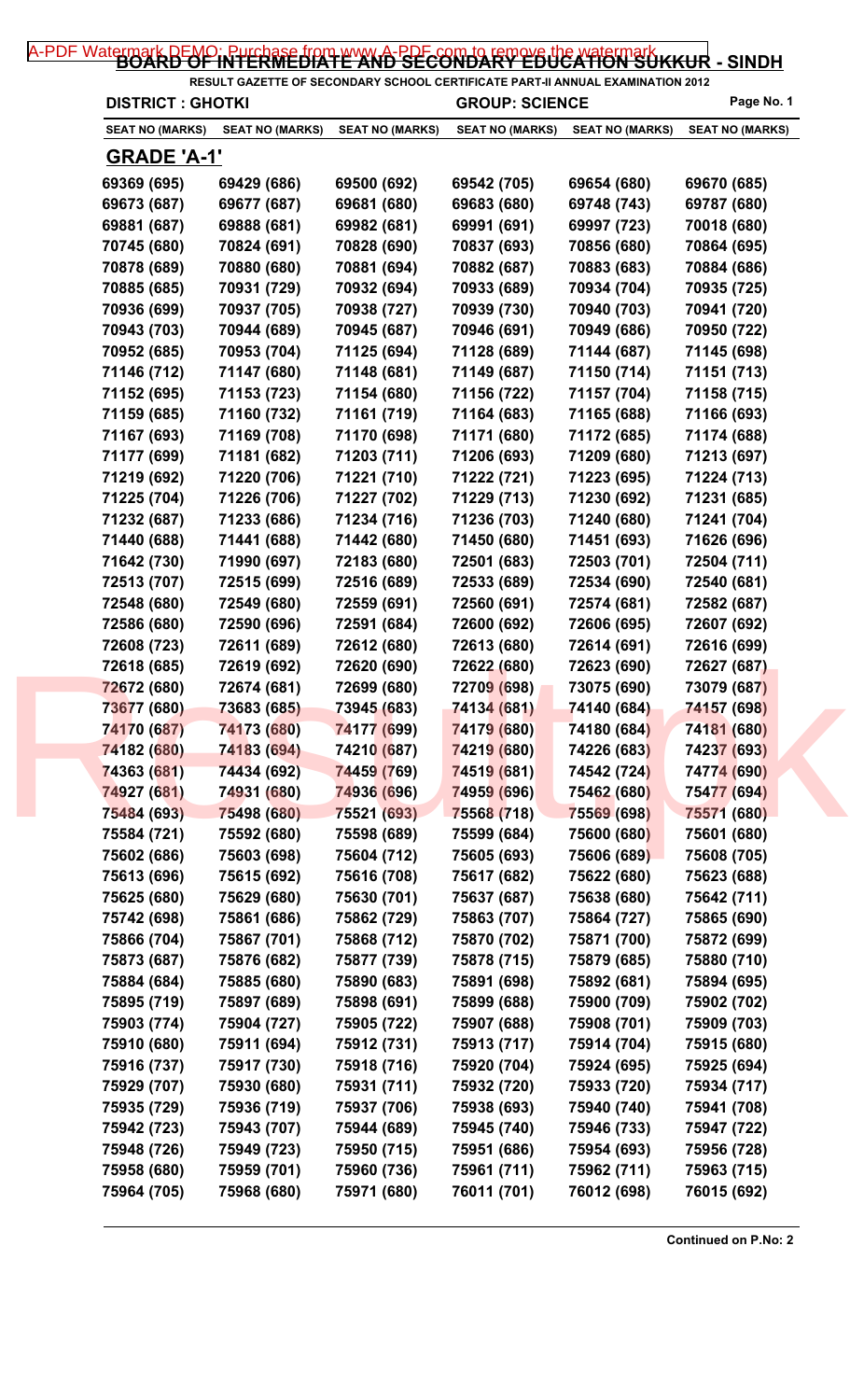| <b>DISTRICT : GHOTKI</b> |                        |                        | <b>GROUP: SCIENCE</b>  |                        | Page No. 2             |
|--------------------------|------------------------|------------------------|------------------------|------------------------|------------------------|
| <b>SEAT NO (MARKS)</b>   | <b>SEAT NO (MARKS)</b> | <b>SEAT NO (MARKS)</b> | <b>SEAT NO (MARKS)</b> | <b>SEAT NO (MARKS)</b> | <b>SEAT NO (MARKS)</b> |
| <u>GRADE 'A-1'</u>       |                        |                        |                        |                        |                        |
| 76017 (680)              | 76018 (694)            | 76023 (698)            | 76024 (704)            | 76025 (698)            | 76039 (680)            |
| 76041 (680)              | 76044 (682)            | 76100 (680)            | 76282 (706)            | 76332 (690)            | 76365 (684)            |
| 76370 (680)              | 76371 (698)            | 76373 (709)            | 76374 (692)            | 76376 (688)            | 76377 (708)            |
| 76389 (681)              | 76401 (688)            | 76403 (685)            | 76409 (710)            | 76431 (680)            | 76436 (680)            |
| 76437 (695)              | 76440 (714)            | 76441 (707)            | 76445 (719)            | 76450 (682)            | 76451 (718)            |
| 76452 (696)              | 76454 (694)            | 76460 (687)            | 76464 (706)            | 76465 (682)            | 76467 (721)            |
| 76481 (690)              | 76486 (689)            | 76492 (707)            | 76526 (680)            | 76529 (680)            | 76539 (680)            |
| 76542 (685)              | 76575 (680)            | 76599 (680)            | 76602 (680)            | 76607 (682)            | 77014 (713)            |
| 77403 (684)              | 77676 (680)            | 77684 (709)            | 77685 (718)            | 77689 (706)            | 77690 (723)            |
| 77691 (700)              | 77692 (725)            | 77693 (716)            | 77694 (688)            | 77903 (680)            | 77993 (695)            |
| 77997 (680)              | 78001 (695)            | 78002 (685)            | 78008 (711)            | 78009 (696)            | 78010 (688)            |
| 78093 (680)              | 78144 (680)            | 78145 (680)            | 78146 (688)            | 78148 (680)            | 78151 (691)            |
| 78152 (680)              | 78153 (763)            | 78157 (692)            | 78158 (712)            | 78163 (680)            | 78164 (695)            |
| 78165 (697)              | 78169 (705)            | 78170 (694)            |                        |                        |                        |
| <b>GRADE 'A'</b>         |                        |                        |                        |                        |                        |
| 69022 (605)              | 69032 (603)            | 69064 (595)            | 69067 (633)            | 69068 (596)            | 69069 (625)            |
| 69081 (595)              | 69085 (599)            | 69087 (597)            | 69098 (630)            | 69105 (595)            | 69112 (617)            |
| 69143 (620)              | 69231 (595)            | 69238 (604)            | 69245 (597)            | 69246 (597)            | 69250 (610)            |
| 69251 (640)              | 69263 (617)            | 69269 (628)            | 69274 (595)            | 69300 (595)            | 69301 (597)            |
| 69302 (603)              | 69310 (669)            | 69314 (664)            | 69330 (625)            | 69335 (600)            | 69336 (616)            |
| 69360 (654)              | 69366 (603)            | 69370 (651)            | 69372 (601)            | 69374 (612)            | 69376 (595)            |
| 69377 (653)              | 69385 (595)            | 69388 (642)            | 69394 (630)            | 69399 (598)            | 69400 (653)            |
| 69405 (613)              | 69406 (595)            | 69408 (596)            | 69410 (624)            | 69416 (636)            | 69418 (598)            |
| 69427 (615)              | 69428 (628)            | 69430 (609)            | 69438 (616)            | 69449 (635)            | 69455 (647)            |
| 69458 (639)              | 69459 (598)            | 69463 (662)            | 69487 (595)            | 69503 (609)            | 69505 (601)            |
| 69511 (631)              | 69519 (647)            | 69526 (654)            | 69527 (595)            | 69530 (595)            | 69536 (608)            |
| 69537 (613)              | 69553 (598)            | 69558 (604)            | 69652 (659)            | 69653 (595)            | 69658 (649)            |
| 69659 (643)              | 69662 (666)            | 69663 (673)            | 69666 (598)            | 69668 (630)            | 69669 (655)            |
| 69672 (623)              | 69674 (664)            | 69675 (636)            | 69678 (616)            | 69680 (634)            | 69682 (622)            |
| 69685 (642)              | 69721 (596)            | 69724 (604)            | 69725 (595)            | 69727 (613)            | 69728 (637)            |
| 69730 (657)              | 69731 (656)            | 69732 (651)            | 69733 (597)            | 69734 (598)            | 69736 (601)            |
| 69737 (595)              | 69738 (616)            | 69739 (619)            | 69740 (621)            | 69742 (631)            | 69743 (653)            |
| 69744 (622)              | 69745 (640)            | 69746 (643)            | 69747 (625)            | 69749 (630)            | 69750 (595)            |
| 69751 (664)              | 69785 (600)            | 69788 (674)            | 69790 (622)            | 69792 (651)            | 69793 (654)            |
| 69794 (601)              | 69795 (606)            | 69796 (614)            | 69797 (595)            | 69799 (608)            | 69802 (605)            |
| 69803 (642)              | 69804 (621)            | 69805 (647)            | 69806 (601)            | 69810 (595)            | 69814 (628)            |
| 69815 (631)              | 69816 (617)            | 69818 (612)            | 69822 (597)            | 69823 (661)            | 69825 (625)            |
| 69826 (635)              | 69830 (628)            | 69833 (616)            | 69834 (613)            | 69836 (595)            | 69837 (595)            |
| 69845 (600)              | 69847 (600)            | 69851 (595)            | 69852 (613)            | 69853 (612)            | 69854 (629)            |
| 69856 (596)              | 69859 (608)            | 69860 (626)            | 69867 (666)            | 69870 (658)            | 69871 (633)            |
| 69874 (642)              | 69876 (634)            | 69877 (650)            | 69879 (641)            | 69882 (612)            | 69886 (631)            |
| 69887 (659)              | 69891 (596)            | 69914 (595)            | 69981 (619)            | 69983 (598)            | 69985 (607)            |
| 69987 (615)              | 69992 (611)            | 69993 (649)            | 69998 (655)            | 69999 (608)            | 70016 (652)            |
| 70017 (622)              | 70020 (641)            | 70021 (635)            | 70023 (664)            | 70024 (638)            | 70025 (641)            |
|                          |                        |                        |                        |                        |                        |
| 70026 (612)              | 70028 (616)            | 70029 (667)            | 70030 (628)            | 70031 (655)            | 70035 (662)            |
| 70037 (638)              | 70062 (595)            | 70063 (634)            | 70066 (629)            | 70069 (602)            | 70071 (607)            |
| 70074 (611)              | 70075 (652)            | 70077 (642)            | 70079 (595)            | 70080 (595)            | 70085 (631)            |
| 70102 (608)              | 70105 (610)            | 70106 (626)            | 70113 (618)            | 70118 (609)            | 70120 (595)            |
| 70151 (625)              | 70152 (600)            | 70162 (608)            | 70164 (611)            | 70165 (595)            | 70170 (623)            |
| 70179 (616)              | 70180 (597)            | 70184 (617)            | 70186 (621)            | 70291 (595)            | 70313 (635)            |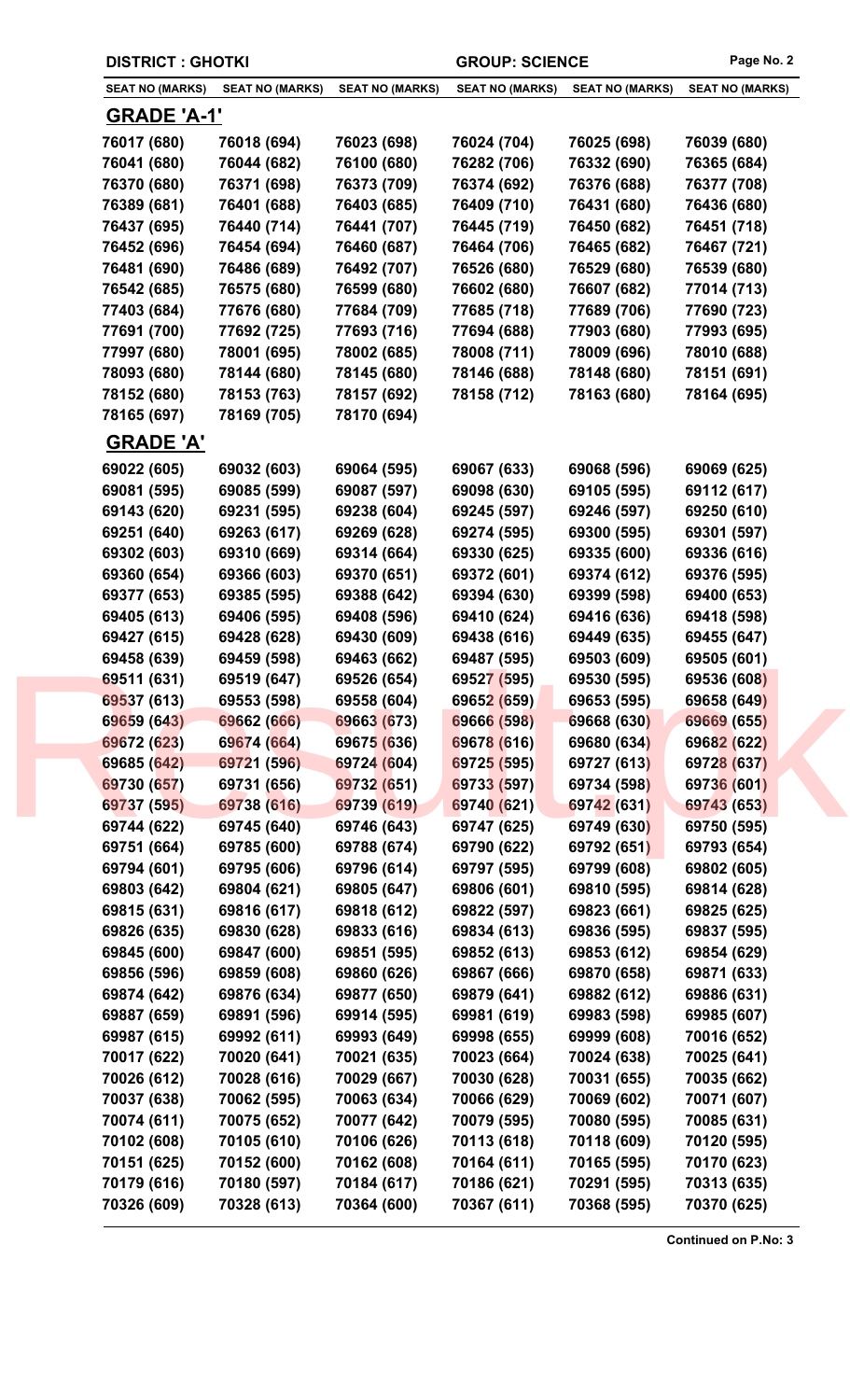| <b>DISTRICT : GHOTKI</b> |                        |                        | <b>GROUP: SCIENCE</b>  |                        | Page No. 3             |
|--------------------------|------------------------|------------------------|------------------------|------------------------|------------------------|
| <b>SEAT NO (MARKS)</b>   | <b>SEAT NO (MARKS)</b> | <b>SEAT NO (MARKS)</b> | <b>SEAT NO (MARKS)</b> | <b>SEAT NO (MARKS)</b> | <b>SEAT NO (MARKS)</b> |
| <b>GRADE 'A'</b>         |                        |                        |                        |                        |                        |
| 70381 (650)              | 70390 (603)            | 70394 (600)            | 70395 (625)            | 70399 (595)            | 70422 (602)            |
| 70423 (595)              | 70424 (633)            | 70430 (610)            | 70435 (600)            | 70447 (595)            | 70481 (644)            |
| 70511 (614)              | 70635 (598)            | 70636 (606)            | 70655 (616)            | 70678 (609)            | 70690 (655)            |
| 70692 (624)              | 70694 (608)            | 70695 (624)            | 70701 (597)            | 70704 (600)            | 70709 (599)            |
| 70718 (616)              | 70723 (595)            | 70724 (597)            | 70725 (614)            | 70726 (628)            | 70733 (605)            |
| 70752 (628)              | 70821 (617)            | 70822 (667)            | 70823 (639)            | 70825 (656)            | 70826 (667)            |
| 70829 (650)              | 70830 (659)            | 70831 (629)            | 70832 (617)            | 70833 (600)            | 70834 (640)            |
| 70835 (646)              | 70838 (665)            | 70839 (630)            | 70840 (607)            | 70841 (618)            | 70842 (608)            |
| 70843 (620)              | 70844 (620)            | 70845 (656)            | 70846 (627)            | 70847 (604)            | 70848 (623)            |
| 70849 (649)              | 70850 (614)            | 70852 (659)            | 70853 (660)            | 70854 (599)            | 70855 (652)            |
| 70857 (618)              | 70858 (667)            | 70859 (636)            | 70860 (643)            | 70861 (632)            | 70862 (633)            |
| 70863 (638)              | 70865 (623)            | 70866 (633)            | 70867 (645)            | 70868 (595)            | 70869 (638)            |
| 70870 (636)              | 70871 (658)            | 70872 (628)            | 70873 (660)            | 70874 (647)            | 70875 (630)            |
| 70876 (638)              | 70877 (652)            | 70879 (628)            | 70901 (599)            | 70902 (639)            | 70903 (632)            |
| 70904 (627)              | 70905 (642)            | 70907 (644)            | 70912 (654)            | 70914 (595)            | 70915 (600)            |
| 70942 (660)              | 70947 (669)            | 70948 (671)            | 70951 (639)            | 70962 (596)            | 70968 (645)            |
| 70969 (650)              | 70970 (618)            | 70972 (611)            | 70991 (655)            | 70994 (642)            | 70995 (660)            |
| 70996 (601)              | 70997 (666)            | 70998 (614)            | 70999 (661)            | 71000 (630)            | 71002 (626)            |
| 71004 (672)              | 71006 (638)            | 71009 (617)            | 71010 (607)            | 71011 (640)            | 71016 (595)            |
| 71025 (624)              | 71030 (614)            | 71032 (602)            | 71033 (622)            | 71034 (595)            | 71035 (664)            |
| 71037 (646)              | 71039 (597)            | 71040 (646)            | 71076 (602)            | 71077 (619)            | 71084 (628)            |
| 71086 (611)              | 71124 (610)            | 71126 (608)            | 71127 (614)            | 71129 (635)            | 71130 (603)            |
| 71131 (647)              | 71136 (625)            | 71137 (610)            | 71138 (608)            | 71139 (609)            | 71140 (641)            |
| 71142 (664)              | 71143 (619)            | 71155 (610)            | 71162 (667)            | 71163 (636)            | 71168 (623)            |
| 71173 (665)              | 71175 (673)            | 71176 (670)            | 71178 (674)            | 71179 (665)            | 71180 (599)            |
| 71204 (673)              | 71205 (595)            | 71207 (660)            | 71208 (673)            | 71210 (647)            | 71211 (653)            |
| 71212 (617)              | 71214 (641)            | 71215 (639)            | 71216 (624)            | 71217 (625)            | 71228 (602)            |
| 71235 (637)              | 71237 (596)            | 71238 (667)            | 71261 (627)            | 71262 (598)            | 71265 (624)            |
| 71267 (650)              | 71268 (600)            | 71271 (600)            | 71272 (597)            | 71274 (609)            | 71276 (611)            |
| 71281 (646)              | 71282 (644)            | 71301 (614)            | 71305 (673)            | 71316 (595)            | 71317 (604)            |
| 71347 (622)              | 71350 (637)            | 71351 (595)            | 71353 (641)            | 71402 (607)            | 71403 (602)            |
| 71404 (632)              | 71405 (605)            | 71406 (633)            | 71410 (595)            | 71415 (597)            | 71416 (616)            |
| 71419 (614)              | 71421 (595)            | 71422 (661)            | 71425 (595)            | 71430 (595)            | 71434 (599)            |
| 71436 (600)              | 71438 (612)            | 71443 (658)            | 71444 (600)            | 71445 (640)            | 71446 (663)            |
| 71447 (603)              | 71449 (600)            | 71452 (620)            | 71459 (622)            | 71460 (641)            | 71484 (596)            |
| 71486 (596)              | 71488 (595)            | 71508 (614)            | 71523 (599)            | 71525 (599)            | 71528 (604)            |
| 71531 (609)              | 71534 (622)            | 71537 (642)            | 71539 (606)            | 71540 (602)            | 71546 (634)            |
| 71548 (625)              | 71550 (605)            | 71553 (596)            | 71554 (634)            | 71555 (625)            | 71556 (648)            |
| 71557 (610)              | 71566 (643)            | 71571 (626)            | 71573 (595)            | 71577 (599)            | 71588 (595)            |
| 71589 (670)              | 71591 (596)            | 71593 (598)            | 71595 (595)            | 71598 (598)            | 71605 (600)            |
| 71613 (595)              | 71615 (595)            | 71617 (605)            | 71621 (630)            | 71622 (637)            | 71623 (624)            |
| 71624 (650)              | 71627 (622)            | 71632 (631)            | 71633 (615)            | 71635 (625)            | 71636 (629)            |
| 71640 (656)              | 71648 (631)            | 71649 (606)            | 71662 (625)            | 71667 (604)            | 71668 (632)            |
| 71676 (595)              | 71771 (626)            | 71775 (595)            | 71791 (613)            | 71795 (618)            | 71800 (621)            |
| 71803 (634)              | 71804 (607)            | 71813 (608)            | 71817 (595)            | 71866 (602)            | 71981 (668)            |
|                          |                        |                        |                        |                        |                        |
| 71982 (631)              | 71986 (630)            | 71988 (633)            | 72005 (600)            | 72007 (626)            | 72017 (600)            |
| 72068 (601)              | 72075 (632)            | 72133 (609)            | 72137 (595)            | 72148 (595)            | 72151 (595)            |
| 72155 (595)              | 72160 (595)            | 72192 (622)            | 72227 (602)            | 72235 (595)            | 72253 (618)            |
| 72259 (595)              | 72317 (614)            | 72321 (622)            | 72502 (671)            | 72505 (621)            | 72506 (596)            |
| 72507 (647)              | 72508 (651)            | 72509 (647)            | 72510 (666)            | 72511 (630)            | 72512 (599)            |
| 72514 (660)              | 72517 (647)            | 72518 (625)            | 72519 (597)            | 72520 (645)            | 72521 (622)            |
|                          |                        |                        |                        |                        |                        |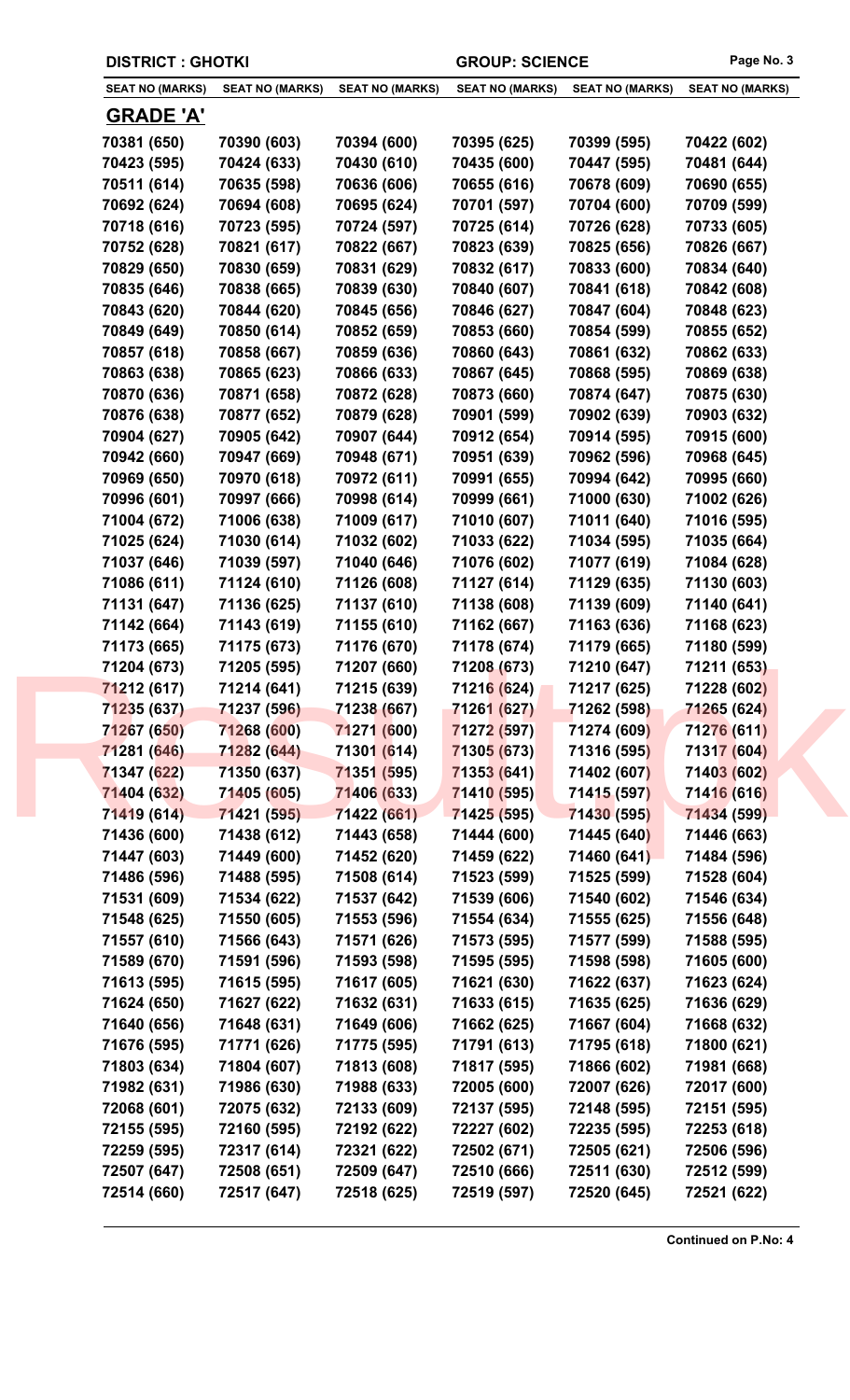| <b>DISTRICT : GHOTKI</b> |                        |                        | <b>GROUP: SCIENCE</b>  |                        | Page No. 4             |
|--------------------------|------------------------|------------------------|------------------------|------------------------|------------------------|
| <b>SEAT NO (MARKS)</b>   | <b>SEAT NO (MARKS)</b> | <b>SEAT NO (MARKS)</b> | <b>SEAT NO (MARKS)</b> | <b>SEAT NO (MARKS)</b> | <b>SEAT NO (MARKS)</b> |
| <b>GRADE 'A'</b>         |                        |                        |                        |                        |                        |
| 72522 (630)              | 72523 (598)            | 72524 (625)            | 72525 (619)            | 72526 (600)            | 72527 (597)            |
| 72528 (614)              | 72529 (643)            | 72530 (621)            | 72531 (663)            | 72532 (595)            | 72535 (595)            |
| 72536 (624)              | 72537 (650)            | 72538 (639)            | 72539 (628)            | 72541 (663)            | 72542 (656)            |
| 72543 (651)              | 72544 (658)            | 72545 (648)            | 72546 (669)            | 72547 (673)            | 72550 (646)            |
| 72552 (640)              | 72553 (651)            | 72554 (656)            | 72555 (670)            | 72556 (608)            | 72557 (652)            |
| 72558 (626)              | 72562 (617)            | 72563 (607)            | 72565 (599)            | 72566 (599)            | 72567 (668)            |
| 72568 (626)              | 72569 (663)            | 72570 (656)            | 72571 (668)            | 72572 (661)            | 72573 (595)            |
| 72575 (658)              | 72576 (670)            | 72577 (669)            | 72578 (613)            | 72579 (621)            | 72580 (673)            |
| 72581 (655)              | 72584 (656)            | 72585 (641)            | 72587 (652)            | 72588 (666)            | 72589 (645)            |
| 72592 (668)              | 72593 (633)            | 72594 (624)            | 72595 (643)            | 72598 (612)            | 72599 (666)            |
| 72601 (672)              | 72602 (644)            | 72603 (664)            | 72604 (632)            | 72605 (655)            | 72609 (624)            |
| 72610 (645)              | 72615 (670)            | 72617 (639)            | 72621 (663)            | 72624 (669)            | 72625 (650)            |
| 72626 (660)              | 72628 (658)            | 72629 (670)            | 72630 (668)            | 72631 (661)            | 72632 (627)            |
| 72633 (621)              | 72635 (616)            | 72637 (622)            | 72638 (611)            | 72640 (630)            | 72642 (596)            |
| 72643 (616)              | 72645 (597)            | 72661 (620)            | 72662 (626)            | 72664 (610)            | 72665 (632)            |
| 72666 (605)              | 72667 (603)            | 72670 (627)            | 72671 (600)            | 72673 (657)            | 72675 (645)            |
| 72676 (610)              | 72677 (596)            | 72678 (637)            | 72679 (609)            | 72681 (606)            | 72682 (596)            |
| 72683 (608)              | 72684 (614)            | 72685 (615)            | 72686 (640)            | 72687 (618)            | 72688 (646)            |
| 72690 (606)              | 72692 (646)            | 72693 (595)            | 72697 (640)            | 72698 (628)            | 72700 (667)            |
| 72701 (627)              | 72702 (598)            | 72703 (650)            | 72704 (662)            | 72705 (596)            | 72706 (667)            |
| 72707 (619)              | 72708 (646)            | 72710 (596)            | 72711 (647)            | 72712 (636)            | 72714 (607)            |
| 72715 (662)              | 72734 (641)            | 72737 (598)            | 72745 (595)            | 72752 (602)            | 72759 (609)            |
| 72764 (604)              | 72765 (610)            | 72772 (605)            | 72775 (630)            | 72811 (610)            | 72815 (595)            |
| 72823 (595)              | 72824 (612)            | 72840 (596)            | 72842 (597)            | 72843 (595)            | 72846 (624)            |
| 72848 (633)              | 72849 (605)            | 72904 (607)            | 72905 (613)            | 72908 (597)            | 72909 (595)            |
| 72911 (611)              | 72912 (632)            | 72914 (609)            | 72916 (639)            | 72918 (618)            | 72919 (628)            |
| 72920 (611)              | 72923 (595)            | 72934 (600)            | 72936 (598)            | 72939 (638)            | 72944 (601)            |
| 72951 (599)              | 72952 (599)            | 72954 (607)            | 72958 (595)            | 72959 (605)            | 72962 (595)            |
| 72963 (628)              | 72964 (640)            | 72965 (607)            | 72966 (640)            | 72968 (638)            | 72972 (596)            |
| 72973 (631)              | 72974 (595)            | 72978 (597)            | 72979 (595)            | 72981 (613)            | 73014 (607)            |
| 73016 (612)              | 73020 (600)            | 73024 (633)            | 73027 (597)            | 73035 (595)            | 73036 (620)            |
| 73039 (605)              | 73041 (606)            | 73044 (609)            | 73045 (618)            | 73047 (609)            | 73065 (608)            |
| 73071 (628)              | 73072 (599)            | 73073 (610)            | 73077 (650)            | 73080 (643)            | 73081 (631)            |
| 73082 (598)              | 73094 (595)            | 73095 (651)            | 73098 (602)            | 73100 (619)            | 73101 (605)            |
| 73103 (605)              | 73107 (595)            | 73108 (595)            | 73110 (627)            | 73113 (631)            | 73117 (625)            |
| 73118 (606)              | 73119 (633)            | 73120 (626)            | 73121 (608)            | 73122 (610)            | 73124 (635)            |
| 73128 (612)              | 73129 (616)            | 73131 (595)            | 73132 (664)            | 73133 (603)            | 73134 (633)            |
| 73136 (614)              | 73138 (651)            | 73140 (602)            | 73142 (636)            | 73145 (600)            | 73147 (641)            |
| 73149 (637)              | 73150 (595)            | 73151 (611)            | 73152 (631)            | 73153 (651)            | 73154 (612)            |
| 73155 (658)              | 73157 (595)            | 73158 (595)            | 73161 (628)            | 73164 (622)            | 73166 (650)            |
| 73170 (605)              | 73172 (607)            | 73174 (635)            | 73175 (628)            | 73176 (595)            | 73177 (611)            |
| 73180 (618)              | 73181 (595)            | 73182 (595)            | 73184 (619)            | 73185 (639)            | 73186 (622)            |
| 73196 (603)              | 73197 (607)            | 73200 (672)            | 73202 (673)            | 73203 (645)            | 73205 (619)            |
| 73206 (630)              | 73253 (666)            | 73263 (660)            | 73269 (648)            | 73276 (616)            | 73277 (602)            |
|                          |                        |                        |                        |                        |                        |
| 73313 (595)              | 73314 (604)            | 73315 (642)            | 73323 (641)            | 73326 (620)            | 73329 (600)            |
| 73330 (595)              | 73335 (633)            | 73338 (597)            | 73340 (602)            | 73342 (632)            | 73343 (623)            |
| 73348 (631)              | 73356 (635)            | 73358 (601)            | 73362 (632)            | 73363 (595)            | 73370 (617)            |
| 73371 (626)              | 73372 (636)            | 73373 (658)            | 73374 (599)            | 73386 (613)            | 73387 (641)            |
| 73390 (608)              | 73392 (606)            | 73404 (607)            | 73405 (625)            | 73408 (603)            | 73414 (615)            |
| 73415 (610)              | 73420 (614)            | 73427 (596)            | 73432 (626)            | 73433 (627)            | 73437 (605)            |
| 73440 (619)              | 73442 (614)            | 73443 (658)            | 73446 (624)            | 73448 (618)            | 73450 (619)            |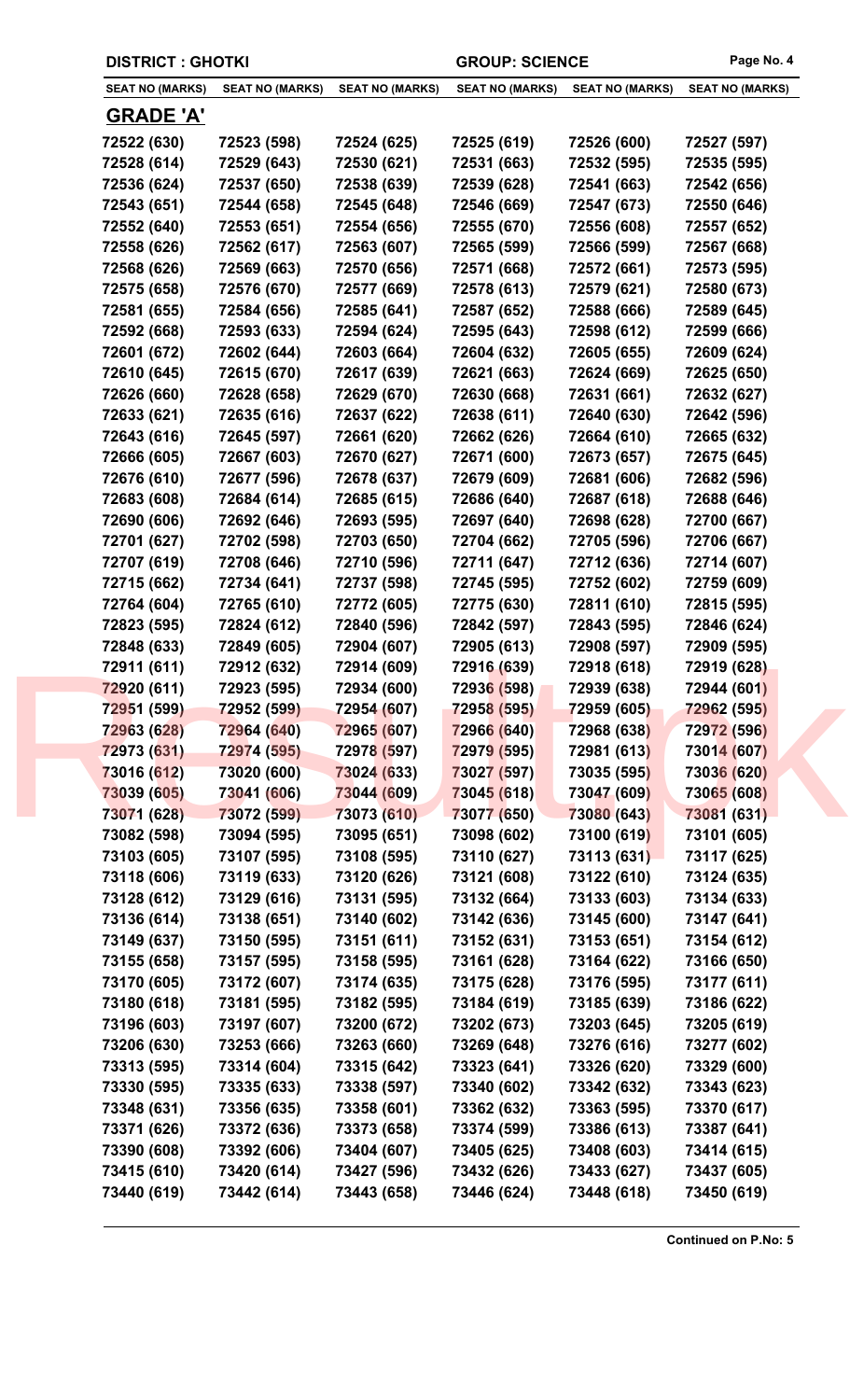| <b>DISTRICT : GHOTKI</b> |                        |                        | <b>GROUP: SCIENCE</b>  |                        | Page No. 5             |  |
|--------------------------|------------------------|------------------------|------------------------|------------------------|------------------------|--|
| <b>SEAT NO (MARKS)</b>   | <b>SEAT NO (MARKS)</b> | <b>SEAT NO (MARKS)</b> | <b>SEAT NO (MARKS)</b> | <b>SEAT NO (MARKS)</b> | <b>SEAT NO (MARKS)</b> |  |
| <u>GRADE 'A'</u>         |                        |                        |                        |                        |                        |  |
| 73453 (605)              | 73454 (595)            | 73466 (620)            | 73468 (656)            | 73469 (626)            | 73470 (598)            |  |
| 73472 (595)              | 73476 (611)            | 73496 (669)            | 73499 (649)            | 73516 (608)            | 73517 (604)            |  |
| 73525 (597)              | 73571 (607)            | 73575 (610)            | 73577 (616)            | 73578 (630)            | 73597 (651)            |  |
| 73602 (622)              | 73603 (595)            | 73604 (623)            | 73606 (610)            | 73615 (601)            | 73621 (631)            |  |
| 73623 (603)              | 73626 (614)            | 73629 (630)            | 73661 (650)            | 73662 (664)            | 73663 (625)            |  |
| 73664 (630)              | 73665 (647)            | 73666 (656)            | 73667 (648)            | 73668 (652)            | 73669 (665)            |  |
| 73670 (644)              | 73671 (629)            | 73672 (653)            | 73673 (645)            | 73676 (653)            | 73678 (669)            |  |
| 73679 (637)              | 73680 (642)            | 73681 (666)            | 73682 (670)            | 73684 (652)            | 73685 (664)            |  |
| 73755 (618)              | 73766 (595)            | 73792 (608)            | 73809 (604)            | 73814 (643)            | 73815 (634)            |  |
| 73824 (595)              | 73827 (611)            | 73837 (614)            | 73838 (619)            | 73839 (595)            | 73842 (612)            |  |
| 73843 (635)              | 73844 (620)            | 73845 (626)            | 73846 (610)            | 73847 (618)            | 73850 (610)            |  |
| 73852 (602)              | 73862 (631)            | 73921 (634)            | 73923 (599)            | 73926 (599)            | 73928 (614)            |  |
| 73934 (641)              | 73939 (612)            | 73941 (673)            | 73944 (638)            | 73947 (642)            | 73949 (618)            |  |
| 73951 (613)              | 73953 (648)            | 73954 (637)            | 73955 (612)            | 73957 (605)            | 73958 (672)            |  |
| 73960 (652)              | 73963 (632)            | 73964 (629)            | 73965 (625)            | 73971 (612)            | 73989 (643)            |  |
| 73998 (669)              | 74000 (628)            | 74002 (595)            | 74009 (632)            | 74011 (611)            | 74015 (665)            |  |
| 74017 (620)              | 74018 (612)            | 74019 (606)            | 74020 (642)            | 74023 (626)            | 74025 (595)            |  |
| 74031 (629)              | 74032 (613)            | 74035 (622)            | 74037 (645)            | 74039 (610)            | 74071 (613)            |  |
| 74073 (595)              | 74077 (595)            | 74082 (608)            | 74088 (600)            | 74100 (615)            | 74101 (633)            |  |
| 74104 (632)              | 74107 (611)            | 74108 (632)            | 74121 (600)            | 74124 (612)            | 74125 (647)            |  |
| 74126 (606)              | 74127 (624)            | 74129 (612)            | 74130 (617)            | 74131 (597)            | 74133 (612)            |  |
| 74135 (626)              | 74136 (629)            | 74137 (613)            | 74138 (640)            | 74139 (655)            | 74141 (646)            |  |
|                          |                        |                        |                        |                        |                        |  |
| 74151 (667)              | 74152 (669)            | 74153 (626)            | 74154 (665)            | 74155 (667)            | 74156 (658)            |  |
| 74159 (601)              | 74160 (661)            | 74161 (639)            | 74162 (621)            | 74163 (655)            | 74164 (657)            |  |
| 74165 (656)              | 74166 (668)            | 74167 (666)            | 74168 (656)            | 74169 (659)            | 74172 (628)            |  |
| 74174 (595)              | 74175 (642)            | 74176 (621)            | 74178 (673)            | 74184 (651)            | 74185 (632)            |  |
| 74186 (639)              | 74201 (652)            | 74202 (663)            | 74205 (659)            | 74206 (670)            | 74207 (638)            |  |
| 74214 (595)              | 74215 (605)            | 74216 (656)            | 74217 (666)            | 74218 (603)            | 74220 (610)            |  |
| 74222 (655)              | 74227 (621)            | 74229 (596)            | 74230 (634)            | 74232 (669)            | 74233 (674)            |  |
| 74235 (631)              | 74236 (657)            | 74238 (601)            | 74240 (665)            | 74241 (661)            | 74243 (662)            |  |
| 74244 (651)              | 74245 (621)            | 74263 (595)            | 74264 (612)            | 74270 (627)            | 74275 (647)            |  |
| 74277 (606)              | 74279 (618)            | 74281 (652)            | 74282 (645)            | 74306 (631)            | 74309 (605)            |  |
| 74311 (615)              | 74321 (644)            | 74333 (610)            | 74334 (595)            | 74335 (674)            | 74348 (616)            |  |
| 74349 (636)              | 74353 (595)            | 74357 (604)            | 74361 (654)            | 74379 (637)            | 74387 (595)            |  |
| 74389 (630)              | 74395 (596)            | 74397 (595)            | 74401 (595)            | 74408 (640)            | 74409 (664)            |  |
| 74418 (614)              | 74425 (657)            | 74433 (670)            | 74435 (658)            | 74444 (637)            | 74445 (599)            |  |
| 74446 (651)              | 74449 (658)            | 74451 (614)            | 74455 (640)            | 74463 (595)            | 74465 (627)            |  |
| 74481 (665)              | 74490 (595)            | 74494 (655)            | 74495 (630)            | 74497 (615)            | 74498 (622)            |  |
| 74500 (659)              | 74501 (605)            | 74502 (609)            | 74503 (617)            | 74505 (611)            | 74511 (597)            |  |
| 74513 (645)              | 74520 (649)            | 74521 (641)            | 74522 (614)            | 74523 (632)            | 74528 (636)            |  |
| 74529 (595)              | 74530 (595)            | 74533 (637)            | 74534 (622)            | 74536 (595)            | 74538 (652)            |  |
| 74539 (621)              | 74541 (636)            | 74543 (617)            | 74547 (641)            | 74548 (634)            | 74551 (609)            |  |
| 74553 (620)              | 74554 (603)            | 74558 (613)            | 74559 (629)            | 74560 (643)            | 74563 (613)            |  |
| 74570 (600)              | 74573 (655)            | 74702 (595)            | 74705 (595)            | 74710 (616)            | 74727 (640)            |  |
| 74751 (657)              | 74754 (669)            | 74759 (595)            | 74766 (618)            | 74769 (623)            | 74771 (670)            |  |
| 74772 (671)              | 74777 (670)            | 74778 (597)            | 74779 (638)            | 74783 (646)            | 74784 (669)            |  |
| 74785 (628)              | 74786 (635)            | 74788 (595)            | 74795 (622)            | 74796 (599)            | 74803 (655)            |  |
| 74810 (624)              | 74811 (635)            | 74813 (646)            | 74816 (629)            | 74817 (651)            | 74824 (666)            |  |
| 74832 (603)              | 74835 (614)            | 74836 (611)            | 74839 (662)            | 74845 (652)            | 74848 (595)            |  |
|                          |                        |                        |                        |                        |                        |  |
| 74902 (613)              | 74903 (606)            | 74906 (604)            | 74908 (603)            | 74910 (637)            | 74924 (595)            |  |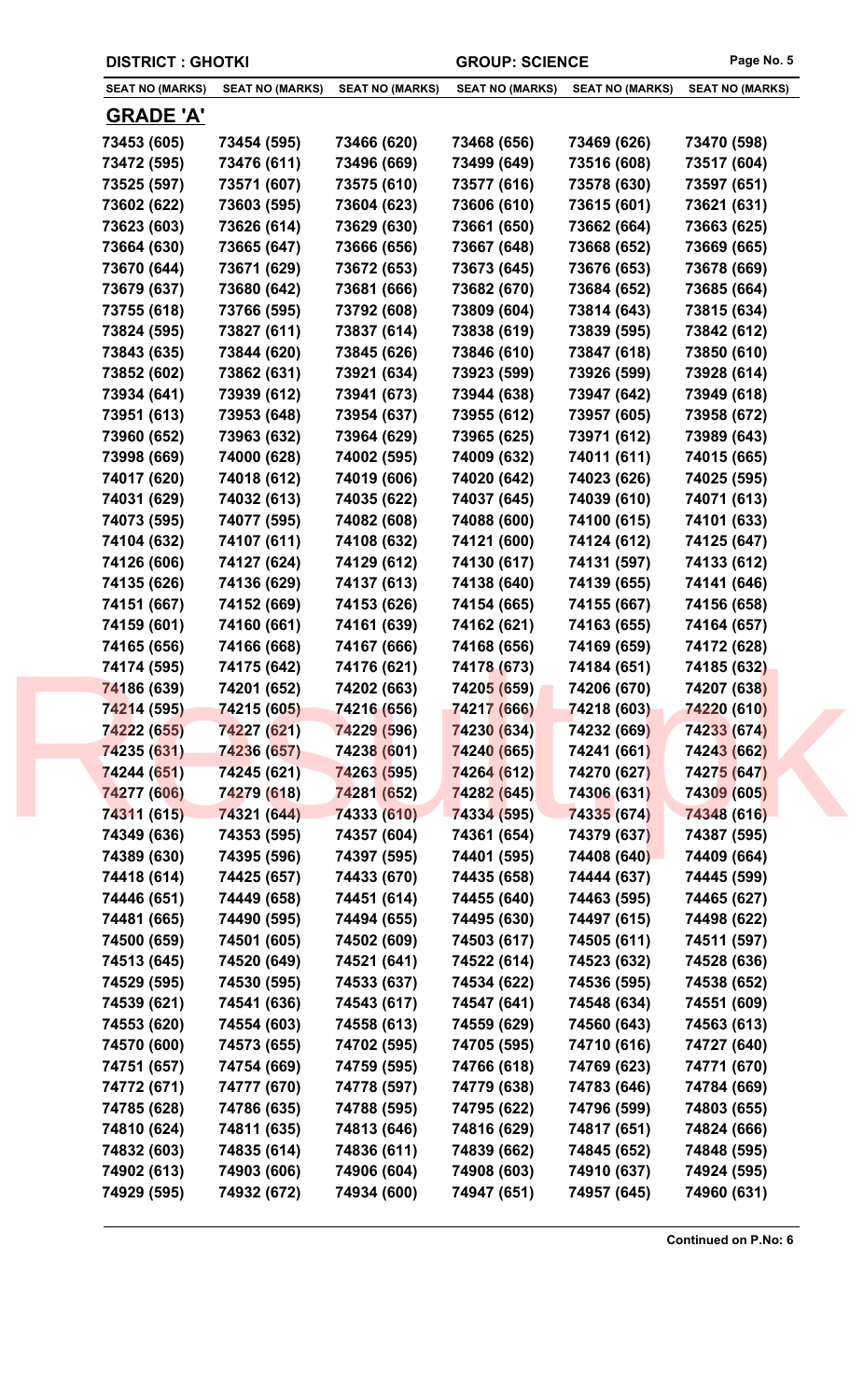| <b>DISTRICT : GHOTKI</b> |                        |                        |                        | Page No. 6<br><b>GROUP: SCIENCE</b> |                        |
|--------------------------|------------------------|------------------------|------------------------|-------------------------------------|------------------------|
| <b>SEAT NO (MARKS)</b>   | <b>SEAT NO (MARKS)</b> | <b>SEAT NO (MARKS)</b> | <b>SEAT NO (MARKS)</b> | <b>SEAT NO (MARKS)</b>              | <b>SEAT NO (MARKS)</b> |
| <b>GRADE 'A'</b>         |                        |                        |                        |                                     |                        |
| 74963 (601)              | 74964 (618)            | 74971 (613)            | 74990 (629)            | 74997 (673)                         | 74998 (652)            |
| 75006 (606)              | 75037 (603)            | 75044 (600)            | 75045 (609)            | 75054 (611)                         | 75087 (603)            |
| 75135 (602)              | 75136 (596)            | 75145 (608)            | 75170 (595)            | 75183 (656)                         | 75194 (626)            |
| 75218 (595)              | 75230 (641)            | 75231 (600)            | 75235 (641)            | 75246 (609)                         | 75248 (600)            |
| 75254 (619)              | 75265 (613)            | 75266 (659)            | 75352 (653)            | 75374 (635)                         | 75439 (629)            |
| 75440 (636)              | 75444 (615)            | 75461 (639)            | 75464 (670)            | 75465 (670)                         | 75466 (671)            |
| 75467 (662)              | 75468 (613)            | 75469 (655)            | 75470 (617)            | 75471 (609)                         | 75472 (643)            |
| 75474 (638)              | 75475 (613)            | 75476 (626)            | 75478 (628)            | 75479 (643)                         | 75480 (660)            |
| 75481 (624)              | 75483 (610)            | 75485 (659)            | 75486 (640)            | 75488 (595)                         | 75489 (630)            |
| 75490 (627)              | 75491 (643)            | 75492 (627)            | 75495 (643)            | 75496 (648)                         | 75497 (601)            |
| 75499 (631)              | 75500 (605)            | 75502 (606)            | 75503 (616)            | 75504 (611)                         | 75505 (595)            |
| 75508 (642)              | 75509 (667)            | 75510 (623)            | 75511 (614)            | 75512 (674)                         | 75513 (672)            |
| 75514 (656)              | 75515 (595)            | 75516 (673)            | 75517 (672)            | 75518 (626)                         | 75519 (646)            |
| 75520 (658)              | 75523 (622)            | 75525 (596)            | 75526 (652)            | 75527 (662)                         | 75528 (674)            |
| 75529 (624)              | 75531 (605)            | 75532 (654)            | 75533 (595)            | 75534 (646)                         | 75535 (598)            |
| 75536 (631)              | 75537 (632)            | 75538 (639)            | 75540 (624)            | 75542 (595)                         | 75545 (621)            |
| 75546 (628)              | 75547 (614)            | 75548 (628)            | 75549 (648)            | 75550 (642)                         | 75551 (641)            |
| 75555 (665)              | 75556 (666)            | 75557 (597)            | 75558 (606)            | 75559 (621)                         | 75561 (604)            |
| 75565 (649)              | 75567 (657)            | 75573 (635)            | 75574 (610)            | 75575 (609)                         | 75576 (669)            |
|                          |                        |                        |                        |                                     |                        |
| 75577 (672)              | 75578 (629)            | 75579 (661)            | 75580 (645)            | 75581 (655)                         | 75582 (648)            |
| 75583 (654)              | 75585 (635)            | 75587 (595)            | 75588 (629)            | 75589 (631)                         | 75590 (658)            |
| 75591 (672)              | 75593 (600)            | 75594 (595)            | 75595 (666)            | 75596 (626)                         | 75597 (595)            |
| 75607 (638)              | 75609 (638)            | 75610 (615)            | 75611 (610)            | 75612 (630)                         | 75614 (645)            |
| 75618 (674)              | 75619 (659)            | 75620 (664)            | 75621 (645)            | 75624 (635)                         | 75627 (638)            |
| 75628 (630)              | 75631 (618)            | 75632 (634)            | 75633 (629)            | 75634 (633)                         | 75635 (621)            |
| 75636 (646)              | 75639 (628)            | 75640 (633)            | 75641 (637)            | 75643 (632)                         | 75644 (602)            |
| 75645 (625)              | 75686 (645)            | 75689 (648)            | 75690 (634)            | 75693 (603)                         | 75697 (604)            |
| 75701 (595)              | 75702 (619)            | 75717 (631)            | 75718 (617)            | 75722 (603)                         | 75725 (641)            |
| 75732 (609)              | 75739 (647)            | 75743 (652)            | 75746 (595)            | 75747 (605)                         | 75751 (643)            |
| 75761 (615)              | 75769 (601)            | 75770 (650)            | 75778 (599)            | 75780 (637)                         | 75786 (617)            |
| 75790 (602)              | 75792 (595)            | 75794 (595)            | 75804 (622)            | 75805 (611)                         | 75808 (622)            |
| 75818 (595)              | 75869 (640)            | 75874 (669)            | 75875 (639)            | 75882 (645)                         | 75883 (654)            |
| 75886 (660)              | 75887 (648)            | 75888 (629)            | 75889 (673)            | 75893 (674)                         | 75896 (659)            |
| 75901 (659)              | 75919 (661)            | 75921 (658)            | 75922 (633)            | 75923 (671)                         | 75926 (661)            |
| 75927 (667)              | 75928 (657)            | 75939 (668)            | 75952 (601)            | 75953 (652)                         | 75955 (656)            |
| 75957 (673)              | 75965 (664)            | 75966 (608)            | 75967 (653)            | 75969 (631)                         | 75970 (656)            |
| 76002 (627)              | 76004 (650)            | 76005 (650)            | 76006 (595)            | 76007 (625)                         | 76009 (614)            |
| 76010 (674)              | 76013 (636)            | 76016 (670)            | 76019 (641)            | 76020 (636)                         | 76026 (674)            |
| 76027 (647)              | 76028 (663)            | 76029 (605)            | 76030 (641)            | 76031 (619)                         | 76032 (673)            |
| 76033 (603)              | 76034 (651)            | 76037 (666)            | 76038 (653)            | 76040 (644)                         | 76042 (607)            |
| 76043 (595)              | 76045 (670)            | 76047 (628)            | 76048 (626)            | 76054 (653)                         | 76055 (653)            |
| 76056 (620)              | 76057 (664)            | 76059 (628)            | 76060 (617)            | 76062 (649)                         | 76063 (609)            |
| 76064 (619)              | 76067 (596)            | 76092 (645)            | 76094 (595)            | 76096 (608)                         | 76097 (601)            |
| 76098 (617)              | 76101 (636)            | 76102 (655)            | 76103 (609)            | 76104 (616)                         | 76105 (625)            |
| 76106 (660)              | 76107 (596)            | 76122 (595)            | 76125 (664)            | 76129 (627)                         | 76130 (617)            |
| 76132 (620)              | 76133 (650)            | 76154 (611)            | 76167 (627)            | 76168 (602)                         | 76169 (637)            |
| 76170 (595)              | 76172 (637)            | 76173 (595)            | 76175 (646)            | 76176 (600)                         | 76180 (602)            |
| 76181 (633)              | 76186 (602)            | 76188 (613)            | 76189 (606)            | 76190 (644)                         | 76195 (632)            |
| 76196 (595)              | 76199 (598)            | 76200 (595)            | 76208 (601)            | 76212 (595)                         | 76216 (595)            |
| 76218 (596)              | 76223 (636)            | 76225 (609)            | 76227 (623)            | 76233 (630)                         | 76242 (606)            |
|                          |                        |                        |                        |                                     |                        |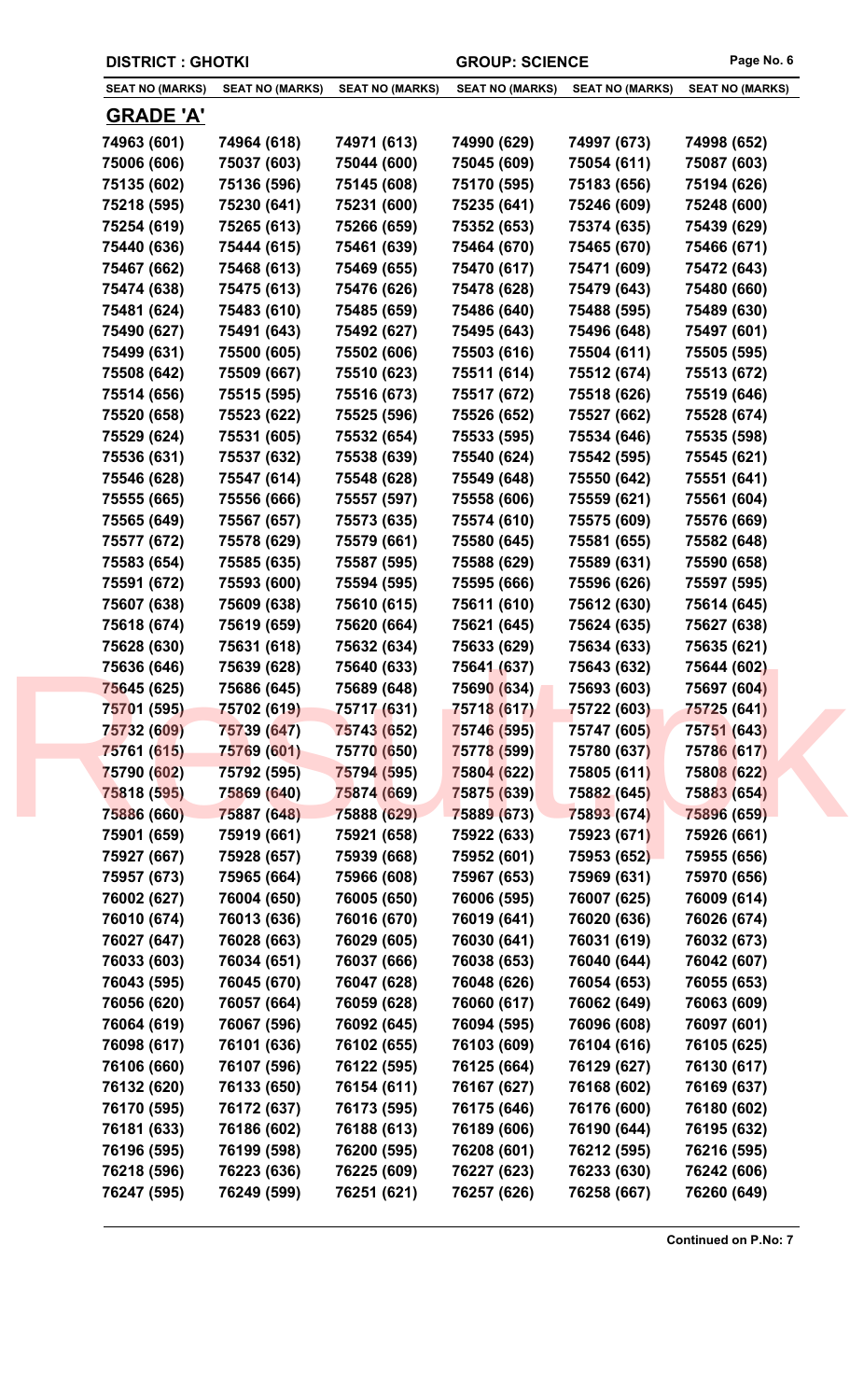| <b>DISTRICT : GHOTKI</b> |                        |                            | <b>GROUP: SCIENCE</b>  | Page No. 7             |                        |
|--------------------------|------------------------|----------------------------|------------------------|------------------------|------------------------|
| <b>SEAT NO (MARKS)</b>   | <b>SEAT NO (MARKS)</b> | <b>SEAT NO (MARKS)</b>     | <b>SEAT NO (MARKS)</b> | <b>SEAT NO (MARKS)</b> | <b>SEAT NO (MARKS)</b> |
| <b>GRADE 'A'</b>         |                        |                            |                        |                        |                        |
| 76261 (627)              | 76263 (631)            | 76264 (650)                | 76265 (595)            | 76273 (609)            | 76283 (631)            |
| 76285 (595)              | 76295 (632)            | 76331 (610)                | 76333 (654)            | 76334 (646)            | 76335 (608)            |
| 76339 (634)              | 76340 (606)            | 76342 (658)                | 76343 (634)            | 76344 (607)            | 76347 (640)            |
| 76349 (604)              | 76351 (658)            | 76353 (666)                | 76354 (613)            | 76355 (636)            | 76356 (620)            |
| 76357 (647)              | 76358 (631)            | 76360 (648)                | 76361 (659)            | 76362 (629)            | 76363 (608)            |
| 76364 (616)              | 76366 (654)            | 76367 (595)                | 76368 (667)            | 76372 (671)            | 76375 (611)            |
| 76378 (612)              | 76379 (641)            | 76380 (644)                | 76381 (642)            | 76382 (637)            | 76384 (668)            |
| 76385 (624)              | 76386 (659)            | 76387 (638)                | 76388 (658)            | 76393 (597)            | 76394 (662)            |
| 76396 (601)              | 76397 (595)            | 76398 (620)                | 76399 (662)            | 76400 (659)            | 76402 (666)            |
| 76404 (652)              | 76405 (672)            | 76407 (623)                | 76410 (648)            | 76412 (652)            | 76413 (624)            |
| 76416 (643)              | 76433 (611)            | 76434 (624)                | 76435 (650)            | 76438 (618)            | 76439 (641)            |
| 76442 (664)              | 76443 (647)            | 76444 (660)                | 76446 (664)            | 76447 (646)            | 76448 (640)            |
| 76449 (659)              | 76453 (658)            | 76455 (623)                | 76457 (648)            | 76458 (673)            | 76459 (639)            |
| 76461 (621)              | 76462 (633)            | 76463 (652)                | 76466 (643)            | 76469 (659)            | 76470 (654)            |
| 76472 (631)              | 76473 (632)            | 76474 (598)                | 76475 (603)            | 76476 (611)            | 76477 (649)            |
| 76478 (648)              | 76479 (636)            | 76480 (628)                | 76482 (659)            | 76483 (670)            | 76484 (596)            |
| 76487 (595)              | 76488 (600)            | 76489 (673)                | 76491 (614)            | 76494 (660)            | 76495 (636)            |
| 76497 (644)              | 76498 (597)            | 76522 (633)                | 76523 (597)            | 76524 (632)            | 76525 (654)            |
| 76527 (637)              | 76528 (617)            | 76530 (642)                | 76531 (653)            | 76533 (661)            | 76534 (640)            |
| 76535 (658)              | 76536 (599)            | 76537 (636)                | 76540 (643)            | 76543 (672)            | 76544 (596)            |
| 76545 (634)              | 76546 (632)            | 76547 (620)                | 76550 (641)            | 76551 (634)            | 76552 (656)            |
| 76554 (626)              | 76571 (656)            | 76572 (658)                | 76573 (643)            | 76574 (601)            | 76576 (605)            |
| 76577 (608)              | 76578 (595)            | 76579 (628)                | 76580 (627)            | 76581 (625)            | 76582 (650)            |
| 76583 (618)              | 76585 (614)            | 76586 (643)                | 76588 (631)            | 76589 (616)            | 76590 (632)            |
| 76592 (611)              | 76593 (671)            | 76594 (638)                | 76596 (660)            | 76597 (644)            | 76598 (657)            |
| 76603 (668)              | 76604 (655)            | 76605 (634)                | 76608 (644)            | 76609 (649)            | 76641 (595)            |
| 76644 (609)              | 76648 (604)            | 76652 (596)                | 76661 (606)            | 76665 (601)            | 76668 (608)            |
| 76689 (595)              | 76692 (640)            | 76693 (609)                | 76698 (636)            | 76722 (609)            | 76724 (602)            |
| 76731 (617)              | 76732 (595)            | 76742 (604)                | 76780 (619)            | 76837 (665)            | 76838 (605)            |
| 76907 (595)              | 76926 (600)            | 76957 (607)                | 76958 (610)            | 76959 (649)            | 76960 (646)            |
| 76964 (630)              | 76966 (613)            | 76968 (620)                | 76970 (672)            | 76972 (595)            | 76980 (609)            |
| 76981 (631)              | 76984 (626)            | 76987 (631)                | 76992 (606)            | 76994 (612)            | 77003 (667)            |
| 77004 (660)              | 77005 (617)            | 77008 (595)                | 77011 (641)            | 77013 (623)            | 77020 (621)            |
| 77023 (628)              | 77031 (633)            | 77035 (602)                | 77041 (615)            | 77055 (619)            | 77072 (595)            |
| 77076 (595)              | 77080 (616)            | 77096 (618)                | 77097 (606)            | 77099 (636)            | 77101 (626)            |
| 77102 (616)              |                        | 77107 (625)                | 77111 (655)            | 77112 (639)            | 77113 (654)            |
|                          | 77103 (629)            | 77116 (624)                |                        |                        |                        |
| 77114 (660)              | 77115 (657)            |                            | 77117 (639)            | 77119 (598)            | 77126 (614)            |
| 77130 (653)              | 77131 (595)            | 77176 (623)<br>77240 (625) | 77177 (645)            | 77178 (630)            | 77196 (595)            |
| 77197 (602)              | 77204 (595)            |                            | 77241 (646)            | 77357 (612)            | 77359 (615)            |
| 77362 (595)              | 77366 (602)            | 77367 (596)                | 77374 (606)            | 77375 (595)            | 77378 (612)            |
| 77379 (595)              | 77381 (602)            | 77383 (611)                | 77389 (604)            | 77391 (625)            | 77393 (638)            |
| 77396 (639)              | 77398 (608)            | 77399 (662)                | 77400 (624)            | 77402 (659)            | 77408 (647)            |
| 77427 (601)              | 77428 (610)            | 77432 (601)                | 77436 (595)            | 77438 (625)            | 77439 (618)            |
| 77441 (644)              | 77442 (601)            | 77443 (648)                | 77444 (621)            | 77445 (628)            | 77446 (640)            |
| 77447 (644)              | 77502 (612)            | 77507 (608)                | 77517 (646)            | 77520 (595)            | 77522 (631)            |
| 77523 (600)              | 77524 (612)            | 77533 (603)                | 77535 (647)            | 77536 (640)            | 77537 (625)            |
| 77546 (595)              | 77549 (656)            | 77556 (627)                | 77557 (608)            | 77560 (609)            | 77561 (603)            |
| 77562 (595)              | 77563 (628)            | 77565 (595)                | 77567 (617)            | 77569 (620)            | 77570 (616)            |
| 77574 (607)              | 77576 (619)            | 77578 (623)                | 77579 (630)            | 77580 (648)            | 77584 (595)            |
| 77589 (615)              | 77596 (618)            | 77597 (655)                | 77598 (597)            | 77602 (621)            | 77603 (611)            |
| 77607 (654)              | 77608 (615)            | 77609 (628)                | 77610 (595)            | 77614 (608)            | 77615 (614)            |
|                          |                        |                            |                        |                        |                        |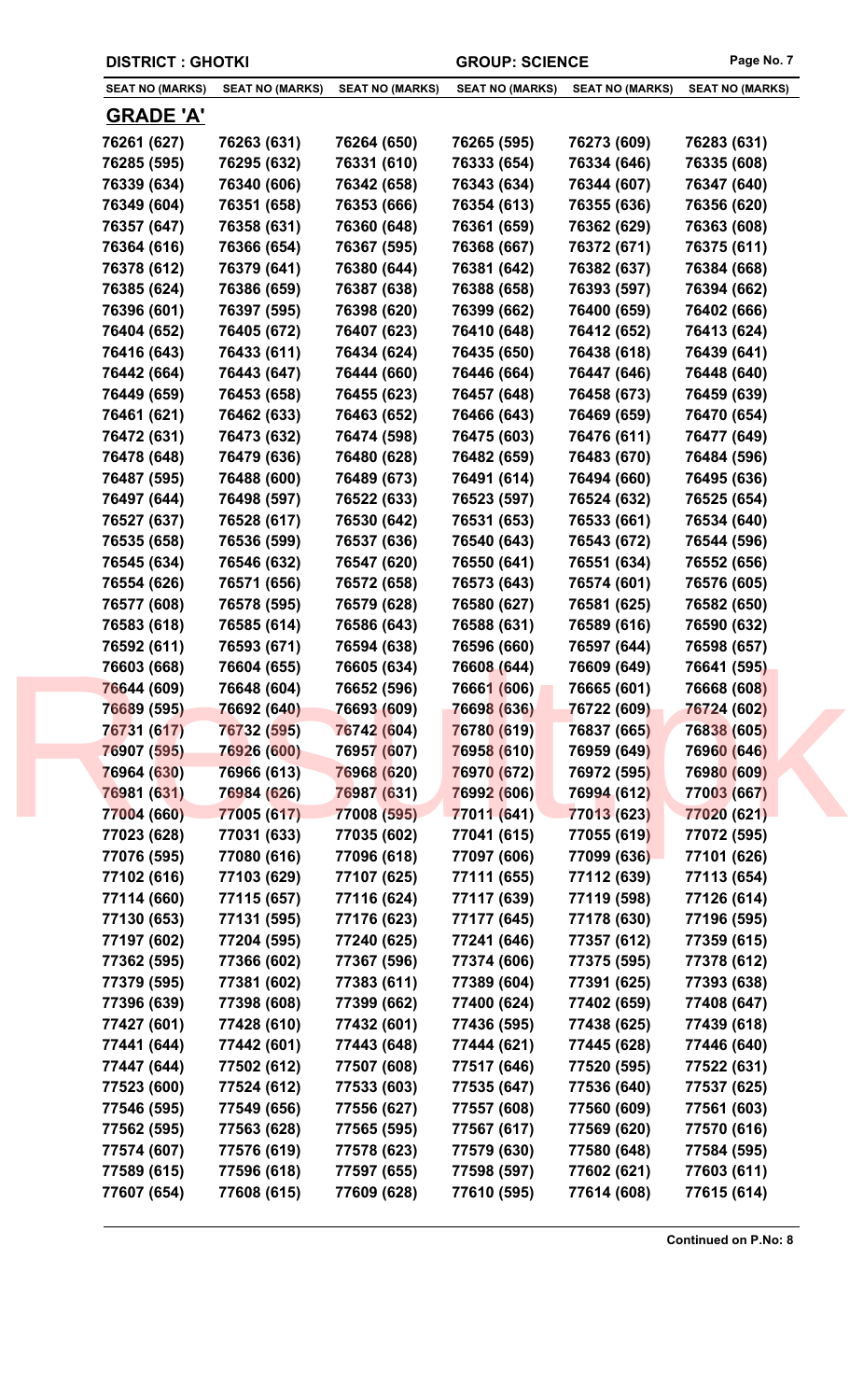| <b>DISTRICT: GHOTKI</b>    |                            |                            | <b>GROUP: SCIENCE</b>      |                            | Page No. 8                 |
|----------------------------|----------------------------|----------------------------|----------------------------|----------------------------|----------------------------|
| <b>SEAT NO (MARKS)</b>     | <b>SEAT NO (MARKS)</b>     | <b>SEAT NO (MARKS)</b>     | <b>SEAT NO (MARKS)</b>     | <b>SEAT NO (MARKS)</b>     | <b>SEAT NO (MARKS)</b>     |
| <b>GRADE 'A'</b>           |                            |                            |                            |                            |                            |
| 77616 (617)                | 77622 (635)                | 77623 (611)                | 77624 (640)                | 77633 (618)                | 77634 (659)                |
| 77635 (595)                | 77636 (628)                | 77638 (608)                | 77651 (615)                | 77652 (628)                | 77654 (595)                |
| 77655 (598)                | 77656 (636)                | 77658 (618)                | 77662 (661)                | 77666 (609)                | 77667 (621)                |
| 77668 (603)                | 77670 (605)                | 77671 (637)                | 77673 (658)                | 77674 (630)                | 77675 (667)                |
| 77680 (595)                | 77682 (617)                | 77688 (672)                | 77695 (656)                | 77699 (596)                | 77700 (625)                |
| 77706 (605)                | 77707 (612)                | 77774 (638)                | 77776 (596)                | 77779 (662)                | 77785 (624)                |
| 77786 (596)                | 77790 (595)                | 77792 (601)                | 77793 (596)                | 77794 (607)                | 77803 (614)                |
| 77804 (629)                | 77807 (648)                | 77810 (611)                | 77816 (603)                | 77817 (614)                | 77819 (615)                |
| 77821 (595)                | 77824 (673)                | 77832 (639)                | 77836 (618)                | 77837 (629)                | 77861 (655)                |
| 77864 (606)                | 77865 (625)                | 77866 (596)                | 77871 (617)                | 77872 (642)                | 77873 (599)                |
| 77887 (595)                | 77888 (610)                | 77914 (620)                | 77915 (661)                | 77918 (650)                | 77932 (597)                |
| 77941 (626)                | 77942 (613)                | 77951 (612)                | 77952 (620)                | 77953 (628)                | 77955 (640)                |
| 77956 (641)                | 77959 (646)                | 77962 (597)                | 77963 (627)                | 77964 (651)                | 77969 (596)                |
| 77972 (623)                | 77973 (662)                | 77974 (667)                | 77975 (632)                | 77977 (653)                | 77978 (643)                |
| 77979 (627)                | 77980 (657)                | 77981 (641)                | 77982 (661)                | 77991 (622)                | 77992 (650)                |
| 77994 (670)                | 77995 (671)                | 77999 (665)                | 78000 (666)                | 78003 (668)                | 78007 (643)                |
| 78011 (672)                | 78012 (669)                | 78013 (668)                | 78014 (647)                | 78015 (626)                | 78032 (608)                |
| 78034 (621)                | 78036 (609)                | 78038 (645)                | 78040 (612)                | 78041 (610)                | 78043 (616)                |
| 78044 (636)                | 78045 (627)                | 78046 (595)                | 78047 (611)                | 78048 (653)                | 78049 (660)                |
| 78050 (595)                | 78070 (595)                | 78073 (595)                | 78083 (609)                | 78094 (662)                | 78095 (612)                |
| 78104 (664)                | 78107 (595)                | 78114 (623)                | 78141 (670)                | 78142 (654)                | 78143 (660)                |
| 78147 (664)                | 78149 (662)                | 78150 (667)                | 78154 (649)                | 78155 (669)                | 78156 (643)                |
| 78159 (647)                | 78160 (631)                | 78161 (654)                | 78162 (638)                | 78166 (629)                | 78167 (669)                |
| 78168 (637)                | 78201 (660)                | 78202 (638)                | 78203 (613)                | 78206 (601)                | 78210 (635)                |
| 78211 (599)                | 78213 (619)                | 78215 (661)                | 78216 (598)                | 78217 (601)                | 78222 (645)                |
| 78226 (602)                | 78227 (595)                | 78228 (642)                | 78229 (628)                | 78230 (653)                | 78231 (669)                |
| 78232 (638)                | 78233 (651)                | 78234 (628)                | 78235 (633)                | 78238 (664)                | 129057 (631)               |
| 129081 (642)               | 129157 (595)               | 129292 (647)               | 129481 (632)               | 129641 (608)               | 129642 (645)               |
| 129965 (595)               |                            |                            |                            |                            |                            |
| <b>GRADE 'B'</b>           |                            |                            |                            |                            |                            |
| 69003 (540)                | 69005 (547)                | 69006 (534)                | 69007 (555)                | 69008 (544)                | 69009 (537)                |
| 69010 (539)                | 69011 (513)                | 69013 (552)                | 69015 (525)                | 69018 (527)                | 69019 (549)                |
| 69023 (521)                | 69024 (550)                | 69025 (532)                | 69026 (521)                | 69029 (516)                | 69030 (534)                |
| 69031 (554)                | 69033 (549)                | 69034 (537)                | 69035 (522)                | 69036 (575)                | 69037 (562)                |
| 69041 (561)                | 69046 (514)                | 69050 (510)                | 69051 (511)                | 69054 (535)                | 69055 (575)                |
| 69058 (524)                | 69061 (565)                | 69065 (572)                | 69070 (546)                | 69071 (559)                | 69073 (555)                |
| 69075 (580)                | 69077 (519)                | 69078 (521)                | 69079 (544)                | 69080 (512)                | 69082 (558)                |
| 69083 (574)                | 69089 (560)                | 69090 (589)                | 69091 (514)                | 69096 (552)                | 69099 (554)                |
| 69101 (512)                | 69102 (586)                | 69103 (589)                | 69104 (553)                | 69106 (539)                | 69108 (542)                |
| 69109 (572)                | 69110 (531)                | 69111 (554)                | 69113 (564)                | 69114 (533)                | 69115 (526)                |
| 69116 (525)                | 69117 (558)                | 69118 (529)                | 69119 (522)                | 69120 (533)                | 69121 (547)                |
| 69122 (518)                | 69123 (542)                | 69124 (541)                | 69125 (549)                | 69126 (550)                | 69128 (587)                |
| 69129 (520)                | 69130 (528)                | 69131 (510)                | 69132 (518)                | 69136 (555)                | 69137 (550)                |
| 69140 (525)                | 69142 (579)                | 69144 (571)                | 69145 (553)                | 69148 (513)                | 69150 (539)                |
|                            | 69202 (537)                | 69203 (586)                | 69204 (558)                | 69232 (585)                | 69234 (585)                |
|                            |                            |                            |                            |                            |                            |
| 69201 (513)                |                            |                            |                            |                            |                            |
| 69239 (532)                | 69240 (535)                | 69241 (570)                | 69242 (543)                | 69243 (533)                | 69247 (545)                |
| 69252 (522)                | 69253 (554)                | 69255 (585)                | 69257 (517)                | 69258 (580)                | 69262 (510)                |
| 69267 (540)                | 69268 (537)                | 69272 (510)                | 69273 (524)                | 69276 (516)                | 69279 (546)                |
| 69280 (514)<br>69295 (514) | 69282 (569)<br>69296 (567) | 69285 (510)<br>69299 (550) | 69291 (526)<br>69308 (539) | 69292 (523)<br>69315 (568) | 69294 (517)<br>69323 (514) |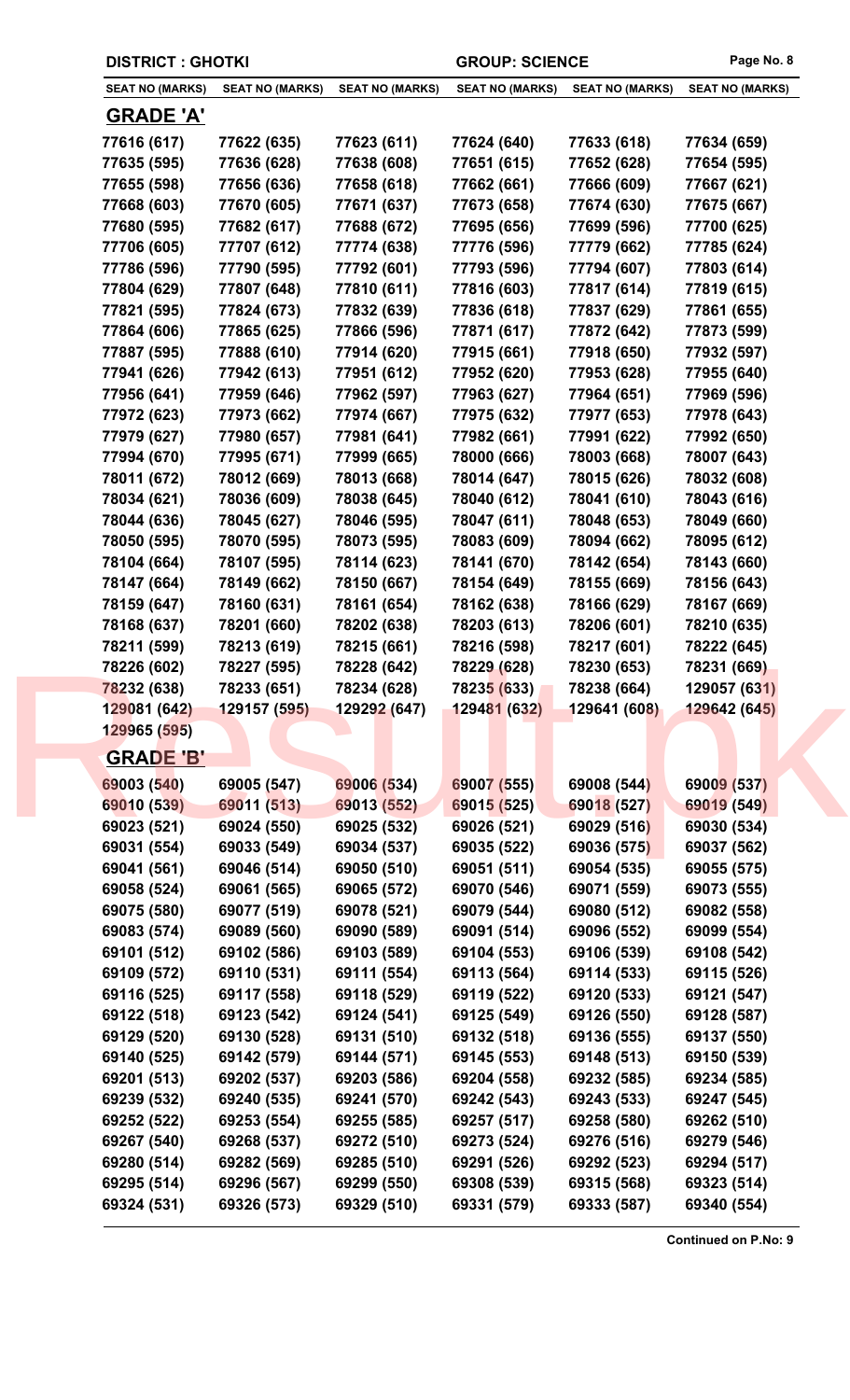| <b>DISTRICT : GHOTKI</b> |                        |                        | <b>GROUP: SCIENCE</b>  |                        | Page No. 9             |
|--------------------------|------------------------|------------------------|------------------------|------------------------|------------------------|
| <b>SEAT NO (MARKS)</b>   | <b>SEAT NO (MARKS)</b> | <b>SEAT NO (MARKS)</b> | <b>SEAT NO (MARKS)</b> | <b>SEAT NO (MARKS)</b> | <b>SEAT NO (MARKS)</b> |
| <u>GRADE 'B'</u>         |                        |                        |                        |                        |                        |
| 69343 (574)              | 69348 (570)            | 69349 (513)            | 69352 (588)            | 69355 (563)            | 69357 (563)            |
| 69363 (535)              | 69364 (564)            | 69365 (569)            | 69371 (520)            | 69373 (534)            | 69375 (566)            |
| 69378 (510)              | 69380 (518)            | 69383 (574)            | 69384 (582)            | 69389 (588)            | 69392 (523)            |
| 69393 (516)              | 69395 (527)            | 69398 (519)            | 69401 (566)            | 69403 (556)            | 69411 (575)            |
| 69412 (544)              | 69413 (527)            | 69414 (552)            | 69421 (543)            | 69422 (571)            | 69424 (581)            |
| 69425 (531)              | 69426 (526)            | 69431 (529)            | 69434 (577)            | 69439 (510)            | 69443 (559)            |
| 69444 (523)              | 69445 (530)            | 69446 (532)            | 69447 (539)            | 69448 (584)            | 69451 (572)            |
| 69452 (547)              | 69453 (581)            | 69454 (533)            | 69457 (518)            | 69460 (510)            | 69461 (521)            |
| 69462 (520)              | 69464 (535)            | 69465 (553)            | 69469 (519)            | 69470 (562)            | 69471 (546)            |
| 69472 (528)              | 69478 (512)            | 69482 (529)            | 69483 (530)            | 69484 (544)            | 69486 (510)            |
| 69488 (520)              | 69489 (524)            | 69493 (579)            | 69495 (550)            | 69499 (518)            | 69501 (588)            |
| 69502 (578)              | 69506 (561)            | 69508 (558)            | 69512 (557)            | 69513 (515)            | 69515 (510)            |
| 69516 (554)              | 69518 (582)            | 69524 (565)            | 69525 (537)            | 69528 (585)            | 69529 (557)            |
| 69533 (587)              | 69539 (543)            | 69543 (580)            | 69544 (585)            | 69546 (519)            | 69551 (544)            |
| 69556 (572)              | 69557 (574)            | 69657 (571)            | 69660 (563)            | 69661 (511)            | 69667 (515)            |
| 69679 (557)              | 69722 (579)            | 69726 (574)            | 69729 (579)            | 69741 (572)            | 69752 (576)            |
| 69781 (522)              | 69786 (532)            | 69789 (582)            | 69800 (550)            | 69807 (564)            | 69809 (560)            |
| 69812 (564)              | 69813 (566)            | 69817 (520)            | 69819 (588)            | 69820 (537)            | 69824 (529)            |
| 69827 (565)              | 69828 (569)            | 69829 (567)            | 69831 (572)            | 69838 (564)            | 69839 (572)            |
| 69840 (585)              | 69841 (523)            | 69843 (540)            | 69846 (583)            | 69848 (541)            | 69849 (510)            |
| 69850 (517)              | 69855 (586)            | 69858 (563)            | 69861 (518)            | 69862 (553)            | 69863 (541)            |
| 69864 (548)              | 69865 (523)            | 69872 (512)            | 69873 (541)            | 69875 (521)            | 69884 (532)            |
| 69889 (542)              | 69892 (567)            | 69898 (510)            | 69899 (525)            | 69904 (534)            | 69905 (533)            |
| 69906 (536)              | 69907 (577)            | 69910 (525)            | 69911 (542)            | 69916 (546)            | 69918 (530)            |
| 69984 (584)              | 69986 (552)            | 69988 (558)            | 69990 (583)            | 69994 (587)            | 69995 (566)            |
| 69996 (571)              | 70012 (577)            | 70013 (530)            | 70014 (560)            | 70019 (552)            | 70022 (586)            |
| 70027 (581)              | 70034 (575)            | 70039 (539)            | 70064 (568)            | 70065 (574)            | 70072 (557)            |
| 70076 (579)              | 70078 (588)            | 70081 (518)            | 70082 (517)            | 70088 (532)            | 70090 (510)            |
| 70094 (520)              | 70095 (571)            | 70097 (558)            | 70098 (545)            | 70101 (565)            | 70103 (524)            |
| 70104 (565)              | 70107 (525)            | 70111 (580)            | 70112 (542)            | 70128 (518)            | 70129 (545)            |
| 70132 (521)              | 70140 (525)            | 70143 (578)            | 70144 (554)            | 70146 (574)            | 70149 (519)            |
| 70150 (580)              | 70153 (539)            | 70154 (525)            | 70155 (539)            | 70156 (537)            | 70157 (524)            |
| 70158 (587)              | 70159 (510)            | 70161 (519)            | 70163 (588)            | 70167 (589)            | 70168 (545)            |
| 70169 (572)              | 70171 (566)            | 70172 (545)            | 70173 (578)            | 70174 (587)            | 70175 (513)            |
| 70178 (578)              | 70182 (557)            | 70183 (570)            | 70185 (521)            | 70188 (547)            | 70189 (560)            |
| 70190 (536)              | 70192 (511)            | 70194 (525)            | 70195 (549)            | 70196 (512)            | 70197 (542)            |
| 70198 (518)              | 70202 (582)            | 70203 (511)            | 70205 (511)            | 70206 (576)            | 70207 (570)            |
| 70208 (582)              | 70209 (547)            | 70210 (540)            | 70211 (556)            | 70217 (543)            | 70219 (532)            |
| 70284 (519)              | 70286 (521)            | 70289 (574)            | 70295 (510)            | 70296 (554)            | 70297 (553)            |
| 70300 (584)              | 70301 (556)            | 70304 (562)            | 70305 (582)            | 70306 (544)            | 70310 (585)            |
| 70312 (588)              | 70314 (547)            | 70315 (575)            | 70316 (543)            | 70320 (553)            | 70324 (512)            |
| 70331 (556)              | 70335 (514)            | 70347 (546)            | 70354 (555)            | 70355 (511)            | 70358 (513)            |
| 70359 (540)              | 70360 (532)            | 70361 (510)            | 70366 (525)            | 70369 (536)            | 70371 (558)            |
| 70373 (555)              | 70380 (539)            | 70382 (532)            | 70384 (510)            | 70388 (570)            | 70389 (585)            |
| 70391 (567)              |                        | 70396 (525)            | 70400 (553)            | 70403 (569)            |                        |
|                          | 70392 (556)            |                        |                        |                        | 70404 (529)            |
| 70405 (555)              | 70411 (533)            | 70414 (556)            | 70415 (521)            | 70416 (535)            | 70420 (559)            |
| 70421 (562)              | 70427 (546)            | 70428 (580)            | 70431 (511)            | 70432 (522)            | 70433 (543)            |
| 70434 (581)              | 70442 (583)            | 70445 (519)            | 70452 (523)            | 70469 (533)            | 70476 (512)            |
| 70477 (518)              | 70478 (530)            | 70480 (520)            | 70492 (570)            | 70495 (562)            | 70503 (533)            |
| 70506 (568)              | 70509 (551)            | 70512 (556)            | 70514 (584)            | 70516 (586)            | 70519 (548)            |
| 70520 (510)              | 70521 (526)            | 70522 (525)            | 70525 (563)            | 70533 (518)            | 70549 (550)            |
|                          |                        |                        |                        |                        |                        |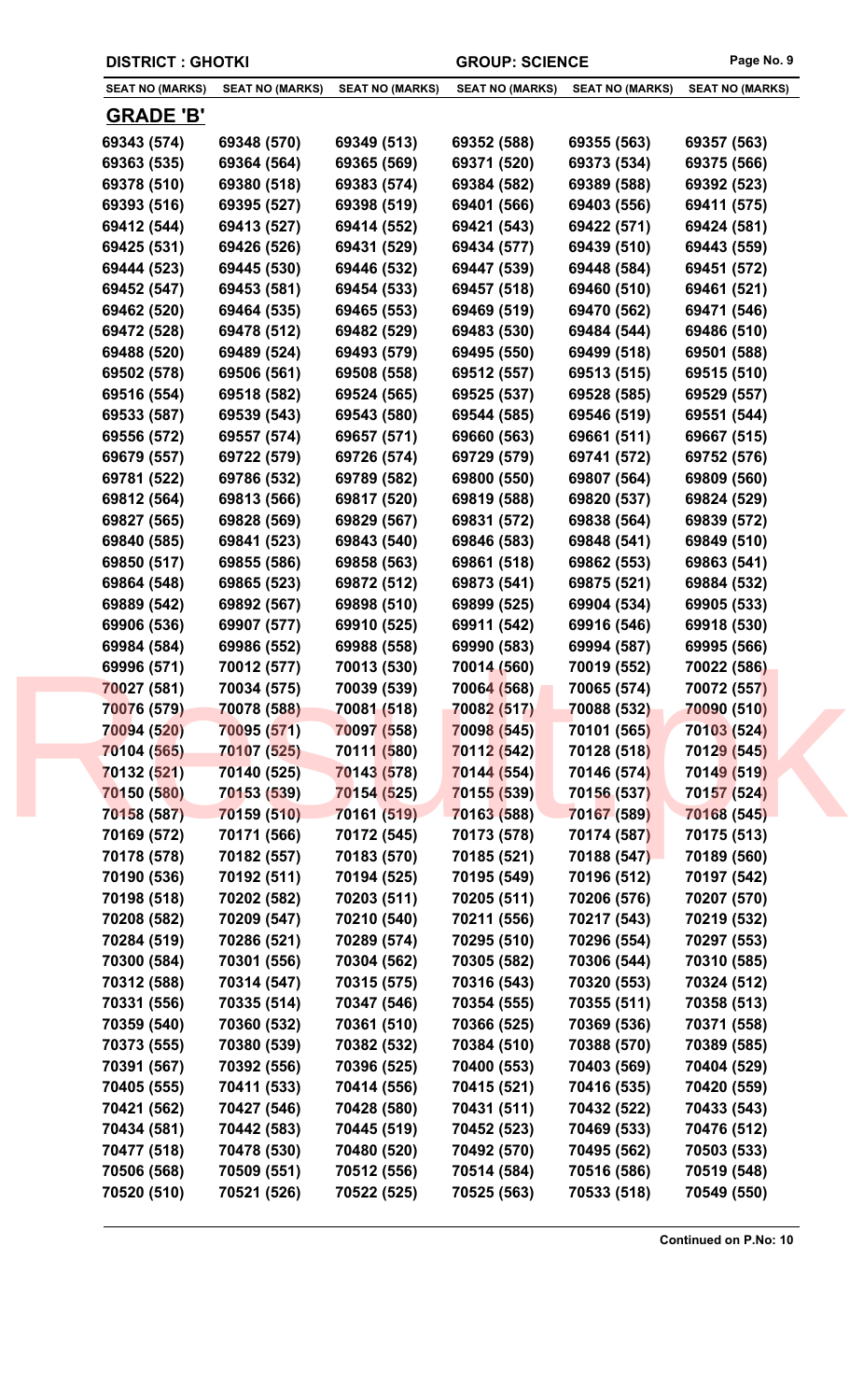| <b>DISTRICT: GHOTKI</b> |                        |                        | <b>GROUP: SCIENCE</b>  |                        | Page No. 10            |  |  |
|-------------------------|------------------------|------------------------|------------------------|------------------------|------------------------|--|--|
| <b>SEAT NO (MARKS)</b>  | <b>SEAT NO (MARKS)</b> | <b>SEAT NO (MARKS)</b> | <b>SEAT NO (MARKS)</b> | <b>SEAT NO (MARKS)</b> | <b>SEAT NO (MARKS)</b> |  |  |
| <b>GRADE 'B'</b>        |                        |                        |                        |                        |                        |  |  |
| 70560 (527)             | 70563 (542)            | 70566 (546)            | 70567 (535)            | 70622 (531)            | 70623 (537)            |  |  |
| 70627 (560)             | 70630 (520)            | 70631 (531)            | 70632 (559)            | 70637 (564)            | 70640 (519)            |  |  |
| 70641 (579)             | 70643 (510)            | 70644 (571)            | 70646 (568)            | 70647 (519)            | 70649 (554)            |  |  |
| 70652 (522)             | 70653 (535)            | 70654 (573)            | 70656 (532)            | 70657 (518)            | 70658 (513)            |  |  |
| 70661 (545)             | 70662 (539)            | 70664 (510)            | 70669 (577)            | 70670 (555)            | 70671 (557)            |  |  |
| 70672 (578)             | 70673 (555)            | 70674 (585)            | 70680 (565)            | 70681 (588)            | 70682 (564)            |  |  |
| 70685 (573)             | 70688 (510)            | 70689 (510)            | 70693 (555)            | 70696 (544)            | 70698 (556)            |  |  |
| 70700 (550)             | 70702 (578)            | 70708 (552)            | 70711 (554)            | 70712 (510)            | 70713 (551)            |  |  |
| 70714 (537)             | 70716 (583)            | 70719 (564)            | 70728 (558)            | 70730 (510)            | 70731 (517)            |  |  |
| 70732 (535)             | 70734 (586)            | 70735 (577)            | 70736 (580)            | 70739 (570)            | 70742 (568)            |  |  |
| 70743 (545)             | 70746 (554)            | 70748 (559)            | 70750 (561)            | 70753 (559)            | 70757 (514)            |  |  |
| 70758 (524)             | 70760 (510)            | 70836 (577)            | 70851 (578)            | 70908 (585)            | 70909 (560)            |  |  |
| 70910 (570)             | 70911 (581)            | 70961 (581)            | 70963 (542)            | 70964 (558)            | 70965 (547)            |  |  |
| 70966 (559)             | 70967 (560)            | 70971 (524)            | 70973 (555)            | 70993 (571)            | 71001 (583)            |  |  |
| 71003 (550)             | 71005 (584)            | 71007 (532)            | 71008 (549)            | 71012 (530)            | 71017 (588)            |  |  |
| 71018 (558)             | 71019 (524)            | 71020 (560)            | 71022 (523)            | 71023 (583)            | 71024 (589)            |  |  |
| 71028 (510)             | 71062 (521)            | 71064 (529)            | 71070 (525)            | 71073 (585)            | 71074 (566)            |  |  |
| 71081 (555)             | 71085 (522)            | 71087 (588)            | 71088 (518)            | 71090 (567)            | 71093 (529)            |  |  |
| 71095 (525)             | 71096 (535)            | 71097 (579)            | 71100 (523)            | 71122 (574)            | 71123 (569)            |  |  |
| 71132 (514)             | 71133 (555)            | 71134 (570)            | 71135 (578)            | 71218 (565)            | 71263 (587)            |  |  |
| 71264 (582)             | 71266 (558)            | 71269 (588)            | 71273 (530)            | 71275 (577)            | 71277 (589)            |  |  |
| 71278 (517)             | 71280 (553)            | 71284 (539)            | 71285 (586)            | 71286 (518)            | 71303 (582)            |  |  |
| 71308 (547)             | 71309 (514)            | 71310 (547)            | 71311 (587)            | 71314 (547)            | 71319 (536)            |  |  |
| 71331 (510)             | 71338 (576)            | 71345 (570)            | 71346 (553)            | 71348 (512)            | 71349 (535)            |  |  |
| 71352 (542)             | 71354 (537)            | 71355 (579)            | 71356 (542)            | 71358 (556)            | 71365 (542)            |  |  |
| 71367 (555)             | 71370 (532)            | 71371 (510)            | 71372 (538)            | 71401 (564)            | 71407 (533)            |  |  |
| 71408 (561)             | 71412 (550)            | 71413 (539)            | 71414 (522)            | 71417 (526)            | 71418 (564)            |  |  |
| 71420 (581)             | 71423 (586)            | 71426 (569)            | 71427 (588)            | 71428 (570)            | 71431 (579)            |  |  |
| 71432 (548)             | 71433 (580)            | 71435 (585)            | 71437 (589)            | 71439 (533)            | 71448 (581)            |  |  |
| 71453 (543)             | 71454 (521)            | 71455 (582)            | 71456 (575)            | 71461 (575)            | 71483 (537)            |  |  |
| 71485 (558)             | 71487 (575)            | 71489 (511)            | 71490 (538)            | 71491 (586)            | 71494 (531)            |  |  |
| 71500 (524)             | 71502 (576)            | 71511 (524)            | 71518 (544)            | 71519 (567)            | 71520 (579)            |  |  |
| 71521 (542)             | 71522 (570)            | 71524 (558)            | 71527 (513)            | 71529 (577)            | 71532 (571)            |  |  |
| 71533 (565)             | 71535 (580)            | 71538 (580)            | 71543 (518)            | 71544 (581)            | 71547 (584)            |  |  |
| 71549 (542)             | 71551 (584)            | 71552 (531)            | 71559 (532)            | 71562 (521)            | 71564 (523)            |  |  |
| 71570 (559)             | 71572 (572)            | 71574 (585)            | 71578 (578)            | 71579 (588)            | 71580 (539)            |  |  |
| 71582 (548)             | 71584 (580)            | 71586 (527)            | 71587 (552)            | 71590 (526)            | 71592 (544)            |  |  |
| 71596 (510)             | 71597 (578)            | 71599 (556)            | 71600 (563)            | 71601 (543)            | 71606 (534)            |  |  |
| 71609 (551)             | 71610 (533)            | 71611 (565)            | 71612 (564)            | 71614 (554)            | 71618 (563)            |  |  |
| 71629 (510)             | 71630 (546)            | 71631 (526)            | 71639 (571)            | 71643 (526)            | 71644 (572)            |  |  |
| 71645 (555)             | 71646 (543)            | 71647 (549)            | 71650 (585)            | 71651 (559)            | 71653 (578)            |  |  |
| 71654 (528)             | 71655 (548)            | 71659 (532)            | 71660 (555)            | 71661 (525)            | 71663 (512)            |  |  |
| 71665 (525)             | 71666 (545)            | 71669 (521)            | 71672 (528)            | 71673 (514)            | 71674 (566)            |  |  |
| 71675 (561)             | 71677 (523)            | 71678 (543)            | 71682 (556)            | 71684 (510)            | 71685 (522)            |  |  |
| 71686 (570)             | 71688 (516)            | 71690 (540)            | 71691 (546)            | 71692 (569)            | 71695 (554)            |  |  |
| 71697 (510)             | 71706 (583)            | 71707 (529)            | 71708 (557)            | 71761 (587)            | 71764 (514)            |  |  |
| 71765 (512)             | 71772 (561)            | 71773 (539)            | 71774 (548)            | 71776 (553)            | 71777 (555)            |  |  |
| 71778 (510)             | 71779 (539)            | 71780 (528)            | 71781 (533)            | 71782 (580)            | 71784 (585)            |  |  |
| 71787 (520)             | 71788 (526)            | 71789 (510)            | 71792 (530)            | 71793 (522)            | 71794 (521)            |  |  |
|                         | 71802 (581)            | 71810 (578)            | 71812 (558)            | 71814 (566)            | 71815 (524)            |  |  |
| 71801 (527)             |                        |                        |                        |                        |                        |  |  |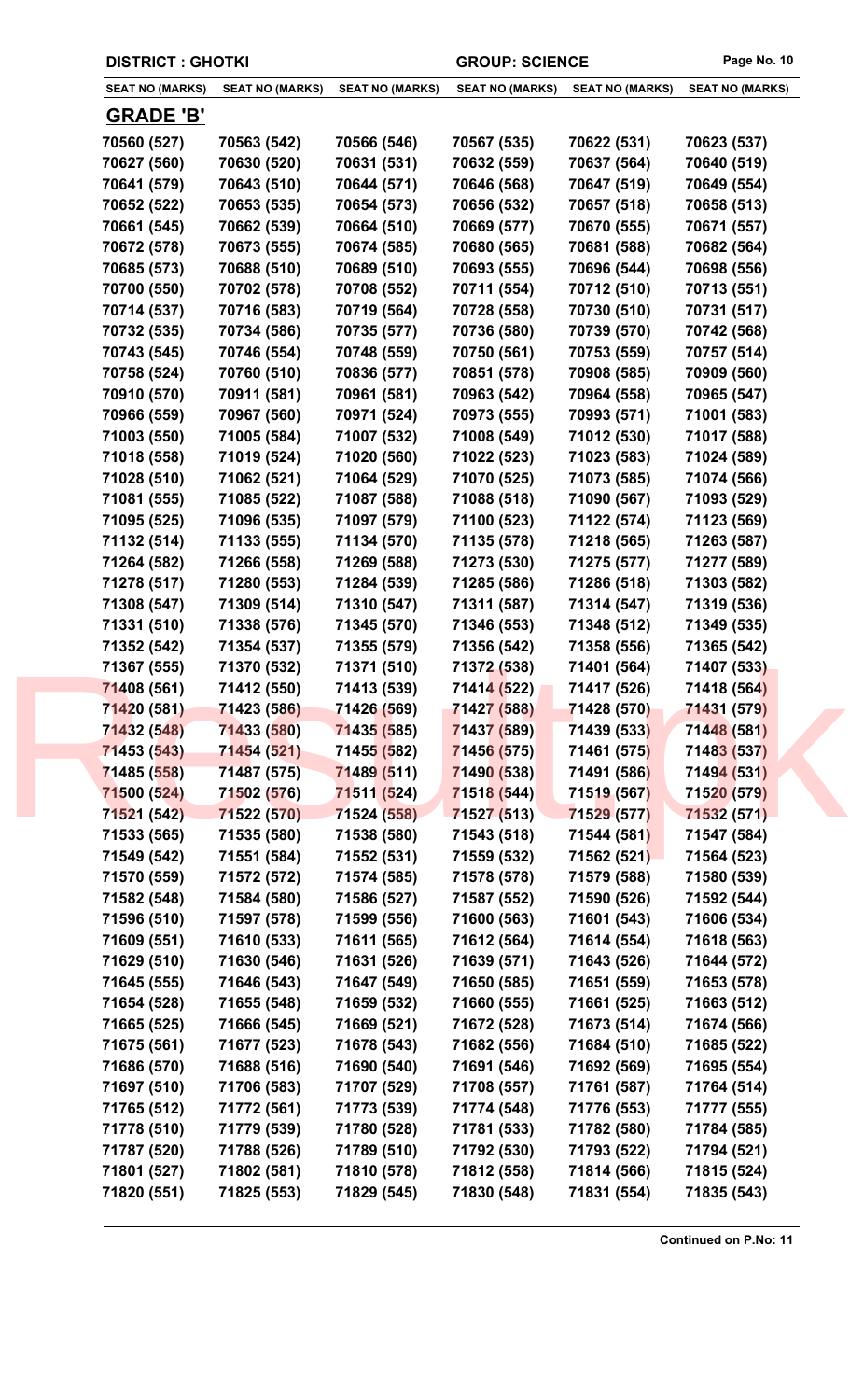| <b>DISTRICT : GHOTKI</b> |                            |                        | <b>GROUP: SCIENCE</b>      |                        | Page No. 11            |
|--------------------------|----------------------------|------------------------|----------------------------|------------------------|------------------------|
| <b>SEAT NO (MARKS)</b>   | <b>SEAT NO (MARKS)</b>     | <b>SEAT NO (MARKS)</b> | <b>SEAT NO (MARKS)</b>     | <b>SEAT NO (MARKS)</b> | <b>SEAT NO (MARKS)</b> |
| <b>GRADE 'B'</b>         |                            |                        |                            |                        |                        |
| 71836 (526)              | 71837 (567)                | 71838 (521)            | 71839 (516)                | 71840 (558)            | 71843 (510)            |
| 71852 (531)              | 71854 (515)                | 71857 (517)            | 71863 (511)                | 71867 (550)            | 71868 (562)            |
| 71869 (566)              | 71874 (516)                | 71875 (562)            | 71883 (510)                | 71924 (527)            | 71929 (530)            |
| 71931 (521)              | 71936 (539)                | 71941 (581)            | 71945 (532)                | 71947 (510)            | 71948 (531)            |
| 71949 (563)              | 71951 (510)                | 71955 (528)            | 71956 (512)                | 71959 (510)            | 71991 (538)            |
| 71992 (550)              | 71993 (517)                | 71997 (560)            | 71998 (560)                | 71999 (527)            | 72002 (554)            |
| 72003 (535)              | 72004 (573)                | 72006 (534)            | 72010 (544)                | 72012 (522)            | 72014 (558)            |
| 72016 (529)              | 72022 (554)                | 72025 (541)            | 72026 (575)                | 72027 (570)            | 72028 (575)            |
| 72030 (555)              | 72035 (547)                | 72036 (523)            | 72037 (510)                | 72038 (576)            | 72044 (510)            |
| 72050 (526)              | 72052 (520)                | 72053 (517)            | 72054 (570)                | 72059 (516)            | 72061 (552)            |
| 72062 (513)              | 72063 (555)                | 72064 (510)            | 72067 (576)                | 72070 (514)            | 72073 (577)            |
| 72074 (519)              | 72077 (553)                | 72079 (520)            | 72081 (558)                | 72083 (560)            | 72084 (510)            |
| 72085 (510)              | 72090 (530)                | 72092 (548)            | 72093 (573)                | 72096 (527)            | 72101 (510)            |
| 72107 (588)              | 72108 (546)                | 72113 (510)            | 72114 (510)                | 72116 (524)            | 72117 (515)            |
| 72118 (530)              | 72120 (510)                | 72121 (578)            | 72124 (510)                | 72126 (510)            | 72127 (544)            |
| 72135 (535)              | 72144 (525)                | 72146 (510)            | 72149 (510)                | 72158 (527)            | 72159 (573)            |
| 72162 (519)              | 72163 (538)                | 72167 (515)            | 72173 (542)                | 72176 (536)            | 72177 (518)            |
| 72181 (587)              | 72184 (524)                | 72185 (542)            | 72186 (553)                | 72188 (570)            | 72189 (532)            |
| 72190 (529)              | 72191 (580)                | 72195 (511)            | 72196 (550)                | 72200 (510)            | 72202 (511)            |
| 72203 (548)              | 72208 (521)                | 72210 (538)            | 72212 (526)                | 72219 (527)            | 72220 (566)            |
| 72226 (547)              | 72228 (537)                | 72230 (561)            | 72232 (538)                | 72236 (543)            | 72238 (510)            |
| 72240 (577)              | 72242 (562)                | 72243 (570)            | 72245 (539)                | 72246 (527)            | 72247 (547)            |
| 72249 (584)              | 72251 (514)                | 72252 (533)            | 72255 (542)                | 72258 (580)            | 72260 (560)            |
| 72263 (549)              | 72264 (560)                | 72265 (510)            | 72266 (535)                | 72267 (510)            | 72276 (510)            |
| 72277 (547)              | 72279 (519)                | 72280 (518)            | 72281 (548)                | 72282 (513)            | 72285 (535)            |
| 72286 (518)              | 72290 (525)                | 72291 (515)            | 72292 (525)                | 72294 (510)            | 72299 (539)            |
| 72300 (513)              | 72302 (559)                | 72306 (534)            | 72318 (542)                | 72319 (550)            | 72320 (544)            |
| 72323 (525)              | 72325 (558)                | 72326 (540)            | 72336 (518)                | 72337 (530)            | 72339 (533)            |
| 72433 (539)              | 72434 (529)                | 72436 (535)            | 72439 (513)                | 72441 (549)            | 72444 (510)            |
| 72450 (564)              | 72551 (588)                | <b>72561 (560)</b>     | 72564 (583)                | 72583 (560)            | 72596 (579)            |
| 72634 (565)              | 72636 (551)                | 72639 (559)            | 72644 (580)                | 72663 (588)            | 72668 (581)            |
| 72669 (587)              |                            | 72689 (570)            |                            |                        |                        |
|                          | 72680 (567)                |                        | 72691 (553)                | 72694 (560)            | 72695 (567)            |
| 72696 (568)              | 72713 (588)                | 72716 (569)            | 72717 (581)                | 72731 (533)            | 72732 (543)            |
| 72735 (558)              | 72740 (537)                | 72741 (568)            | 72742 (525)                | 72743 (573)            | 72744 (575)            |
| 72746 (553)              | 72747 (566)                | 72748 (548)            | 72750 (577)                | 72753 (520)            | 72755 (543)            |
| 72756 (580)              | 72757 (553)                | 72758 (549)            | 72760 (572)                | 72761 (553)            | 72763 (586)            |
| 72766 (569)              | 72768 (538)                | 72769 (520)            | 72771 (524)                | 72773 (523)            | 72776 (574)            |
| 72777 (531)              | 72778 (534)                | 72780 (543)            | 72781 (546)                | 72784 (524)            | 72786 (563)            |
| 72787 (585)              | 72788 (510)                | 72789 (538)            | 72790 (549)                | 72792 (543)            | 72793 (523)            |
| 72794 (532)              | 72796 (514)                | 72797 (537)            | 72798 (532)                | 72799 (536)            | 72801 (588)            |
| 72802 (528)              | 72804 (586)                | 72809 (515)            | 72810 (567)                | 72812 (552)            | 72813 (527)            |
| 72814 (586)              | 72816 (570)                | 72817 (561)            | 72818 (564)                | 72819 (520)            | 72820 (564)            |
| 72822 (568)              | 72829 (555)                | 72844 (581)            | 72845 (521)                | 72847 (533)            | 72850 (550)            |
| 72851 (562)              | 72901 (560)                | 72903 (587)            | 72906 (559)                | 72907 (572)            | 72910 (588)            |
| 72913 (540)              | 72915 (523)                | 72917 (527)            | 72922 (542)                | 72924 (560)            | 72925 (587)            |
| 72926 (584)              | 72927 (559)                | 72928 (588)            | 72929 (572)                | 72930 (558)            | 72931 (589)            |
| 72932 (540)              | 72933 (532)                | 72935 (557)            | 72937 (568)                | 72938 (524)            | 72940 (577)            |
| 72941 (528)              | 72942 (560)                | 72945 (573)            | 72946 (564)                | 72947 (588)            | 72948 (533)            |
| 72949 (537)              | 72950 (553)                | 72953 (562)            | 72955 (561)                | 72956 (512)            | 72957 (557)            |
|                          |                            |                        |                            | 72970 (566)            | 72971 (571)            |
| 72960 (527)              | 72961 (570)<br>72976 (584) | 72967 (574)            | 72969 (579)<br>72980 (562) | 73011 (583)            |                        |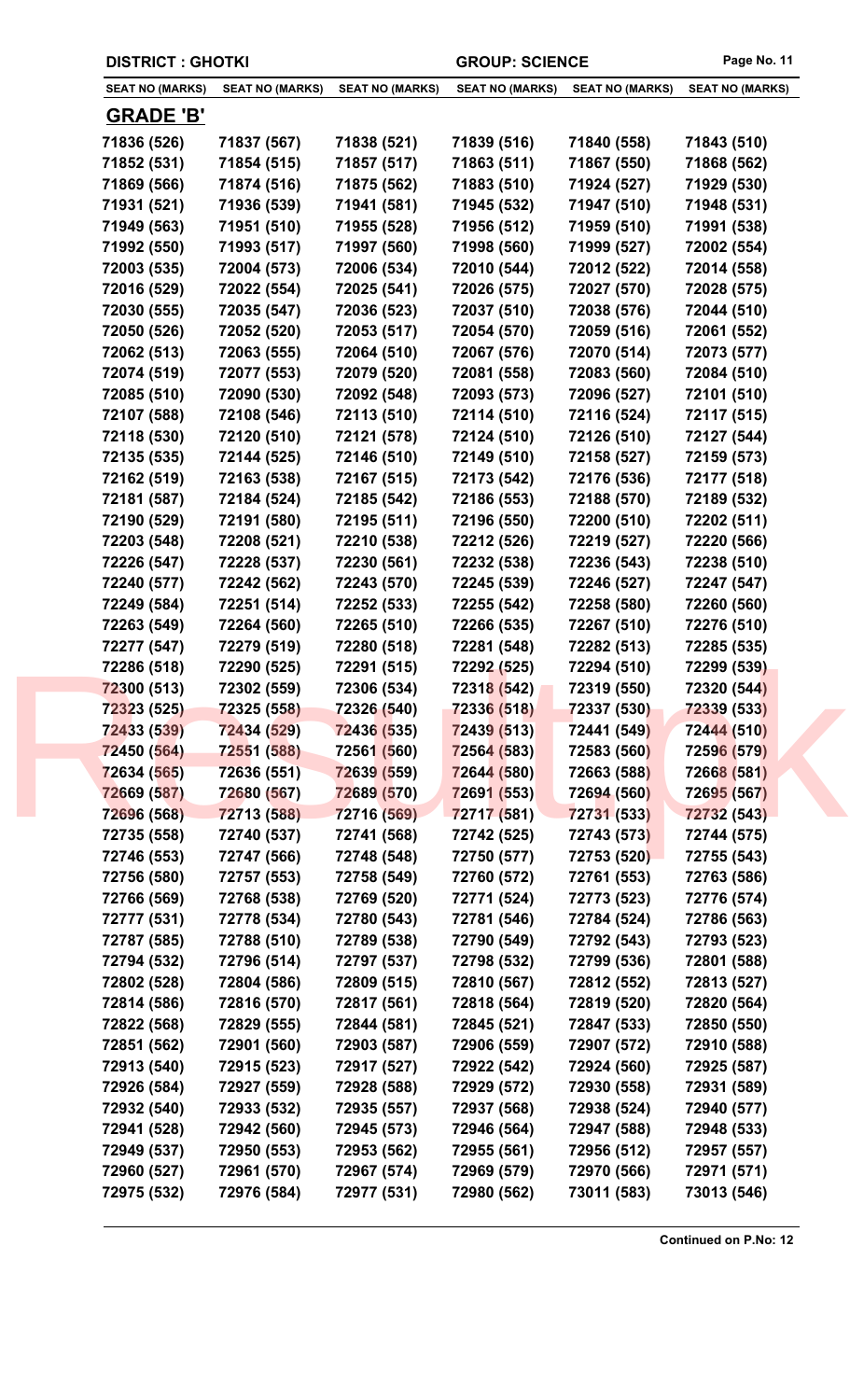| <b>DISTRICT : GHOTKI</b> |                        |                        | <b>GROUP: SCIENCE</b>  |                        | Page No. 12            |
|--------------------------|------------------------|------------------------|------------------------|------------------------|------------------------|
| <b>SEAT NO (MARKS)</b>   | <b>SEAT NO (MARKS)</b> | <b>SEAT NO (MARKS)</b> | <b>SEAT NO (MARKS)</b> | <b>SEAT NO (MARKS)</b> | <b>SEAT NO (MARKS)</b> |
| <u>GRADE 'B'</u>         |                        |                        |                        |                        |                        |
| 73015 (562)              | 73019 (562)            | 73021 (581)            | 73022 (527)            | 73023 (543)            | 73026 (554)            |
| 73028 (575)              | 73029 (552)            | 73030 (527)            | 73031 (561)            | 73032 (550)            | 73037 (524)            |
| 73040 (536)              | 73042 (587)            | 73043 (580)            | 73046 (524)            | 73048 (580)            | 73063 (523)            |
| 73064 (532)              | 73067 (548)            | 73070 (562)            | 73074 (562)            | 73076 (525)            | 73078 (522)            |
| 73085 (581)              | 73086 (586)            | 73087 (530)            | 73091 (520)            | 73092 (510)            | 73093 (534)            |
| 73096 (510)              | 73097 (577)            | 73099 (575)            | 73102 (554)            | 73104 (512)            | 73105 (553)            |
| 73106 (582)              | 73109 (584)            | 73111 (560)            | 73112 (550)            | 73114 (549)            | 73115 (568)            |
| 73116 (537)              | 73125 (577)            | 73126 (529)            | 73127 (571)            | 73135 (518)            | 73137 (550)            |
| 73139 (584)              | 73141 (560)            | 73143 (535)            | 73144 (585)            | 73146 (585)            | 73148 (589)            |
| 73156 (572)              | 73159 (516)            | 73160 (531)            | 73162 (577)            | 73163 (589)            | 73165 (531)            |
| 73167 (584)              | 73168 (588)            | 73173 (519)            | 73178 (547)            | 73179 (573)            | 73183 (587)            |
| 73188 (524)              | 73189 (555)            | 73190 (541)            | 73191 (575)            | 73192 (555)            | 73193 (577)            |
| 73194 (511)              | 73195 (530)            | 73198 (518)            | 73199 (584)            | 73201 (550)            | 73204 (526)            |
| 73207 (526)              | 73208 (560)            | 73254 (542)            | 73255 (569)            | 73256 (514)            | 73257 (526)            |
| 73258 (556)              | 73259 (553)            | 73260 (587)            | 73261 (523)            | 73264 (555)            | 73266 (563)            |
| 73271 (510)              | 73272 (546)            | 73273 (522)            | 73275 (580)            | 73278 (562)            | 73280 (510)            |
| 73282 (563)              | 73284 (510)            | 73286 (536)            | 73287 (510)            | 73294 (510)            | 73295 (548)            |
| 73296 (572)              | 73311 (583)            | 73318 (570)            | 73319 (521)            | 73320 (587)            | 73321 (547)            |
| 73322 (579)              | 73324 (560)            | 73325 (548)            | 73327 (526)            | 73328 (549)            | 73332 (530)            |
| 73333 (562)              | 73334 (534)            | 73336 (547)            | 73337 (532)            | 73341 (550)            | 73345 (515)            |
| 73347 (589)              | 73349 (510)            | 73350 (572)            | 73351 (560)            | 73353 (547)            | 73355 (527)            |
| 73360 (542)              | 73361 (550)            | 73366 (573)            | 73380 (574)            | 73381 (577)            | 73382 (533)            |
|                          |                        |                        |                        |                        |                        |
| 73383 (514)              | 73384 (569)            | 73388 (548)            | 73389 (527)            | 73391 (569)            | 73394 (588)            |
| 73395 (587)              | 73396 (529)            | 73399 (563)            | 73400 (539)            | 73403 (579)            | 73407 (566)            |
| 73409 (520)              | 73410 (587)            | 73413 (535)            | 73416 (563)            | 73418 (513)            | 73419 (531)            |
| 73421 (521)              | 73425 (583)            | 73430 (516)            | 73431 (572)            | 73434 (568)            | 73435 (552)            |
| 73439 (583)              | 73441 (589)            | 73444 (564)            | 73447 (559)            | 73449 (565)            | 73451 (542)            |
| 73452 (546)              | 73456 (577)            | 73457 (545)            | 73458 (522)            | 73460 (510)            | 73462 (589)            |
| 73463 (521)              | 73465 (545)            | 73467 (566)            | 73471 (561)            | 73473 (573)            | 73474 (536)            |
| 73475 (562)              | 73479 (510)            | 73480 (576)            | 73482 (538)            | 73483 (531)            | 73484 (522)            |
| 73488 (556)              | 73490 (521)            | 73491 (557)            | 73492 (525)            | 73493 (571)            | 73494 (536)            |
| 73495 (558)              | 73497 (556)            | 73498 (536)            | 73501 (528)            | 73503 (570)            | 73506 (540)            |
| 73511 (585)              | 73515 (559)            | 73518 (569)            | 73520 (510)            | 73522 (515)            | 73527 (526)            |
| 73572 (523)              | 73573 (548)            | 73576 (580)            | 73579 (566)            | 73580 (519)            | 73581 (518)            |
| 73582 (510)              | 73583 (569)            | 73585 (551)            | 73586 (544)            | 73587 (513)            | 73589 (562)            |
| 73591 (578)              | 73593 (513)            | 73594 (514)            | 73596 (545)            | 73599 (525)            | 73600 (538)            |
| 73601 (530)              | 73605 (560)            | 73607 (543)            | 73609 (586)            | 73610 (560)            | 73612 (589)            |
| 73614 (558)              | 73616 (517)            | 73617 (546)            | 73618 (584)            | 73619 (585)            | 73620 (579)            |
| 73622 (583)              | 73624 (538)            | 73627 (510)            | 73628 (531)            | 73635 (580)            | 73636 (532)            |
| 73674 (581)              | 73675 (572)            | 73705 (575)            | 73709 (510)            | 73715 (527)            | 73718 (510)            |
| 73723 (548)              | 73725 (557)            | 73727 (586)            | 73730 (510)            | 73732 (545)            | 73736 (560)            |
| 73738 (574)              | 73739 (543)            | 73740 (557)            | 73750 (568)            | 73753 (521)            | 73754 (561)            |
| 73756 (528)              | 73758 (579)            | 73760 (584)            | 73762 (510)            | 73765 (583)            | 73768 (532)            |
| 73771 (512)              | 73773 (537)            | 73774 (571)            | 73775 (584)            | 73776 (551)            | 73778 (570)            |
| 73779 (556)              | 73783 (552)            | 73784 (549)            | 73786 (510)            | 73789 (510)            | 73794 (534)            |
| 73795 (539)              | 73797 (516)            | 73798 (549)            | 73800 (570)            | 73802 (583)            | 73806 (566)            |
| 73808 (563)              | 73810 (553)            | 73811 (537)            | 73816 (562)            | 73817 (575)            | 73818 (564)            |
| 73819 (552)              | 73821 (524)            | 73822 (583)            | 73823 (582)            | 73826 (545)            | 73828 (587)            |
| 73829 (559)              | 73830 (539)            | 73831 (579)            | 73835 (569)            | 73836 (517)            | 73840 (518)            |
|                          |                        |                        |                        |                        |                        |
| 73841 (584)              | 73848 (534)            | 73853 (586)            | 73854 (544)            | 73856 (585)            | 73857 (525)            |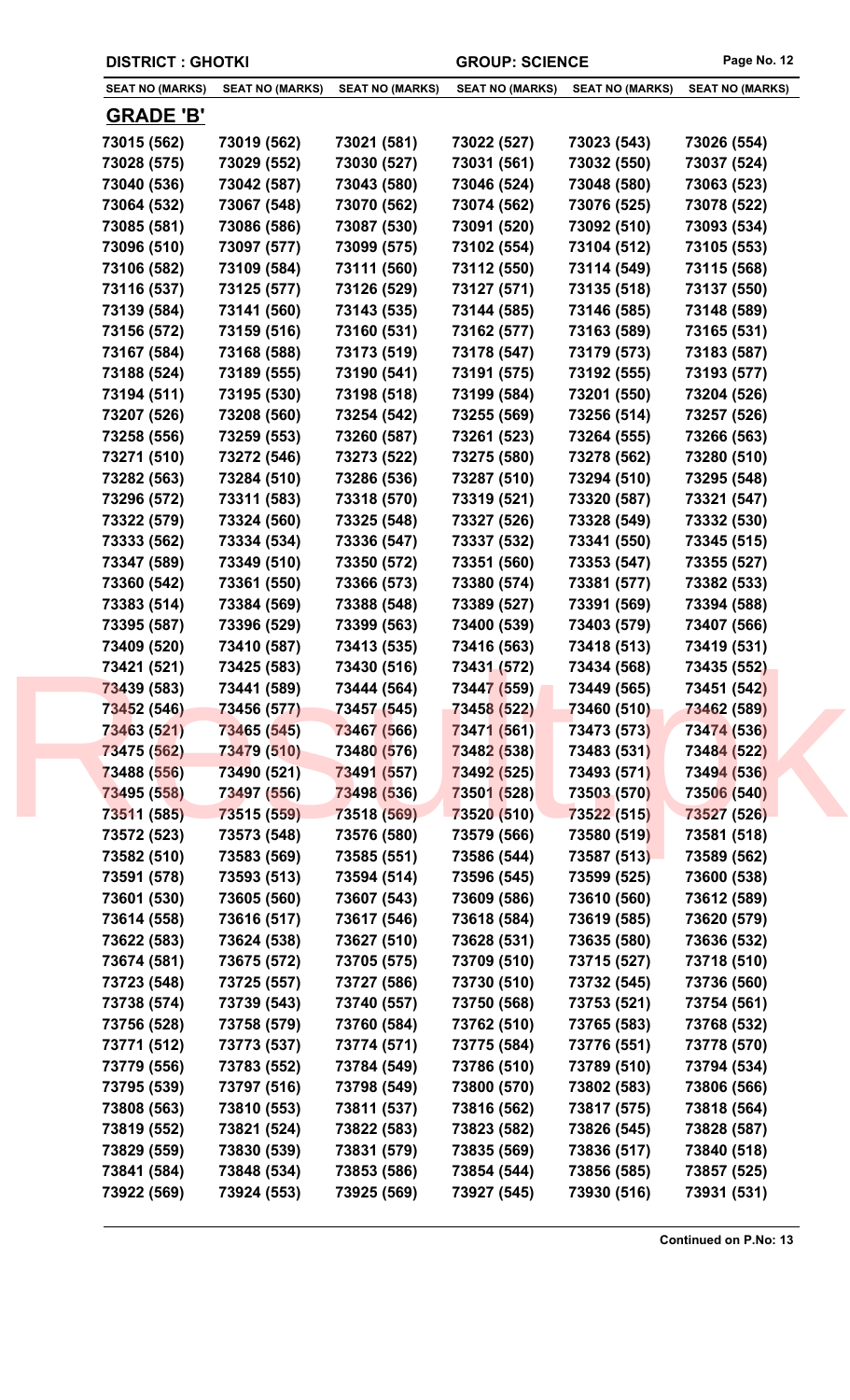| <b>DISTRICT : GHOTKI</b>   |                            |                            | <b>GROUP: SCIENCE</b>      |                            | Page No. 13                |
|----------------------------|----------------------------|----------------------------|----------------------------|----------------------------|----------------------------|
| <b>SEAT NO (MARKS)</b>     | <b>SEAT NO (MARKS)</b>     | <b>SEAT NO (MARKS)</b>     | <b>SEAT NO (MARKS)</b>     | <b>SEAT NO (MARKS)</b>     | <b>SEAT NO (MARKS)</b>     |
| <b>GRADE 'B'</b>           |                            |                            |                            |                            |                            |
| 73933 (575)                | 73935 (589)                | 73936 (526)                | 73938 (530)                | 73940 (514)                | 73943 (579)                |
| 73946 (539)                | 73948 (553)                | 73956 (568)                | 73959 (556)                | 73961 (546)                | 73962 (563)                |
| 73969 (523)                | 73973 (527)                | 73974 (521)                | 73975 (514)                | 73976 (534)                | 73977 (516)                |
| 73978 (534)                | 73980 (556)                | 73981 (582)                | 73983 (579)                | 73984 (542)                | 73985 (510)                |
| 73986 (544)                | 73987 (524)                | 73988 (510)                | 73991 (533)                | 73992 (563)                | 73993 (535)                |
| 73994 (538)                | 73997 (547)                | 73999 (564)                | 74001 (523)                | 74003 (538)                | 74004 (586)                |
| 74005 (562)                | 74006 (586)                | 74008 (541)                | 74012 (521)                | 74013 (534)                | 74014 (552)                |
| 74016 (545)                | 74021 (581)                | 74026 (511)                | 74029 (585)                | 74030 (522)                | 74034 (574)                |
| 74036 (525)                | 74040 (510)                | 74041 (575)                | 74042 (585)                | 74043 (537)                | 74046 (571)                |
| 74074 (588)                | 74075 (535)                | 74078 (543)                | 74080 (513)                | 74083 (563)                | 74085 (546)                |
| 74091 (510)                | 74092 (574)                | 74095 (550)                | 74096 (549)                | 74097 (558)                | 74098 (573)                |
| 74099 (589)                | 74102 (523)                | 74103 (549)                | 74106 (549)                | 74122 (588)                | 74123 (582)                |
| 74128 (589)                | 74171 (587)                | 74203 (587)                | 74204 (554)                | 74208 (532)                | 74209 (523)                |
| 74212 (559)                | 74213 (552)                | 74221 (514)                | 74223 (572)                | 74225 (573)                | 74228 (564)                |
| 74231 (565)                | 74234 (549)                | 74239 (563)                | 74242 (589)                | 74261 (516)                | 74262 (518)                |
| 74265 (572)                | 74268 (561)                | 74269 (554)                | 74271 (574)                | 74272 (553)                | 74273 (536)                |
| 74274 (572)                | 74276 (560)                | 74278 (545)                | 74283 (568)                | 74285 (581)                | 74304 (520)                |
| 74307 (526)                | 74312 (546)                | 74320 (511)                | 74322 (572)                | 74325 (588)                | 74328 (552)                |
| 74329 (537)                | 74330 (511)                | 74331 (530)                | 74337 (577)                | 74339 (516)                | 74343 (525)                |
| 74345 (553)                | 74346 (582)                | 74352 (561)                | 74362 (510)                | 74365 (575)                | 74366 (518)                |
| 74371 (513)                | 74373 (536)                | 74375 (580)                | 74380 (544)                | 74383 (537)                | 74384 (579)                |
| 74388 (517)                | 74391 (529)                | 74393 (531)                | 74398 (537)                | 74399 (520)                | 74403 (557)                |
| 74405 (537)                | 74406 (575)                | 74411 (542)                | 74412 (513)                | 74416 (511)                | 74417 (531)                |
| 74420 (532)                | 74421 (536)                | 74423 (555)                | 74424 (562)                | 74427 (572)                | 74429 (578)                |
| 74432 (527)                | 74436 (537)                | 74437 (512)                | 74438 (567)                | 74441 (510)                | 74442 (562)                |
| 74448 (524)                | 74450 (513)                | 74453 (589)                | 74454 (566)                | 74457 (538)                | 74460 (588)                |
| 74462 (532)                | 74464 (524)                | 74467 (522)                | 74468 (556)                | 74471 (530)                | 74472 (510)                |
| 74473 (510)                | 74475 (543)                | 74477 (589)                | 74479 (578)                | 74482 (568)                | 74484 (515)                |
| 74489 (563)                | 74491 (553)                | 74493 (578)                | 74496 (555)                | 74499 (518)                | 74504 (556)                |
| 74506 (529)                | 74508 (521)                | 74510 (553)                | 74512 (533)                | 74514 (567)                | 74515 (510)                |
| 74516 (517)                | 74517 (577)                | 74518 (519)                | 74524 (577)                | 74525 (584)                | 74531 (586)                |
| 74532 (547)                | 74535 (546)                | 74537 (532)                | 74540 (511)                | 74544 (530)                | 74546 (572)                |
| 74549 (518)                | 74555 (572)                | 74556 (527)                | 74557 (537)                | 74562 (541)                | 74569 (534)                |
| 74571 (554)                | 74572 (533)                | 74575 (551)                | 74577 (510)                | 74701 (584)                | 74707 (532)                |
| 74711 (554)                | 74714 (514)                | 74715 (563)                | 74716 (565)                | 74717 (544)                | 74721 (510)                |
| 74726 (541)                | 74728 (562)                | 74732 (510)                | 74733 (547)                | 74752 (569)                | 74756 (527)                |
| 74757 (585)                | 74762 (559)                | 74763 (555)                | 74764 (540)                | 74768 (549)                | 74773 (517)                |
| 74776 (571)                | 74782 (561)                | 74790 (567)                | 74791 (510)                | 74792 (543)                | 74800 (535)                |
| 74801 (586)                | 74802 (546)                | 74806 (576)                | 74807 (536)                | 74821 (582)                | 74822 (586)                |
| 74823 (578)                | 74827 (576)                | 74829 (524)                | 74833 (545)                | 74838 (581)                | 74840 (552)                |
|                            |                            |                            |                            |                            |                            |
| 74842 (546)                | 74843 (582)                | 74846 (558)                | 74847 (578)                | 74850 (574)                | 74851 (578)                |
| 74855 (515)                | 74856 (534)                | 74901 (557)                | 74904 (557)                | 74905 (585)                | 74911 (541)                |
| 74912 (586)                | 74914 (576)                | 74918 (538)                | 74919 (511)                | 74920 (570)                | 74921 (518)                |
| 74922 (510)                | 74925 (560)                | 74928 (564)                | 74930 (579)                | 74933 (510)                | 74935 (517)                |
| 74946 (540)                | 74951 (573)                | 74961 (556)                | 74962 (570)                | 74965 (579)                | 74966 (567)                |
| 74970 (510)                | 74972 (547)                | 74974 (533)                | 74975 (528)                | 74980 (566)                | 74981 (541)                |
| 74984 (562)                | 74985 (554)                | 74986 (553)                | 74987 (568)                | 74988 (566)                | 74989 (568)                |
|                            |                            |                            | 75031 (531)                | 75032 (580)                | 75033 (528)                |
| 74991 (536)                | 75001 (542)                | 75002 (528)                |                            |                            |                            |
| 75034 (580)                | 75035 (517)                | 75036 (567)                | 75038 (580)                | 75040 (527)                | 75041 (555)                |
| 75042 (552)<br>75052 (543) | 75043 (550)<br>75053 (549) | 75046 (512)<br>75055 (548) | 75047 (557)<br>75078 (543) | 75050 (515)<br>75081 (554) | 75051 (510)<br>75083 (536) |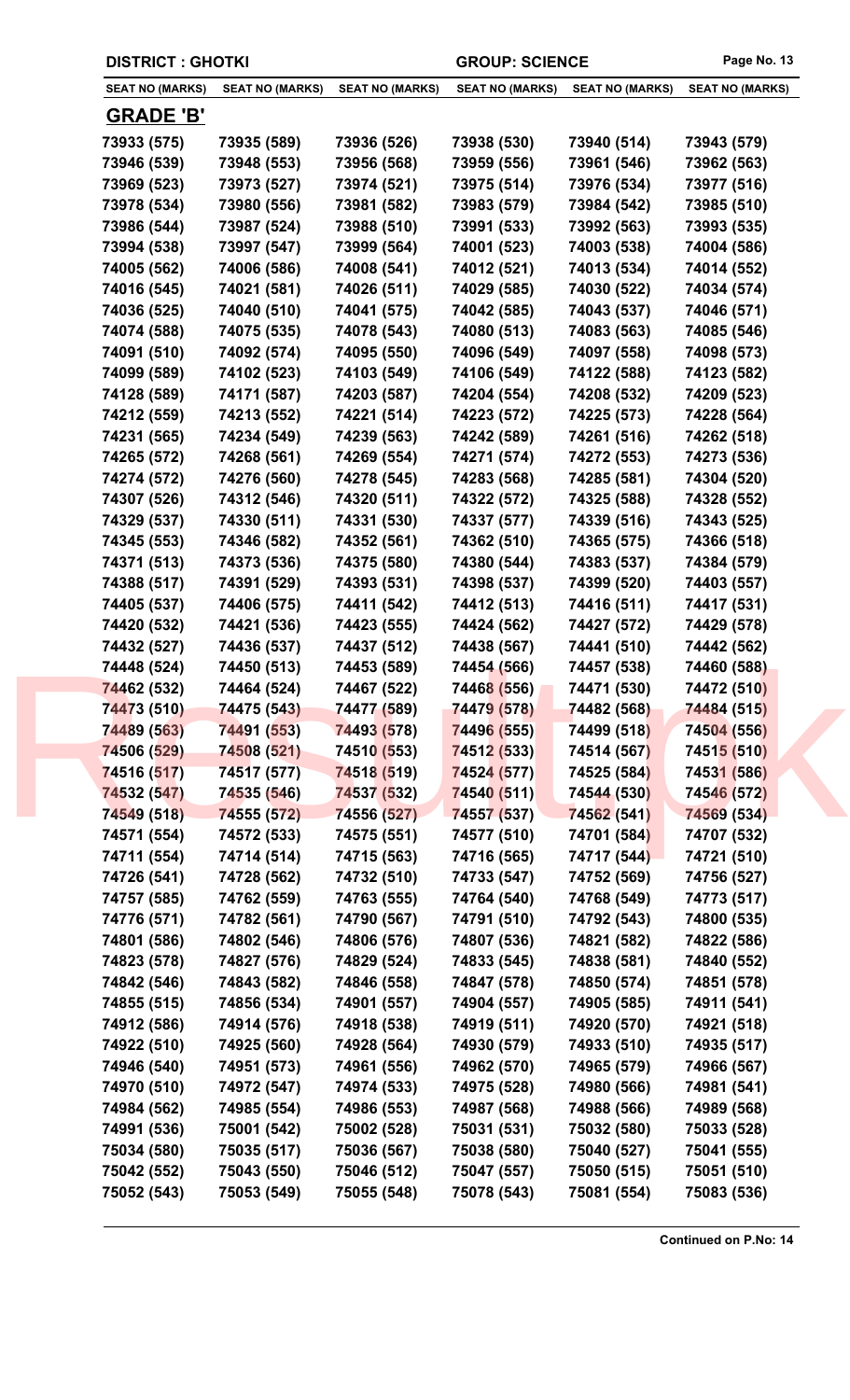| <b>DISTRICT: GHOTKI</b> |                        |                        | <b>GROUP: SCIENCE</b>  |                        | Page No. 14            |
|-------------------------|------------------------|------------------------|------------------------|------------------------|------------------------|
| <b>SEAT NO (MARKS)</b>  | <b>SEAT NO (MARKS)</b> | <b>SEAT NO (MARKS)</b> | <b>SEAT NO (MARKS)</b> | <b>SEAT NO (MARKS)</b> | <b>SEAT NO (MARKS)</b> |
| <b>GRADE 'B'</b>        |                        |                        |                        |                        |                        |
| 75085 (519)             | 75089 (514)            | 75090 (556)            | 75097 (575)            | 75098 (571)            | 75099 (513)            |
| 75100 (515)             | 75103 (525)            | 75107 (540)            | 75113 (510)            | 75114 (569)            | 75116 (528)            |
| 75117 (520)             | 75119 (510)            | 75120 (534)            | 75122 (546)            | 75128 (575)            | 75131 (519)            |
| 75138 (538)             | 75139 (553)            | 75140 (510)            | 75141 (531)            | 75143 (538)            | 75144 (573)            |
| 75155 (558)             | 75158 (547)            | 75160 (510)            | 75164 (559)            | 75166 (549)            | 75167 (587)            |
| 75172 (579)             | 75179 (513)            | 75180 (520)            | 75181 (560)            | 75182 (557)            | 75184 (513)            |
| 75187 (572)             | 75188 (516)            | 75189 (572)            | 75197 (533)            | 75202 (545)            | 75204 (537)            |
| 75212 (588)             | 75214 (514)            | 75215 (516)            | 75219 (584)            | 75220 (545)            | 75221 (539)            |
| 75232 (534)             | 75241 (581)            | 75247 (510)            | 75253 (563)            | 75255 (580)            | 75256 (583)            |
| 75257 (526)             | 75259 (521)            | 75261 (549)            | 75262 (513)            | 75264 (546)            | 75268 (513)            |
| 75270 (526)             | 75277 (569)            | 75278 (526)            | 75279 (530)            | 75281 (556)            | 75282 (541)            |
| 75284 (534)             | 75285 (521)            | 75286 (561)            | 75287 (547)            | 75288 (546)            | 75293 (540)            |
| 75294 (513)             | 75302 (535)            | 75306 (520)            | 75307 (561)            | 75308 (548)            | 75309 (520)            |
| 75310 (540)             | 75311 (533)            | 75313 (585)            | 75316 (510)            | 75318 (530)            | 75322 (513)            |
| 75327 (552)             | 75329 (510)            | 75330 (538)            | 75351 (567)            | 75358 (517)            | 75366 (571)            |
| 75367 (537)             | 75370 (510)            | 75371 (526)            | 75372 (528)            | 75377 (548)            | 75378 (568)            |
| 75380 (510)             | 75384 (559)            | 75388 (543)            | 75397 (568)            | 75398 (566)            | 75431 (526)            |
| 75432 (577)             | 75435 (570)            | 75436 (530)            | 75441 (560)            | 75442 (521)            | 75443 (536)            |
| 75463 (537)             | 75473 (547)            | 75482 (578)            | 75487 (577)            | 75494 (574)            | 75501 (566)            |
| 75506 (583)             | 75507 (548)            | 75530 (517)            | 75539 (568)            | 75541 (576)            | 75543 (563)            |
| 75544 (588)             | 75553 (585)            | 75554 (566)            | 75560 (586)            | 75562 (544)            | 75563 (554)            |
| 75564 (542)             | 75570 (555)            | 75572 (589)            | 75586 (563)            | 75646 (510)            | 75647 (580)            |
| 75648 (546)             | 75649 (582)            | 75650 (535)            | 75651 (525)            | 75681 (520)            | 75683 (546)            |
| 75684 (568)             | 75685 (555)            | 75688 (541)            | 75691 (521)            | 75692 (547)            | 75695 (524)            |
| 75696 (549)             | 75698 (555)            | 75699 (539)            | 75700 (557)            | 75703 (531)            | 75704 (558)            |
| 75705 (530)             | 75707 (552)            | 75708 (551)            | 75709 (529)            | 75711 (526)            | 75712 (512)            |
| 75715 (510)             | 75720 (515)            | 75721 (563)            | 75723 (514)            | 75724 (538)            | 75726 (541)            |
| 75727 (569)             | 75728 (567)            | 75730 (564)            | 75731 (535)            | 75734 (583)            | 75735 (547)            |
| 75736 (558)             | 75740 (570)            | 75741 (510)            | 75745 (546)            | 75748 (524)            | 75750 (585)            |
| 75752 (575)             | 75754 (514)            | 75755 (573)            | 75758 (584)            | 75759 (518)            | 75760 (566)            |
| 75762 (546)             | 75764 (514)            | 75766 (537)            | 75776 (559)            | 75777 (579)            | 75779 (510)            |
| 75781 (532)             | 75783 (558)            | 75785 (527)            | 75789 (547)            | 75791 (570)            | 75793 (577)            |
| 75796 (544)             | 75801 (535)            | 75806 (568)            | 75807 (556)            | 75809 (520)            | 75812 (515)            |
| 75815 (537)             | 75816 (588)            | 75817 (544)            | 75821 (554)            | 75823 (589)            | 76003 (525)            |
| 76008 (579)             | 76014 (510)            | 76021 (547)            | 76022 (581)            | 76036 (571)            | 76046 (572)            |
| 76058 (582)             | 76061 (568)            | 76091 (557)            | 76093 (543)            | 76095 (587)            | 76099 (564)            |
| 76121 (538)             | 76126 (546)            | 76127 (529)            | 76128 (512)            | 76131 (584)            | 76135 (556)            |
| 76137 (571)             | 76138 (544)            | 76140 (553)            | 76142 (538)            | 76143 (582)            | 76144 (550)            |
| 76145 (588)             | 76146 (562)            | 76148 (552)            | 76150 (579)            | 76152 (573)            | 76155 (552)            |
| 76157 (564)             | 76161 (575)            | 76163 (569)            | 76164 (532)            | 76165 (579)            | 76166 (550)            |
| 76171 (526)             | 76174 (558)            | 76178 (514)            | 76179 (540)            | 76184 (552)            | 76185 (524)            |
| 76187 (542)             | 76191 (546)            | 76192 (510)            | 76193 (578)            | 76197 (563)            | 76198 (543)            |
| 76201 (538)             | 76204 (527)            | 76206 (511)            | 76207 (579)            | 76209 (520)            | 76210 (548)            |
| 76211 (528)             | 76213 (510)            | 76214 (510)            | 76215 (587)            | 76217 (530)            | 76220 (545)            |
| 76221 (555)             | 76228 (585)            | 76230 (550)            | 76231 (584)            | 76232 (531)            | 76234 (575)            |
| 76235 (535)             | 76237 (541)            | 76238 (555)            | 76240 (510)            | 76241 (562)            | 76244 (524)            |
| 76246 (510)             | 76248 (537)            | 76250 (584)            | 76252 (586)            | 76254 (571)            | 76259 (530)            |
| 76266 (555)             | 76271 (520)            | 76272 (515)            | 76277 (563)            | 76280 (513)            | 76286 (562)            |
| 76288 (522)             | 76289 (562)            | 76292 (568)            | 76298 (573)            | 76299 (558)            | 76336 (587)            |
| 76341 (542)             | 76345 (543)            | 76348 (581)            | 76350 (565)            | 76369 (583)            | 76383 (580)            |
| 76391 (572)             | 76392 (559)            | 76395 (576)            | 76406 (583)            | 76408 (572)            | 76456 (579)            |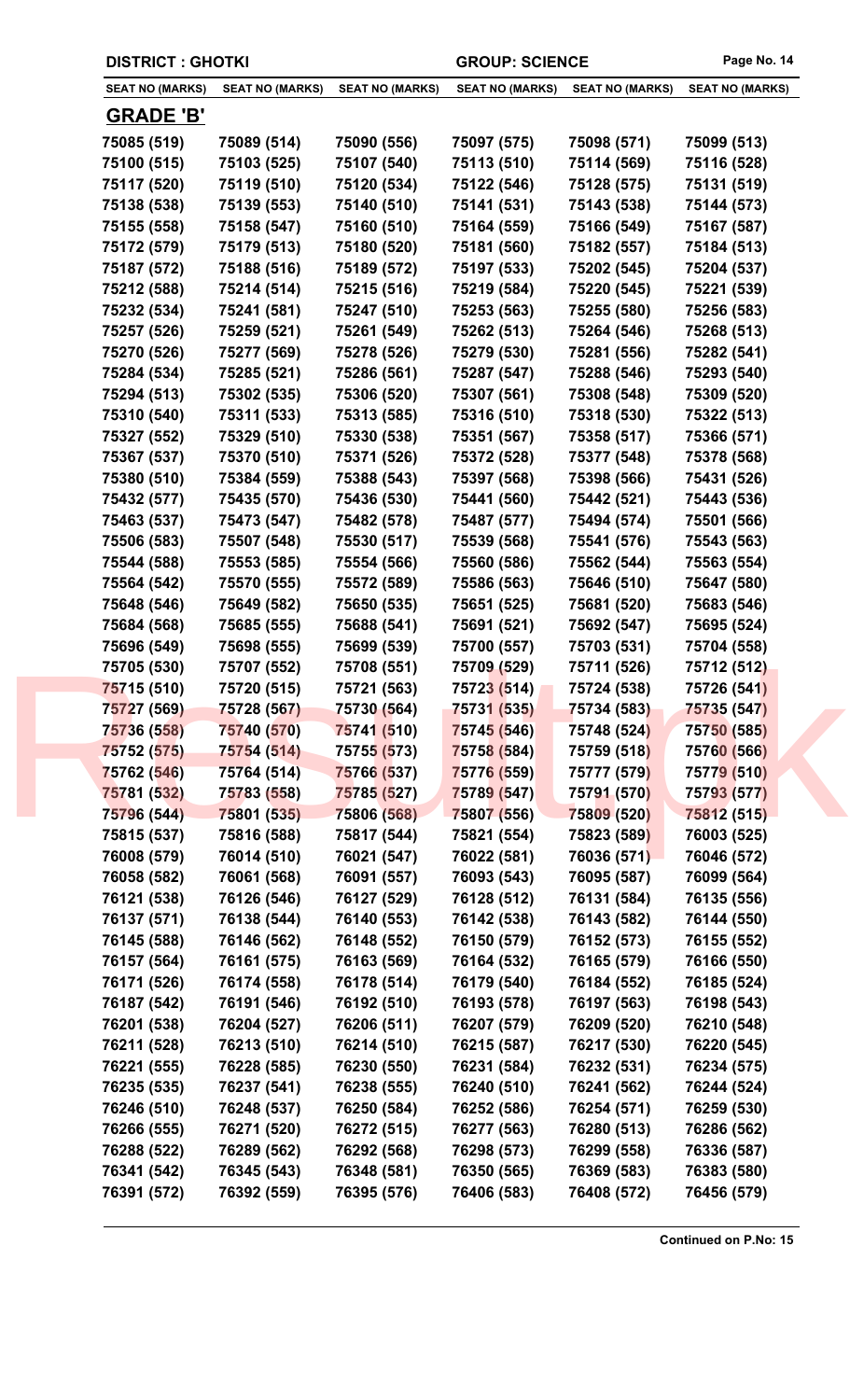| <b>DISTRICT : GHOTKI</b> |                        |                        | <b>GROUP: SCIENCE</b>  |                        | Page No. 15            |
|--------------------------|------------------------|------------------------|------------------------|------------------------|------------------------|
| <b>SEAT NO (MARKS)</b>   | <b>SEAT NO (MARKS)</b> | <b>SEAT NO (MARKS)</b> | <b>SEAT NO (MARKS)</b> | <b>SEAT NO (MARKS)</b> | <b>SEAT NO (MARKS)</b> |
| <b>GRADE 'B'</b>         |                        |                        |                        |                        |                        |
| 76468 (586)              | 76485 (562)            | 76490 (584)            | 76493 (580)            | 76496 (525)            | 76521 (587)            |
| 76532 (549)              | 76538 (585)            | 76541 (560)            | 76548 (556)            | 76553 (544)            | 76555 (568)            |
| 76584 (588)              | 76587 (589)            | 76591 (580)            | 76595 (586)            | 76600 (563)            | 76601 (576)            |
| 76633 (543)              | 76634 (550)            | 76636 (522)            | 76637 (571)            | 76640 (543)            | 76643 (584)            |
| 76646 (559)              | 76649 (510)            | 76654 (537)            | 76657 (524)            | 76660 (513)            | 76664 (584)            |
| 76666 (534)              | 76669 (552)            | 76671 (535)            | 76672 (571)            | 76677 (562)            | 76679 (539)            |
| 76682 (556)              | 76683 (536)            | 76684 (516)            | 76686 (550)            | 76687 (527)            | 76688 (528)            |
| 76691 (524)              | 76696 (510)            | 76699 (515)            | 76701 (522)            | 76702 (586)            | 76703 (549)            |
| 76706 (557)              | 76710 (510)            | 76711 (562)            | 76713 (548)            | 76715 (544)            | 76717 (527)            |
| 76719 (536)              | 76720 (519)            | 76721 (548)            | 76726 (555)            | 76727 (568)            | 76728 (565)            |
| 76729 (536)              | 76730 (580)            | 76733 (582)            | 76734 (580)            | 76735 (559)            | 76739 (510)            |
| 76743 (564)              | 76747 (559)            | 76748 (510)            | 76749 (540)            | 76751 (511)            | 76752 (589)            |
| 76753 (579)              | 76754 (559)            | 76758 (510)            | 76759 (562)            | 76760 (572)            | 76761 (548)            |
| 76762 (569)              | 76763 (539)            | 76765 (582)            | 76766 (573)            | 76768 (536)            | 76769 (516)            |
| 76776 (517)              | 76778 (537)            | 76781 (580)            | 76782 (589)            | 76783 (579)            | 76784 (537)            |
| 76835 (582)              | 76836 (575)            | 76839 (581)            | 76843 (519)            | 76845 (530)            | 76848 (542)            |
| 76849 (554)              | 76850 (557)            | 76855 (570)            | 76901 (516)            | 76904 (523)            | 76906 (558)            |
| 76909 (550)              | 76910 (568)            | 76915 (561)            | 76917 (587)            | 76919 (550)            | 76920 (580)            |
| 76921 (574)              | 76923 (524)            | 76924 (518)            | 76927 (563)            | 76928 (521)            | 76929 (583)            |
| 76931 (544)              | 76933 (567)            | 76934 (587)            | 76937 (575)            | 76938 (547)            | 76943 (588)            |
| 76944 (547)              | 76945 (519)            | 76946 (546)            | 76947 (510)            | 76951 (513)            | 76955 (522)            |
| 76961 (538)              | 76962 (534)            | 76963 (524)            | 76967 (542)            | 76971 (581)            | 76973 (558)            |
| 76974 (561)              | 76978 (510)            | 76979 (578)            | 76983 (556)            | 76985 (572)            | 76986 (563)            |
| 76990 (523)              | 76991 (545)            | 76995 (547)            | 76996 (513)            | 76998 (574)            | 76999 (532)            |
| 77001 (574)              | 77002 (560)            | 77006 (581)            | 77007 (532)            | 77010 (556)            | 77012 (582)            |
| 77015 (575)              | 77017 (555)            | 77018 (544)            | 77019 (548)            | 77022 (587)            | 77025 (570)            |
| 77026 (569)              | 77027 (538)            | 77028 (546)            | 77029 (586)            | 77030 (548)            | 77032 (569)            |
| 77033 (552)              | 77036 (567)            | 77040 (510)            | 77042 (569)            | 77044 (540)            | 77046 (570)            |
| 77050 (543)              | 77053 (516)            | 77056 (526)            | 77058 (538)            | 77061 (516)            | 77063 (571)            |
| 77066 (527)              | 77067 (527)            | 77068 (571)            | 77069 (511)            | 77070 (532)            | 77073 (536)            |
| 77075 (529)              | 77077 (514)            | 77078 (529)            | 77082 (566)            | 77085 (542)            | 77086 (533)            |
| 77088 (531)              | 77090 (513)            | 77091 (533)            | 77094 (570)            | 77095 (543)            | 77098 (582)            |
| 77100 (586)              | 77104 (556)            | 77109 (585)            | 77110 (588)            | 77121 (580)            | 77124 (573)            |
| 77125 (572)              | 77129 (578)            | 77132 (588)            | 77173 (534)            | 77174 (529)            | 77175 (582)            |
| 77181 (538)              | 77182 (519)            | 77183 (555)            | 77184 (585)            | 77187 (555)            | 77188 (573)            |
| 77189 (569)              | 77190 (533)            | 77191 (528)            | 77192 (536)            | 77194 (532)            | 77195 (541)            |
| 77199 (543)              | 77200 (581)            | 77202 (512)            | 77203 (561)            | 77205 (567)            | 77206 (530)            |
| 77209 (535)              | 77213 (566)            | 77214 (548)            | 77215 (543)            | 77216 (531)            | 77217 (575)            |
| 77221 (510)              | 77231 (578)            | 77232 (559)            | 77235 (572)            | 77236 (563)            | 77239 (578)            |
| 77243 (585)              | 77244 (580)            | 77245 (576)            | 77246 (583)            | 77251 (530)            | 77253 (520)            |
| 77256 (510)              | 77257 (577)            | 77262 (516)            | 77265 (563)            | 77267 (510)            | 77268 (569)            |
| 77269 (541)              | 77270 (523)            | 77271 (525)            | 77272 (525)            | 77273 (552)            | 77274 (516)            |
| 77276 (534)              | 77277 (548)            | 77278 (565)            | 77279 (531)            | 77282 (568)            | 77284 (510)            |
| 77287 (529)              | 77289 (510)            | 77294 (529)            | 77297 (521)            | 77301 (510)            | 77307 (543)            |
| 77310 (528)              | 77312 (545)            | 77318 (566)            | 77319 (513)            | 77320 (529)            | 77322 (556)            |
| 77323 (524)              | 77324 (582)            | 77325 (541)            | 77352 (525)            | 77354 (566)            | 77355 (514)            |
| 77356 (561)              | 77365 (537)            | 77368 (541)            | 77369 (539)            | 77376 (546)            | 77382 (520)            |
| 77384 (539)              | 77392 (554)            | 77394 (517)            | 77397 (510)            | 77404 (549)            | 77406 (511)            |
| 77407 (585)              | 77411 (543)            | 77412 (571)            | 77421 (521)            | 77423 (569)            | 77424 (552)            |
| 77425 (525)              | 77426 (551)            | 77429 (510)            | 77431 (583)            | 77433 (510)            | 77434 (514)            |
|                          |                        |                        |                        |                        |                        |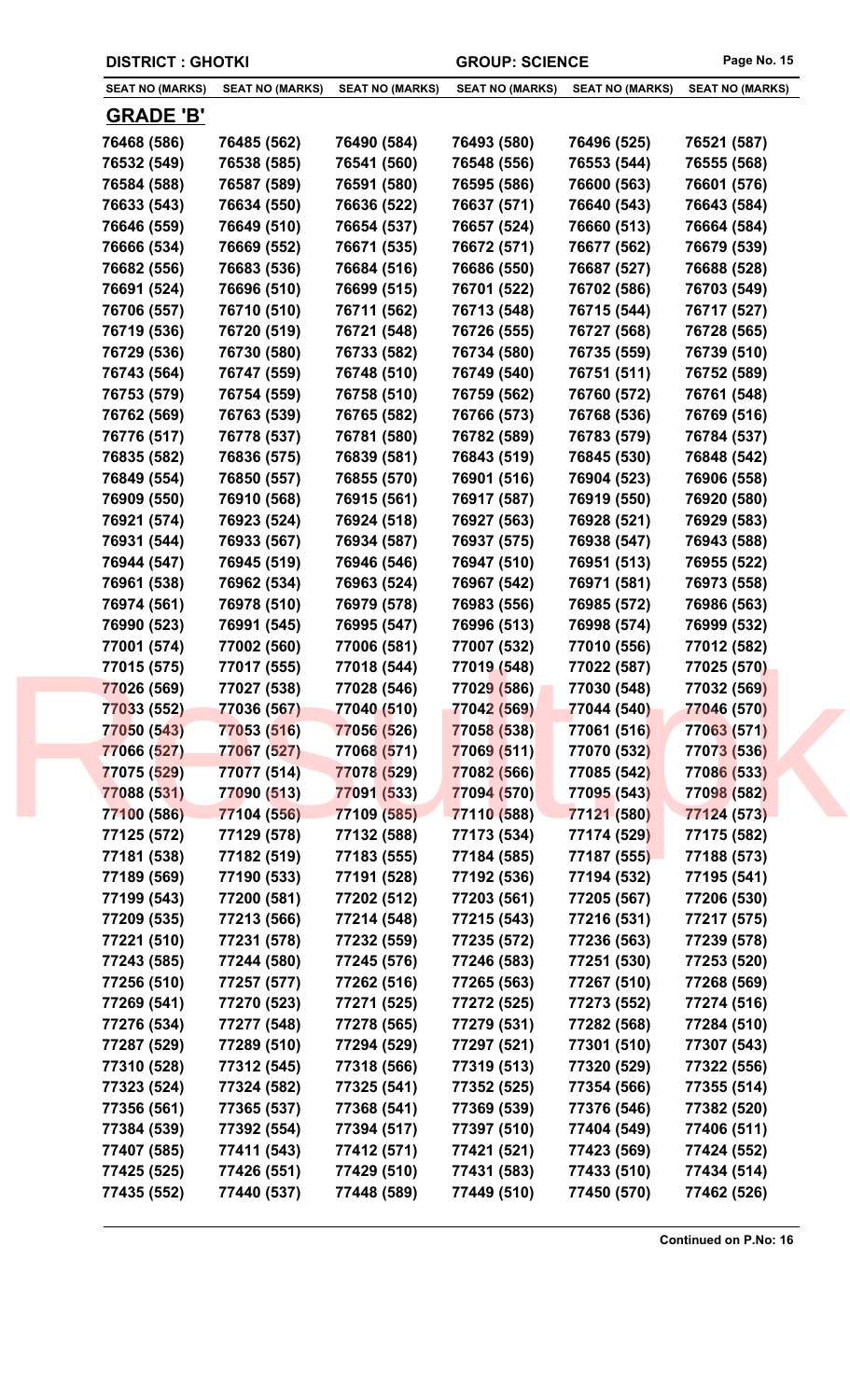| <b>DISTRICT : GHOTKI</b> |                        |                        | <b>GROUP: SCIENCE</b>  |                        | Page No. 16            |
|--------------------------|------------------------|------------------------|------------------------|------------------------|------------------------|
| <b>SEAT NO (MARKS)</b>   | <b>SEAT NO (MARKS)</b> | <b>SEAT NO (MARKS)</b> | <b>SEAT NO (MARKS)</b> | <b>SEAT NO (MARKS)</b> | <b>SEAT NO (MARKS)</b> |
| <b>GRADE 'B'</b>         |                        |                        |                        |                        |                        |
| 77465 (551)              | 77467 (562)            | 77503 (540)            | 77505 (552)            | 77506 (557)            | 77509 (533)            |
| 77510 (531)              | 77511 (553)            | 77514 (510)            | 77518 (525)            | 77519 (574)            | 77521 (539)            |
| 77527 (515)              | 77529 (524)            | 77531 (564)            | 77532 (558)            | 77534 (588)            | 77538 (554)            |
| 77540 (525)              | 77542 (532)            | 77544 (515)            | 77545 (552)            | 77547 (516)            | 77548 (512)            |
| 77555 (578)              | 77558 (538)            | 77568 (545)            | 77572 (563)            | 77575 (577)            | 77577 (567)            |
| 77581 (586)              | 77582 (562)            | 77585 (578)            | 77586 (576)            | 77587 (543)            | 77590 (528)            |
| 77591 (583)              | 77592 (561)            | 77595 (557)            | 77604 (510)            | 77606 (556)            | 77611 (589)            |
| 77612 (581)              | 77617 (514)            | 77618 (553)            | 77626 (555)            | 77627 (532)            | 77628 (581)            |
| 77629 (565)              | 77630 (576)            | 77631 (533)            | 77632 (556)            | 77640 (578)            | 77641 (551)            |
| 77642 (555)              | 77643 (513)            | 77644 (547)            | 77645 (524)            | 77646 (556)            | 77647 (577)            |
| 77648 (519)              | 77649 (585)            | 77653 (586)            | 77657 (582)            | 77659 (533)            | 77660 (560)            |
| 77661 (583)              | 77663 (568)            | 77664 (588)            | 77665 (526)            | 77669 (520)            | 77677 (541)            |
| 77679 (571)              | 77702 (567)            | 77703 (514)            | 77708 (510)            | 77712 (522)            | 77713 (574)            |
| 77761 (582)              | 77763 (552)            | 77767 (532)            | 77768 (522)            | 77769 (555)            | 77770 (579)            |
| 77771 (585)              | 77772 (537)            | 77773 (559)            | 77775 (552)            | 77777 (582)            | 77778 (510)            |
| 77782 (576)              | 77787 (546)            | 77788 (554)            | 77791 (583)            | 77796 (529)            | 77797 (510)            |
| 77805 (565)              | 77806 (581)            | 77808 (580)            | 77809 (564)            | 77811 (522)            | 77812 (551)            |
| 77814 (528)              | 77818 (554)            | 77820 (556)            | 77822 (523)            | 77823 (511)            | 77826 (570)            |
| 77827 (522)              | 77830 (533)            | 77831 (573)            | 77833 (588)            | 77834 (569)            | 77835 (541)            |
| 77852 (516)              | 77855 (545)            | 77856 (543)            | 77860 (514)            | 77863 (510)            | 77867 (550)            |
| 77874 (559)              | 77875 (516)            | 77877 (553)            | 77878 (528)            | 77879 (513)            | 77881 (561)            |
| 77883 (544)              | 77885 (538)            | 77886 (579)            | 77889 (551)            | 77890 (515)            | 77893 (533)            |
| 77894 (524)              | 77897 (535)            | 77900 (510)            | 77901 (528)            | 77902 (557)            | 77908 (538)            |
| 77909 (533)              | 77916 (538)            | 77920 (564)            | 77922 (519)            | 77924 (528)            | 77925 (588)            |
| 77926 (553)              | 77928 (511)            | 77930 (528)            | 77931 (555)            | 77935 (510)            | 77936 (581)            |
| 77940 (522)              | 77943 (519)            | 77954 (551)            | 77957 (525)            | 77960 (571)            | 77965 (585)            |
| 77966 (574)              | 77967 (550)            | 77968 (514)            | 77970 (571)            | 77971 (525)            | 77983 (558)            |
| 77996 (585)              | 77998 (556)            | 78004 (578)            | 78005 (565)            | 78006 (583)            | 78031 (572)            |
| 78033 (567)              | 78035 (576)            | 78037 (568)            | 78039 (569)            | 78061 (556)            | 78062 (550)            |
| 78067 (548)              | 78069 (528)            | 78071 (575)            | 78072 (586)            | 78074 (510)            | 78075 (538)            |
| 78076 (546)              | 78078 (510)            | 78082 (548)            | 78089 (554)            | 78092 (533)            | 78097 (513)            |
| 78098 (547)              | 78099 (582)            | 78101 (531)            | 78103 (559)            | 78106 (516)            | 78109 (510)            |
| 78111 (550)              | 78112 (525)            | 78113 (577)            | 78115 (545)            | 78116 (581)            | 78117 (573)            |
| 78119 (579)              | 78171 (554)            | 78204 (579)            | 78207 (533)            | 78208 (570)            | 78209 (556)            |
| 78212 (534)              | 78214 (510)            | 78219 (576)            | 78220 (523)            | 78221 (573)            | 78236 (558)            |
| 78237 (580)              | 129005 (542)           | 129007 (524)           | 129009 (514)           | 129010 (554)           | 129011 (539)           |
| 129042 (547)             | 129043 (517)           | 129060 (515)           | 129061 (510)           | 129158 (521)           | 129162 (577)           |
| 129163 (548)             | 129164 (523)           | 129166 (532)           | 129169 (551)           | 129170 (514)           | 129174 (577)           |
| 129182 (564)             | 129187 (535)           | 129201 (543)           | 129241 (562)           | 129293 (583)           | 129302 (589)           |
| 129303 (550)             | 129315 (510)           | 129335 (530)           | 129483 (528)           | 129485 (565)           | 129486 (588)           |
| 129542 (542)             | 129563 (510)           | 129571 (516)           | 129573 (562)           | 129574 (530)           | 129591 (581)           |
| 129693 (579)             | 129712 (548)           | 129733 (579)           | 129734 (575)           | 129742 (542)           | 129745 (515)           |
| 129751 (519)             | 129773 (515)           | 129774 (518)           | 129812 (531)           | 129833 (514)           | 129962 (528)           |
| 130032 (559)             | 130037 (510)           | 130082 (510)           | 130126 (549)           | 130151 (517)           | 130171 (521)           |
| <b>GRADE 'C'</b>         |                        |                        |                        |                        |                        |
| 69001 (425)              | 69002 (431)            | 69004 (490)            | 69012 (503)            | 69014 (477)            | 69016 (465)            |
| 69017 (425)              | 69021 (500)            | 69027 (477)            | 69028 (446)            | 69038 (501)            | 69039 (499)            |
| 69040 (468)              | 69042 (473)            | 69043 (453)            | 69044 (468)            | 69045 (449)            | 69048 (442)            |
| 69049 (453)              | 69052 (445)            | 69053 (495)            | 69056 (473)            | 69059 (478)            | 69060 (465)            |
| 69062 (463)              | 69063 (459)            | 69066 (502)            | 69072 (481)            | 69074 (492)            | 69076 (490)            |
| 69084 (495)              | 69086 (473)            | 69088 (444)            | 69092 (459)            | 69093 (428)            | 69094 (491)            |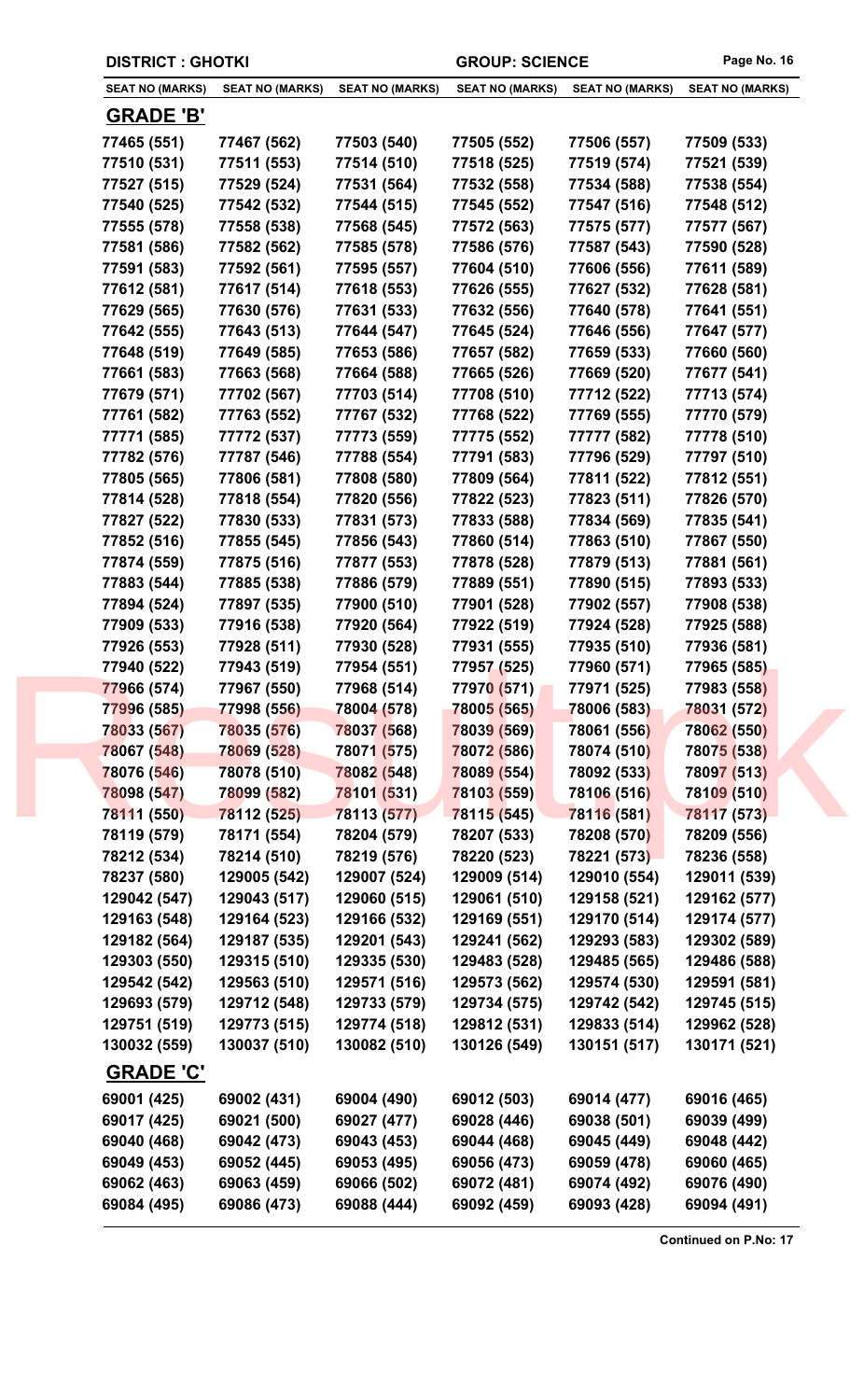| <b>DISTRICT : GHOTKI</b>                                                |                                                                         |                                                                         | <b>GROUP: SCIENCE</b>                                                   |                                                                         | Page No. 17                                                             |
|-------------------------------------------------------------------------|-------------------------------------------------------------------------|-------------------------------------------------------------------------|-------------------------------------------------------------------------|-------------------------------------------------------------------------|-------------------------------------------------------------------------|
| <b>SEAT NO (MARKS)</b>                                                  | <b>SEAT NO (MARKS)</b>                                                  | <b>SEAT NO (MARKS)</b>                                                  | <b>SEAT NO (MARKS)</b>                                                  | <b>SEAT NO (MARKS)</b>                                                  | <b>SEAT NO (MARKS)</b>                                                  |
| <u>GRADE 'C'</u>                                                        |                                                                         |                                                                         |                                                                         |                                                                         |                                                                         |
| 69100 (482)                                                             | 69107 (487)                                                             | 69127 (474)                                                             | 69133 (503)                                                             | 69134 (488)                                                             | 69135 (495)                                                             |
| 69141 (480)                                                             | 69147 (478)                                                             | 69149 (469)                                                             | 69205 (444)                                                             | 69233 (467)                                                             | 69244 (467)                                                             |
| 69249 (503)                                                             | 69254 (480)                                                             | 69256 (446)                                                             | 69260 (498)                                                             | 69261 (476)                                                             | 69264 (488)                                                             |
| 69265 (494)                                                             | 69266 (458)                                                             | 69277 (484)                                                             | 69278 (487)                                                             | 69281 (490)                                                             | 69284 (484)                                                             |
| 69286 (466)                                                             | 69288 (452)                                                             | 69289 (494)                                                             | 69290 (425)                                                             | 69293 (474)                                                             | 69297 (437)                                                             |
| 69304 (476)                                                             | 69305 (467)                                                             | 69306 (429)                                                             | 69307 (444)                                                             | 69309 (474)                                                             | 69311 (462)                                                             |
| 69312 (486)                                                             | 69313 (472)                                                             | 69316 (489)                                                             | 69317 (437)                                                             | 69318 (443)                                                             | 69319 (448)                                                             |
| 69320 (468)                                                             | 69321 (429)                                                             | 69327 (445)                                                             | 69337 (470)                                                             | 69338 (474)                                                             | 69342 (480)                                                             |
| 69344 (457)                                                             | 69346 (432)                                                             | 69347 (504)                                                             | 69350 (433)                                                             | 69353 (487)                                                             | 69354 (493)                                                             |
| 69356 (502)                                                             | 69358 (477)                                                             | 69359 (462)                                                             | 69361 (490)                                                             | 69367 (475)                                                             | 69381 (475)                                                             |
| 69386 (468)                                                             | 69387 (482)                                                             | 69396 (485)                                                             | 69402 (482)                                                             | 69409 (464)                                                             | 69415 (500)                                                             |
| 69417 (435)                                                             | 69420 (490)                                                             | 69432 (462)                                                             | 69433 (436)                                                             | 69436 (483)                                                             | 69440 (475)                                                             |
| 69442 (440)                                                             | 69467 (498)                                                             | 69473 (484)                                                             | 69474 (494)                                                             | 69476 (471)                                                             | 69477 (487)                                                             |
| 69480 (436)                                                             | 69481 (470)                                                             | 69485 (447)                                                             | 69492 (490)                                                             | 69494 (432)                                                             | 69504 (494)                                                             |
| 69507 (475)                                                             | 69510 (487)                                                             | 69514 (436)                                                             | 69517 (448)                                                             | 69520 (500)                                                             | 69521 (479)                                                             |
| 69523 (453)                                                             | 69532 (469)                                                             | 69534 (480)                                                             | 69535 (464)                                                             | 69538 (461)                                                             | 69540 (465)                                                             |
| 69541 (452)                                                             | 69547 (471)                                                             | 69550 (480)                                                             | 69552 (477)                                                             | 69560 (441)                                                             | 69562 (425)                                                             |
| 69564 (443)                                                             | 69565 (478)                                                             | 69566 (488)                                                             | 69567 (425)                                                             | 69651 (438)                                                             | 69655 (430)                                                             |
| 69656 (428)                                                             | 69664 (480)                                                             | 69671 (425)                                                             | 69676 (471)                                                             | 69684 (496)                                                             | 69686 (490)                                                             |
| 69723 (466)                                                             | 69782 (481)                                                             | 69798 (472)                                                             | 69801 (481)                                                             | 69811 (472)                                                             | 69821 (431)                                                             |
| 69842 (486)                                                             | 69857 (500)                                                             | 69868 (440)                                                             | 69880 (494)                                                             | 69883 (493)                                                             | 69885 (446)                                                             |
| 69901 (457)                                                             | 69902 (470)                                                             | 69903 (501)                                                             | 69908 (498)                                                             | 69909 (481)                                                             | 69912 (472)                                                             |
| 69913 (452)                                                             | 69915 (495)                                                             | 69917 (437)                                                             | 69919 (466)                                                             | 70011 (504)                                                             | 70015 (495)                                                             |
| 70032 (470)                                                             | 70033 (446)                                                             | 70038 (425)                                                             | 70061 (499)                                                             | 70068 (504)                                                             | 70070 (502)                                                             |
| 70073 (425)                                                             | 70083 (491)                                                             | 70084 (441)                                                             | 70086 (479)                                                             | 70091 (469)                                                             | 70092 (484)                                                             |
| 70093 (494)                                                             | 70096 (483)                                                             | 70099 (489)                                                             | 70100 (429)                                                             | 70109 (438)                                                             | 70114 (492)                                                             |
| 70117 (453)                                                             | 70119 (425)                                                             | 70121 (459)                                                             | 70122 (475)                                                             | 70126 (478)                                                             | 70127 (501)                                                             |
| 70130 (460)                                                             | 70131 (448)                                                             | 70133 (452)                                                             | 70134 (460)                                                             | 70135 (476)                                                             | 70136 (432)                                                             |
| 70138 (500)                                                             | 70139 (465)                                                             | 70142 (426)                                                             | 70145 (443)                                                             | 70147 (464)                                                             | 70148 (425)                                                             |
| 70160 (500)                                                             | 70166 (500)                                                             | 70176 (459)                                                             | 70177 (503)                                                             | 70181 (492)                                                             | 70187 (477)                                                             |
| 70191 (468)                                                             | 70193 (485)                                                             | 70199 (484)                                                             | 70200 (489)                                                             | 70201 (485)                                                             | 70204 (490)                                                             |
| 70214 (477)                                                             | 70215 (494)                                                             | 70216 (453)                                                             | 70281 (471)                                                             | 70282 (495)                                                             | 70283 (425)                                                             |
| 70287 (425)                                                             | 70293 (498)                                                             | 70294 (452)                                                             | 70298 (465)                                                             | 70299 (490)                                                             | 70302 (469)                                                             |
| 70303 (464)                                                             | 70308 (456)                                                             | 70309 (465)                                                             | 70311 (476)                                                             | 70317 (473)                                                             | 70318 (426)                                                             |
| 70319 (498)                                                             | 70321 (455)                                                             | 70329 (480)                                                             | 70332 (458)                                                             | 70338 (447)                                                             | 70341 (469)                                                             |
| 70342 (470)                                                             | 70348 (446)                                                             | 70349 (444)                                                             | 70353 (471)                                                             | 70356 (476)                                                             | 70362 (502)                                                             |
| 70363 (504)                                                             | 70376 (485)                                                             | 70383 (428)                                                             | 70385 (495)                                                             | 70386 (451)                                                             | 70387 (504)                                                             |
| 70393 (492)                                                             | 70406 (500)                                                             | 70407 (486)                                                             | 70412 (457)                                                             | 70417 (467)                                                             | 70425 (458)                                                             |
| 70436 (481)                                                             | 70439 (497)                                                             | 70441 (435)                                                             | 70446 (453)                                                             | 70448 (432)                                                             | 70450 (480)                                                             |
| 70451 (499)                                                             | 70453 (456)                                                             | 70454 (433)                                                             | 70457 (430)                                                             | 70458 (425)                                                             | 70460 (491)                                                             |
| 70461 (472)                                                             | 70462 (462)                                                             | 70464 (498)                                                             | 70465 (454)                                                             | 70466 (425)                                                             | 70473 (437)                                                             |
| 70482 (453)                                                             | 70483 (473)                                                             | 70484 (447)                                                             | 70485 (439)                                                             | 70489 (449)                                                             | 70490 (451)                                                             |
| 70491 (445)                                                             | 70493 (498)                                                             | 70494 (432)                                                             | 70496 (459)                                                             | 70497 (458)                                                             | 70500 (443)                                                             |
| 70504 (455)                                                             | 70505 (477)                                                             | 70507 (454)                                                             | 70510 (467)                                                             | 70515 (487)                                                             | 70524 (450)                                                             |
| 70532 (425)                                                             | 70534 (439)                                                             | 70535 (428)                                                             | 70540 (499)                                                             | 70542 (493)                                                             | 70543 (478)                                                             |
| 70545 (486)                                                             | 70546 (464)                                                             | 70547 (465)                                                             | 70548 (431)                                                             | 70554 (434)                                                             | 70555 (429)                                                             |
|                                                                         |                                                                         |                                                                         |                                                                         |                                                                         |                                                                         |
|                                                                         |                                                                         |                                                                         |                                                                         |                                                                         |                                                                         |
|                                                                         |                                                                         |                                                                         |                                                                         |                                                                         |                                                                         |
|                                                                         |                                                                         |                                                                         |                                                                         |                                                                         |                                                                         |
|                                                                         |                                                                         |                                                                         |                                                                         |                                                                         |                                                                         |
| 70558 (446)<br>70639 (490)<br>70663 (504)<br>70706 (472)<br>70737 (437) | 70559 (499)<br>70642 (482)<br>70667 (446)<br>70707 (438)<br>70740 (463) | 70568 (471)<br>70645 (497)<br>70676 (484)<br>70715 (483)<br>70741 (484) | 70624 (503)<br>70650 (464)<br>70686 (504)<br>70717 (484)<br>70749 (491) | 70625 (438)<br>70651 (452)<br>70687 (492)<br>70722 (438)<br>70759 (435) | 70628 (470)<br>70659 (498)<br>70699 (472)<br>70729 (462)<br>70761 (474) |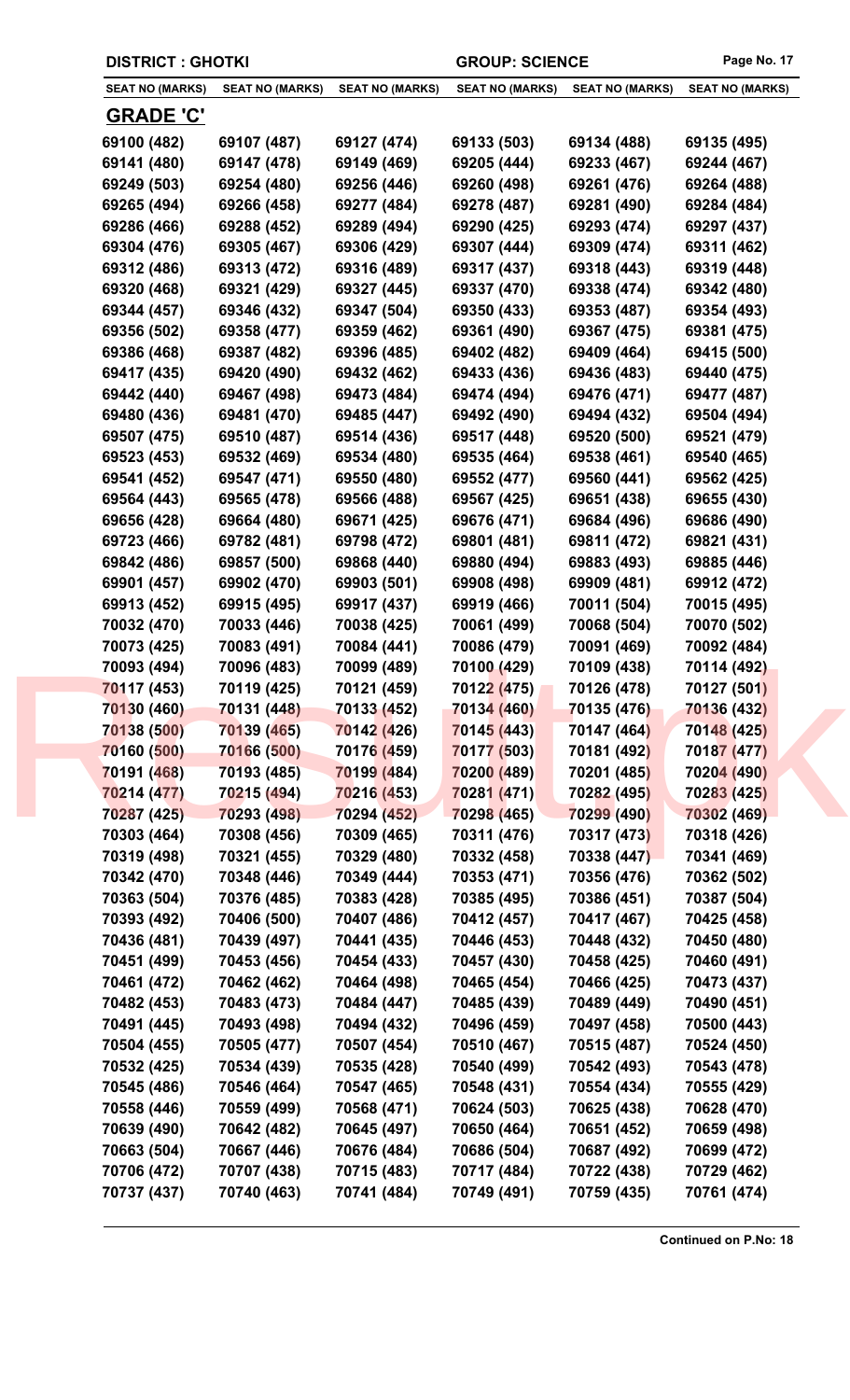| <b>DISTRICT : GHOTKI</b> |                        |                        | <b>GROUP: SCIENCE</b>  |                        | Page No. 18            |
|--------------------------|------------------------|------------------------|------------------------|------------------------|------------------------|
| <b>SEAT NO (MARKS)</b>   | <b>SEAT NO (MARKS)</b> | <b>SEAT NO (MARKS)</b> | <b>SEAT NO (MARKS)</b> | <b>SEAT NO (MARKS)</b> | <b>SEAT NO (MARKS)</b> |
| <b>GRADE 'C'</b>         |                        |                        |                        |                        |                        |
| 70762 (454)              | 71014 (488)            | 71026 (456)            | 71027 (443)            | 71029 (463)            | 71031 (476)            |
| 71036 (479)              | 71063 (467)            | 71065 (454)            | 71066 (425)            | 71067 (431)            | 71068 (461)            |
| 71069 (490)              | 71071 (501)            | 71072 (472)            | 71079 (462)            | 71080 (456)            | 71083 (484)            |
| 71089 (469)              | 71098 (439)            | 71101 (457)            | 71103 (496)            | 71279 (494)            | 71283 (499)            |
| 71304 (493)              | 71307 (471)            | 71315 (498)            | 71318 (490)            | 71321 (441)            | 71323 (493)            |
| 71326 (491)              | 71327 (500)            | 71329 (453)            | 71330 (492)            | 71333 (440)            | 71335 (485)            |
| 71336 (484)              | 71337 (499)            | 71340 (465)            | 71341 (457)            | 71343 (447)            | 71344 (494)            |
| 71359 (482)              | 71360 (462)            | 71361 (489)            | 71363 (480)            | 71364 (433)            | 71411 (458)            |
| 71424 (472)              | 71458 (487)            | 71481 (447)            | 71482 (472)            | 71492 (468)            | 71493 (425)            |
| 71495 (496)              | 71496 (478)            | 71497 (475)            | 71499 (453)            | 71501 (492)            | 71503 (486)            |
| 71504 (468)              | 71505 (498)            | 71506 (472)            | 71507 (465)            | 71509 (473)            | 71514 (456)            |
| 71515 (469)              | 71516 (458)            | 71517 (504)            | 71526 (456)            | 71530 (500)            | 71536 (494)            |
| 71541 (477)              | 71542 (495)            | 71545 (463)            | 71558 (465)            | 71560 (472)            | 71565 (483)            |
| 71567 (487)              | 71569 (481)            | 71575 (489)            | 71576 (474)            | 71581 (467)            | 71583 (501)            |
| 71585 (495)              | 71594 (438)            | 71604 (445)            | 71607 (465)            | 71619 (466)            | 71637 (491)            |
| 71641 (490)              | 71656 (454)            | 71657 (439)            | 71658 (490)            | 71664 (454)            | 71670 (489)            |
| 71671 (445)              | 71679 (497)            | 71680 (477)            | 71681 (481)            | 71683 (498)            | 71687 (459)            |
| 71689 (492)              | 71693 (447)            | 71694 (459)            | 71696 (497)            | 71698 (492)            | 71700 (489)            |
| 71701 (454)              | 71704 (483)            | 71705 (442)            | 71762 (489)            | 71766 (451)            | 71767 (495)            |
| 71768 (488)              | 71769 (457)            | 71770 (443)            | 71785 (452)            | 71786 (499)            | 71790 (494)            |
| 71797 (455)              | 71798 (469)            | 71799 (480)            | 71805 (486)            | 71807 (426)            | 71808 (448)            |
| 71818 (444)              | 71819 (467)            | 71821 (472)            | 71822 (433)            | 71824 (477)            | 71826 (496)            |
| 71827 (472)              | 71828 (438)            | 71832 (432)            | 71833 (500)            | 71834 (425)            | 71841 (425)            |
| 71842 (493)              | 71845 (456)            | 71847 (458)            | 71848 (457)            | 71849 (486)            | 71851 (476)            |
| 71853 (451)              | 71855 (469)            | 71856 (431)            | 71858 (428)            | 71859 (482)            | 71860 (468)            |
| 71862 (445)              | 71864 (503)            | 71870 (478)            | 71871 (467)            | 71872 (496)            | 71873 (478)            |
| 71877 (433)              | 71878 (472)            | 71879 (489)            | 71880 (456)            | 71923 (465)            | 71925 (449)            |
| 71926 (469)              | 71928 (426)            | 71930 (435)            | 71938 (502)            | 71939 (457)            | 71942 (433)            |
| 71943 (463)              | 71944 (436)            | 71946 (433)            | 71950 (473)            | 71952 (449)            | 71953 (502)            |
| 71954 (503)              | 71957 (502)            | 71958 (504)            | 71984 (425)            | 71985 (507)            | 71996 (500)            |
| 72011 (431)              | 72013 (505)            | 72015 (448)            | 72019 (456)            | 72020 (462)            | 72021 (440)            |
| 72023 (433)              | 72024 (449)            | 72029 (430)            | 72031 (474)            | 72033 (439)            | 72034 (479)            |
| 72040 (434)              | 72041 (488)            | 72042 (484)            | 72043 (504)            | 72045 (445)            | 72046 (480)            |
| 72051 (496)              | 72056 (490)            | 72058 (441)            | 72060 (464)            | 72065 (483)            | 72066 (454)            |
| 72069 (460)              | 72076 (496)            | 72078 (446)            | 72086 (493)            | 72088 (477)            | 72091 (477)            |
| 72094 (486)              | 72095 (458)            | 72098 (492)            | 72099 (446)            | 72100 (453)            | 72103 (463)            |
| 72105 (466)              | 72109 (458)            | 72110 (465)            | 72115 (434)            | 72119 (459)            | 72122 (489)            |
| 72123 (457)              | 72125 (458)            | 72129 (504)            | 72130 (444)            | 72131 (466)            | 72132 (464)            |
| 72134 (446)              | 72138 (460)            | 72140 (498)            | 72141 (500)            | 72142 (465)            | 72145 (489)            |
| 72150 (487)              | 72152 (467)            | 72153 (484)            | 72154 (476)            | 72156 (452)            | 72161 (480)            |
| 72164 (457)              | 72165 (429)            | 72166 (456)            | 72169 (456)            | 72170 (459)            | 72171 (483)            |
| 72172 (471)              | 72174 (437)            | 72178 (491)            | 72179 (465)            | 72180 (491)            | 72182 (443)            |
| 72187 (495)              | 72193 (482)            | 72194 (436)            | 72197 (479)            | 72198 (485)            | 72199 (503)            |
| 72201 (502)              | 72205 (465)            | 72207 (460)            | 72209 (438)            | 72211 (451)            | 72213 (460)            |
| 72214 (489)              | 72215 (436)            | 72216 (466)            | 72217 (452)            | 72218 (436)            | 72221 (494)            |
| 72222 (484)              | 72224 (425)            | 72237 (451)            | 72239 (493)            | 72241 (500)            | 72244 (480)            |
| 72248 (501)              | 72250 (486)            | 72254 (487)            | 72256 (498)            | 72257 (492)            | 72261 (435)            |
| 72262 (455)              | 72268 (479)            | 72270 (445)            | 72271 (474)            | 72272 (425)            | 72273 (456)            |
| 72274 (462)              | 72275 (464)            | 72278 (487)            | 72287 (498)            | 72295 (430)            | 72296 (453)            |
|                          |                        |                        |                        |                        |                        |
| 72297 (425)              | 72298 (501)            | 72301 (473)            | 72303 (462)            | 72304 (450)            | 72305 (479)            |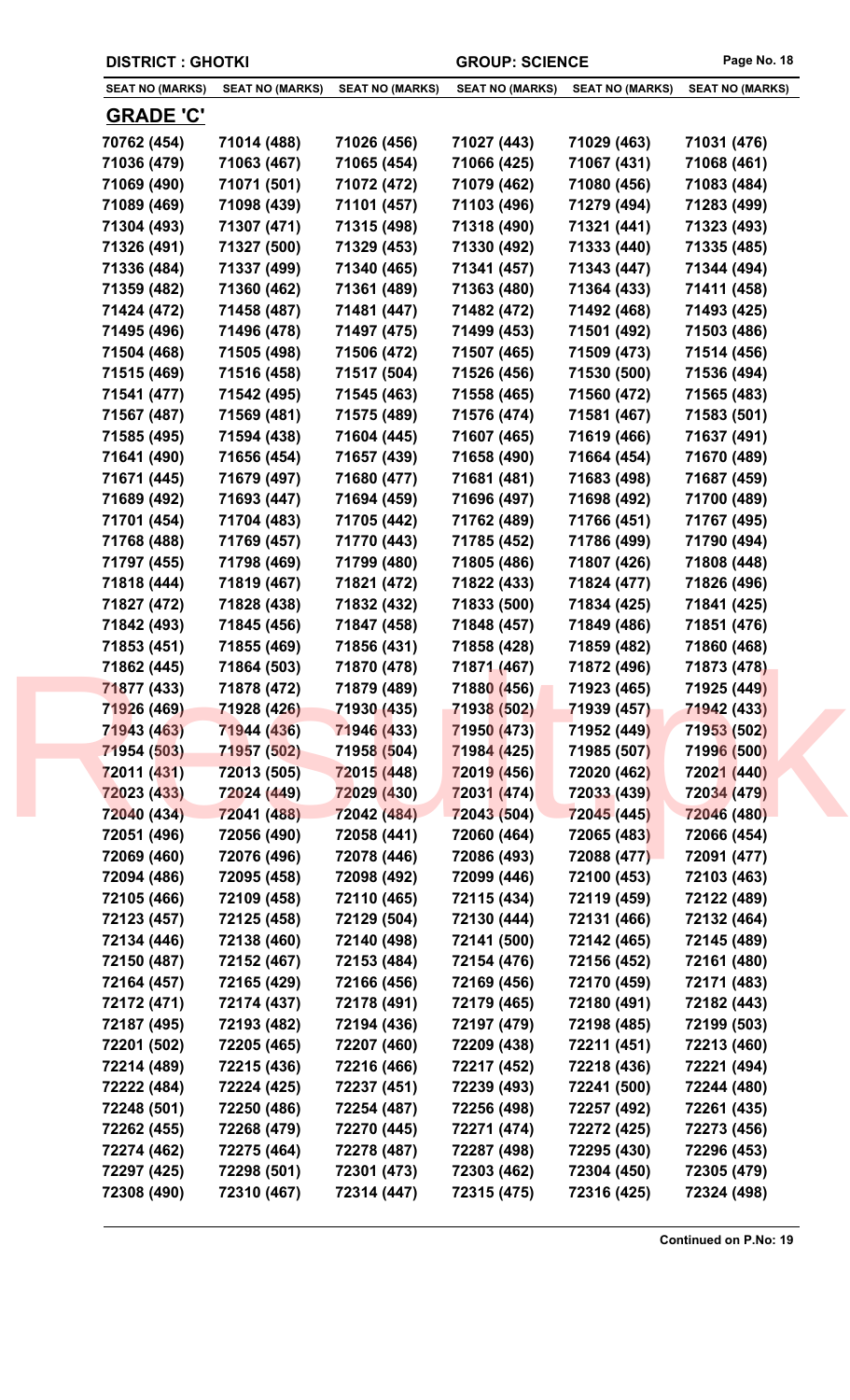| <b>SEAT NO (MARKS)</b><br><b>GRADE 'C'</b><br>72327 (499)<br>72338 (490)<br>72442 (474)<br>72738 (462)<br>72770 (453)<br>72795 (486)<br>72821 (491)<br>72833 (440)<br>72902 (499)<br>73033 (456)<br>73083 (500)<br>73130 (489)<br>73267 (476)<br>73285 (468)<br>73293 (479) | <b>SEAT NO (MARKS)</b><br>72329 (469)<br>72432 (467)<br>72443 (495)<br>72739 (458)<br>72774 (499)<br>72800 (461)<br>72825 (437)<br>72834 (469)<br>72921 (502)<br>73034 (502)<br>73084 (503)                                                                                                                                                                                         | <b>SEAT NO (MARKS)</b><br>72330 (465)<br>72435 (485)<br>72445 (496)<br>72749 (493)<br>72782 (445)<br>72803 (497)<br>72826 (499)<br>72836 (501)<br>72943 (486)                                                                                                                                                                                                                       | <b>SEAT NO (MARKS)</b><br>72331 (425)<br>72437 (477)<br>72448 (443)<br>72754 (495)<br>72783 (495)<br>72805 (473)<br>72827 (489)<br>72838 (476)                                                                                                                                                                                                                                      | <b>SEAT NO (MARKS)</b><br>72333 (464)<br>72438 (445)<br>72449 (484)<br>72762 (462)<br>72785 (433)<br>72806 (456)<br>72830 (452)                                                                                                                                                                                                                                                            | <b>SEAT NO (MARKS)</b><br>72334 (502)<br>72440 (430)<br>72733 (449)<br>72767 (486)<br>72791 (504)<br>72807 (466)                                                                                                                                                                                                                                                                           |
|-----------------------------------------------------------------------------------------------------------------------------------------------------------------------------------------------------------------------------------------------------------------------------|-------------------------------------------------------------------------------------------------------------------------------------------------------------------------------------------------------------------------------------------------------------------------------------------------------------------------------------------------------------------------------------|-------------------------------------------------------------------------------------------------------------------------------------------------------------------------------------------------------------------------------------------------------------------------------------------------------------------------------------------------------------------------------------|-------------------------------------------------------------------------------------------------------------------------------------------------------------------------------------------------------------------------------------------------------------------------------------------------------------------------------------------------------------------------------------|--------------------------------------------------------------------------------------------------------------------------------------------------------------------------------------------------------------------------------------------------------------------------------------------------------------------------------------------------------------------------------------------|--------------------------------------------------------------------------------------------------------------------------------------------------------------------------------------------------------------------------------------------------------------------------------------------------------------------------------------------------------------------------------------------|
|                                                                                                                                                                                                                                                                             |                                                                                                                                                                                                                                                                                                                                                                                     |                                                                                                                                                                                                                                                                                                                                                                                     |                                                                                                                                                                                                                                                                                                                                                                                     |                                                                                                                                                                                                                                                                                                                                                                                            |                                                                                                                                                                                                                                                                                                                                                                                            |
|                                                                                                                                                                                                                                                                             |                                                                                                                                                                                                                                                                                                                                                                                     |                                                                                                                                                                                                                                                                                                                                                                                     |                                                                                                                                                                                                                                                                                                                                                                                     |                                                                                                                                                                                                                                                                                                                                                                                            |                                                                                                                                                                                                                                                                                                                                                                                            |
|                                                                                                                                                                                                                                                                             |                                                                                                                                                                                                                                                                                                                                                                                     |                                                                                                                                                                                                                                                                                                                                                                                     |                                                                                                                                                                                                                                                                                                                                                                                     |                                                                                                                                                                                                                                                                                                                                                                                            |                                                                                                                                                                                                                                                                                                                                                                                            |
|                                                                                                                                                                                                                                                                             |                                                                                                                                                                                                                                                                                                                                                                                     |                                                                                                                                                                                                                                                                                                                                                                                     |                                                                                                                                                                                                                                                                                                                                                                                     |                                                                                                                                                                                                                                                                                                                                                                                            |                                                                                                                                                                                                                                                                                                                                                                                            |
|                                                                                                                                                                                                                                                                             |                                                                                                                                                                                                                                                                                                                                                                                     |                                                                                                                                                                                                                                                                                                                                                                                     |                                                                                                                                                                                                                                                                                                                                                                                     |                                                                                                                                                                                                                                                                                                                                                                                            |                                                                                                                                                                                                                                                                                                                                                                                            |
|                                                                                                                                                                                                                                                                             |                                                                                                                                                                                                                                                                                                                                                                                     |                                                                                                                                                                                                                                                                                                                                                                                     |                                                                                                                                                                                                                                                                                                                                                                                     |                                                                                                                                                                                                                                                                                                                                                                                            |                                                                                                                                                                                                                                                                                                                                                                                            |
|                                                                                                                                                                                                                                                                             |                                                                                                                                                                                                                                                                                                                                                                                     |                                                                                                                                                                                                                                                                                                                                                                                     |                                                                                                                                                                                                                                                                                                                                                                                     |                                                                                                                                                                                                                                                                                                                                                                                            |                                                                                                                                                                                                                                                                                                                                                                                            |
|                                                                                                                                                                                                                                                                             |                                                                                                                                                                                                                                                                                                                                                                                     |                                                                                                                                                                                                                                                                                                                                                                                     |                                                                                                                                                                                                                                                                                                                                                                                     |                                                                                                                                                                                                                                                                                                                                                                                            |                                                                                                                                                                                                                                                                                                                                                                                            |
|                                                                                                                                                                                                                                                                             |                                                                                                                                                                                                                                                                                                                                                                                     |                                                                                                                                                                                                                                                                                                                                                                                     |                                                                                                                                                                                                                                                                                                                                                                                     |                                                                                                                                                                                                                                                                                                                                                                                            | 72832 (480)                                                                                                                                                                                                                                                                                                                                                                                |
|                                                                                                                                                                                                                                                                             |                                                                                                                                                                                                                                                                                                                                                                                     |                                                                                                                                                                                                                                                                                                                                                                                     |                                                                                                                                                                                                                                                                                                                                                                                     | 72839 (485)                                                                                                                                                                                                                                                                                                                                                                                | 72841 (446)                                                                                                                                                                                                                                                                                                                                                                                |
|                                                                                                                                                                                                                                                                             |                                                                                                                                                                                                                                                                                                                                                                                     |                                                                                                                                                                                                                                                                                                                                                                                     | 73012 (444)                                                                                                                                                                                                                                                                                                                                                                         | 73017 (500)                                                                                                                                                                                                                                                                                                                                                                                | 73025 (493)                                                                                                                                                                                                                                                                                                                                                                                |
|                                                                                                                                                                                                                                                                             |                                                                                                                                                                                                                                                                                                                                                                                     | 73061 (503)                                                                                                                                                                                                                                                                                                                                                                         | 73066 (479)                                                                                                                                                                                                                                                                                                                                                                         | 73068 (464)                                                                                                                                                                                                                                                                                                                                                                                | 73069 (425)                                                                                                                                                                                                                                                                                                                                                                                |
|                                                                                                                                                                                                                                                                             |                                                                                                                                                                                                                                                                                                                                                                                     | 73088 (462)                                                                                                                                                                                                                                                                                                                                                                         | 73089 (451)                                                                                                                                                                                                                                                                                                                                                                         | 73090 (444)                                                                                                                                                                                                                                                                                                                                                                                | 73123 (454)                                                                                                                                                                                                                                                                                                                                                                                |
|                                                                                                                                                                                                                                                                             | 73169 (495)                                                                                                                                                                                                                                                                                                                                                                         | 73251 (465)                                                                                                                                                                                                                                                                                                                                                                         | 73252 (494)                                                                                                                                                                                                                                                                                                                                                                         | 73262 (457)                                                                                                                                                                                                                                                                                                                                                                                | 73265 (472)                                                                                                                                                                                                                                                                                                                                                                                |
|                                                                                                                                                                                                                                                                             | 73268 (463)                                                                                                                                                                                                                                                                                                                                                                         | 73270 (493)                                                                                                                                                                                                                                                                                                                                                                         | 73274 (501)                                                                                                                                                                                                                                                                                                                                                                         | 73281 (457)                                                                                                                                                                                                                                                                                                                                                                                | 73283 (501)                                                                                                                                                                                                                                                                                                                                                                                |
|                                                                                                                                                                                                                                                                             | 73288 (436)                                                                                                                                                                                                                                                                                                                                                                         | 73289 (479)                                                                                                                                                                                                                                                                                                                                                                         | 73290 (485)                                                                                                                                                                                                                                                                                                                                                                         | 73291 (483)                                                                                                                                                                                                                                                                                                                                                                                | 73292 (499)                                                                                                                                                                                                                                                                                                                                                                                |
|                                                                                                                                                                                                                                                                             | 73312 (485)                                                                                                                                                                                                                                                                                                                                                                         | 73317 (493)                                                                                                                                                                                                                                                                                                                                                                         | 73344 (503)                                                                                                                                                                                                                                                                                                                                                                         | 73346 (508)                                                                                                                                                                                                                                                                                                                                                                                | 73352 (469)                                                                                                                                                                                                                                                                                                                                                                                |
| 73354 (483)                                                                                                                                                                                                                                                                 | 73357 (478)                                                                                                                                                                                                                                                                                                                                                                         | 73359 (445)                                                                                                                                                                                                                                                                                                                                                                         | 73364 (494)                                                                                                                                                                                                                                                                                                                                                                         | 73365 (430)                                                                                                                                                                                                                                                                                                                                                                                | 73367 (489)                                                                                                                                                                                                                                                                                                                                                                                |
| 73368 (452)                                                                                                                                                                                                                                                                 | 73369 (502)                                                                                                                                                                                                                                                                                                                                                                         | 73376 (489)                                                                                                                                                                                                                                                                                                                                                                         | 73377 (502)                                                                                                                                                                                                                                                                                                                                                                         | 73378 (495)                                                                                                                                                                                                                                                                                                                                                                                | 73393 (440)                                                                                                                                                                                                                                                                                                                                                                                |
| 73401 (484)                                                                                                                                                                                                                                                                 | 73412 (425)                                                                                                                                                                                                                                                                                                                                                                         | 73417 (462)                                                                                                                                                                                                                                                                                                                                                                         | 73422 (469)                                                                                                                                                                                                                                                                                                                                                                         | 73423 (454)                                                                                                                                                                                                                                                                                                                                                                                | 73424 (466)                                                                                                                                                                                                                                                                                                                                                                                |
| 73426 (449)                                                                                                                                                                                                                                                                 | 73428 (481)                                                                                                                                                                                                                                                                                                                                                                         | 73429 (467)                                                                                                                                                                                                                                                                                                                                                                         | 73436 (456)                                                                                                                                                                                                                                                                                                                                                                         | 73459 (446)                                                                                                                                                                                                                                                                                                                                                                                | 73461 (447)                                                                                                                                                                                                                                                                                                                                                                                |
| 73477 (477)                                                                                                                                                                                                                                                                 | 73481 (503)                                                                                                                                                                                                                                                                                                                                                                         | 73485 (499)                                                                                                                                                                                                                                                                                                                                                                         | 73486 (494)                                                                                                                                                                                                                                                                                                                                                                         | 73489 (465)                                                                                                                                                                                                                                                                                                                                                                                | 73500 (502)                                                                                                                                                                                                                                                                                                                                                                                |
| 73504 (485)                                                                                                                                                                                                                                                                 | 73505 (459)                                                                                                                                                                                                                                                                                                                                                                         | 73507 (476)                                                                                                                                                                                                                                                                                                                                                                         | 73508 (495)                                                                                                                                                                                                                                                                                                                                                                         | 73509 (465)                                                                                                                                                                                                                                                                                                                                                                                | 73512 (499)                                                                                                                                                                                                                                                                                                                                                                                |
| 73514 (458)                                                                                                                                                                                                                                                                 | 73519 (467)                                                                                                                                                                                                                                                                                                                                                                         | 73523 (468)                                                                                                                                                                                                                                                                                                                                                                         | 73524 (503)                                                                                                                                                                                                                                                                                                                                                                         | 73574 (425)                                                                                                                                                                                                                                                                                                                                                                                | 73584 (454)                                                                                                                                                                                                                                                                                                                                                                                |
|                                                                                                                                                                                                                                                                             |                                                                                                                                                                                                                                                                                                                                                                                     |                                                                                                                                                                                                                                                                                                                                                                                     |                                                                                                                                                                                                                                                                                                                                                                                     |                                                                                                                                                                                                                                                                                                                                                                                            | 73613 (467)                                                                                                                                                                                                                                                                                                                                                                                |
|                                                                                                                                                                                                                                                                             |                                                                                                                                                                                                                                                                                                                                                                                     |                                                                                                                                                                                                                                                                                                                                                                                     |                                                                                                                                                                                                                                                                                                                                                                                     |                                                                                                                                                                                                                                                                                                                                                                                            | 73712 (473)                                                                                                                                                                                                                                                                                                                                                                                |
|                                                                                                                                                                                                                                                                             |                                                                                                                                                                                                                                                                                                                                                                                     |                                                                                                                                                                                                                                                                                                                                                                                     |                                                                                                                                                                                                                                                                                                                                                                                     |                                                                                                                                                                                                                                                                                                                                                                                            | 73724 (497)                                                                                                                                                                                                                                                                                                                                                                                |
|                                                                                                                                                                                                                                                                             |                                                                                                                                                                                                                                                                                                                                                                                     |                                                                                                                                                                                                                                                                                                                                                                                     |                                                                                                                                                                                                                                                                                                                                                                                     |                                                                                                                                                                                                                                                                                                                                                                                            | 73744 (443)                                                                                                                                                                                                                                                                                                                                                                                |
|                                                                                                                                                                                                                                                                             |                                                                                                                                                                                                                                                                                                                                                                                     |                                                                                                                                                                                                                                                                                                                                                                                     |                                                                                                                                                                                                                                                                                                                                                                                     |                                                                                                                                                                                                                                                                                                                                                                                            | 73757 (503)                                                                                                                                                                                                                                                                                                                                                                                |
|                                                                                                                                                                                                                                                                             |                                                                                                                                                                                                                                                                                                                                                                                     |                                                                                                                                                                                                                                                                                                                                                                                     |                                                                                                                                                                                                                                                                                                                                                                                     |                                                                                                                                                                                                                                                                                                                                                                                            | 73782 (432)                                                                                                                                                                                                                                                                                                                                                                                |
|                                                                                                                                                                                                                                                                             |                                                                                                                                                                                                                                                                                                                                                                                     |                                                                                                                                                                                                                                                                                                                                                                                     |                                                                                                                                                                                                                                                                                                                                                                                     |                                                                                                                                                                                                                                                                                                                                                                                            | 73796 (489)                                                                                                                                                                                                                                                                                                                                                                                |
|                                                                                                                                                                                                                                                                             |                                                                                                                                                                                                                                                                                                                                                                                     |                                                                                                                                                                                                                                                                                                                                                                                     |                                                                                                                                                                                                                                                                                                                                                                                     |                                                                                                                                                                                                                                                                                                                                                                                            | 73807 (483)                                                                                                                                                                                                                                                                                                                                                                                |
|                                                                                                                                                                                                                                                                             |                                                                                                                                                                                                                                                                                                                                                                                     |                                                                                                                                                                                                                                                                                                                                                                                     |                                                                                                                                                                                                                                                                                                                                                                                     |                                                                                                                                                                                                                                                                                                                                                                                            | 73849 (483)                                                                                                                                                                                                                                                                                                                                                                                |
|                                                                                                                                                                                                                                                                             |                                                                                                                                                                                                                                                                                                                                                                                     |                                                                                                                                                                                                                                                                                                                                                                                     |                                                                                                                                                                                                                                                                                                                                                                                     |                                                                                                                                                                                                                                                                                                                                                                                            | 73932 (435)                                                                                                                                                                                                                                                                                                                                                                                |
|                                                                                                                                                                                                                                                                             |                                                                                                                                                                                                                                                                                                                                                                                     |                                                                                                                                                                                                                                                                                                                                                                                     |                                                                                                                                                                                                                                                                                                                                                                                     |                                                                                                                                                                                                                                                                                                                                                                                            | 73979 (452)                                                                                                                                                                                                                                                                                                                                                                                |
|                                                                                                                                                                                                                                                                             |                                                                                                                                                                                                                                                                                                                                                                                     |                                                                                                                                                                                                                                                                                                                                                                                     |                                                                                                                                                                                                                                                                                                                                                                                     |                                                                                                                                                                                                                                                                                                                                                                                            | 74027 (426)                                                                                                                                                                                                                                                                                                                                                                                |
|                                                                                                                                                                                                                                                                             |                                                                                                                                                                                                                                                                                                                                                                                     |                                                                                                                                                                                                                                                                                                                                                                                     |                                                                                                                                                                                                                                                                                                                                                                                     |                                                                                                                                                                                                                                                                                                                                                                                            | 74079 (483)                                                                                                                                                                                                                                                                                                                                                                                |
|                                                                                                                                                                                                                                                                             |                                                                                                                                                                                                                                                                                                                                                                                     |                                                                                                                                                                                                                                                                                                                                                                                     |                                                                                                                                                                                                                                                                                                                                                                                     |                                                                                                                                                                                                                                                                                                                                                                                            | 74093 (465)                                                                                                                                                                                                                                                                                                                                                                                |
|                                                                                                                                                                                                                                                                             |                                                                                                                                                                                                                                                                                                                                                                                     |                                                                                                                                                                                                                                                                                                                                                                                     |                                                                                                                                                                                                                                                                                                                                                                                     |                                                                                                                                                                                                                                                                                                                                                                                            | 74284 (473)                                                                                                                                                                                                                                                                                                                                                                                |
|                                                                                                                                                                                                                                                                             |                                                                                                                                                                                                                                                                                                                                                                                     |                                                                                                                                                                                                                                                                                                                                                                                     |                                                                                                                                                                                                                                                                                                                                                                                     |                                                                                                                                                                                                                                                                                                                                                                                            | 74315 (433)                                                                                                                                                                                                                                                                                                                                                                                |
|                                                                                                                                                                                                                                                                             |                                                                                                                                                                                                                                                                                                                                                                                     |                                                                                                                                                                                                                                                                                                                                                                                     |                                                                                                                                                                                                                                                                                                                                                                                     |                                                                                                                                                                                                                                                                                                                                                                                            | 74326 (473)                                                                                                                                                                                                                                                                                                                                                                                |
|                                                                                                                                                                                                                                                                             |                                                                                                                                                                                                                                                                                                                                                                                     |                                                                                                                                                                                                                                                                                                                                                                                     |                                                                                                                                                                                                                                                                                                                                                                                     |                                                                                                                                                                                                                                                                                                                                                                                            | 74347 (432)                                                                                                                                                                                                                                                                                                                                                                                |
|                                                                                                                                                                                                                                                                             |                                                                                                                                                                                                                                                                                                                                                                                     |                                                                                                                                                                                                                                                                                                                                                                                     |                                                                                                                                                                                                                                                                                                                                                                                     |                                                                                                                                                                                                                                                                                                                                                                                            | 74364 (455)                                                                                                                                                                                                                                                                                                                                                                                |
|                                                                                                                                                                                                                                                                             |                                                                                                                                                                                                                                                                                                                                                                                     |                                                                                                                                                                                                                                                                                                                                                                                     |                                                                                                                                                                                                                                                                                                                                                                                     |                                                                                                                                                                                                                                                                                                                                                                                            | 74382 (491)                                                                                                                                                                                                                                                                                                                                                                                |
|                                                                                                                                                                                                                                                                             |                                                                                                                                                                                                                                                                                                                                                                                     |                                                                                                                                                                                                                                                                                                                                                                                     |                                                                                                                                                                                                                                                                                                                                                                                     |                                                                                                                                                                                                                                                                                                                                                                                            |                                                                                                                                                                                                                                                                                                                                                                                            |
|                                                                                                                                                                                                                                                                             |                                                                                                                                                                                                                                                                                                                                                                                     |                                                                                                                                                                                                                                                                                                                                                                                     |                                                                                                                                                                                                                                                                                                                                                                                     |                                                                                                                                                                                                                                                                                                                                                                                            | 74404 (484)                                                                                                                                                                                                                                                                                                                                                                                |
|                                                                                                                                                                                                                                                                             |                                                                                                                                                                                                                                                                                                                                                                                     |                                                                                                                                                                                                                                                                                                                                                                                     |                                                                                                                                                                                                                                                                                                                                                                                     |                                                                                                                                                                                                                                                                                                                                                                                            | 74426 (452)                                                                                                                                                                                                                                                                                                                                                                                |
|                                                                                                                                                                                                                                                                             |                                                                                                                                                                                                                                                                                                                                                                                     |                                                                                                                                                                                                                                                                                                                                                                                     |                                                                                                                                                                                                                                                                                                                                                                                     |                                                                                                                                                                                                                                                                                                                                                                                            | 74469 (498)                                                                                                                                                                                                                                                                                                                                                                                |
|                                                                                                                                                                                                                                                                             |                                                                                                                                                                                                                                                                                                                                                                                     |                                                                                                                                                                                                                                                                                                                                                                                     |                                                                                                                                                                                                                                                                                                                                                                                     |                                                                                                                                                                                                                                                                                                                                                                                            | 74486 (460)                                                                                                                                                                                                                                                                                                                                                                                |
|                                                                                                                                                                                                                                                                             |                                                                                                                                                                                                                                                                                                                                                                                     |                                                                                                                                                                                                                                                                                                                                                                                     |                                                                                                                                                                                                                                                                                                                                                                                     |                                                                                                                                                                                                                                                                                                                                                                                            | 74567 (490)                                                                                                                                                                                                                                                                                                                                                                                |
|                                                                                                                                                                                                                                                                             |                                                                                                                                                                                                                                                                                                                                                                                     |                                                                                                                                                                                                                                                                                                                                                                                     |                                                                                                                                                                                                                                                                                                                                                                                     |                                                                                                                                                                                                                                                                                                                                                                                            |                                                                                                                                                                                                                                                                                                                                                                                            |
| 74568 (472)                                                                                                                                                                                                                                                                 | 74574 (480)                                                                                                                                                                                                                                                                                                                                                                         | 74578 (465)                                                                                                                                                                                                                                                                                                                                                                         | 74706 (440)                                                                                                                                                                                                                                                                                                                                                                         | 74712 (457)                                                                                                                                                                                                                                                                                                                                                                                | 74713 (480)                                                                                                                                                                                                                                                                                                                                                                                |
| 74719 (491)<br>74731 (469)                                                                                                                                                                                                                                                  | 74720 (443)<br>74734 (425)                                                                                                                                                                                                                                                                                                                                                          | 74722 (444)<br>74758 (487)                                                                                                                                                                                                                                                                                                                                                          | 74723 (499)<br>74760 (446)                                                                                                                                                                                                                                                                                                                                                          | 74724 (446)<br>74767 (492)                                                                                                                                                                                                                                                                                                                                                                 | 74730 (499)<br>74770 (470)                                                                                                                                                                                                                                                                                                                                                                 |
|                                                                                                                                                                                                                                                                             | 73588 (476)<br>73625 (482)<br>73713 (439)<br>73728 (497)<br>73745 (425)<br>73759 (494)<br>73787 (427)<br>73799 (467)<br>73812 (433)<br>73851 (473)<br>73942 (457)<br>73990 (486)<br>74028 (467)<br>74081 (456)<br>74094 (489)<br>74301 (439)<br>74316 (496)<br>74327 (464)<br>74351 (425)<br>74367 (487)<br>74386 (461)<br>74410 (489)<br>74428 (477)<br>74474 (497)<br>74487 (488) | 73592 (473)<br>73634 (440)<br>73714 (495)<br>73731 (500)<br>73746 (495)<br>73767 (430)<br>73788 (488)<br>73801 (488)<br>73813 (484)<br>73859 (453)<br>73950 (495)<br>73995 (500)<br>74033 (478)<br>74084 (439)<br>74105 (487)<br>74303 (437)<br>74317 (448)<br>74336 (481)<br>74356 (425)<br>74368 (425)<br>74392 (463)<br>74413 (458)<br>74439 (452)<br>74478 (459)<br>74526 (463) | 73595 (488)<br>73703 (489)<br>73716 (428)<br>73733 (495)<br>73747 (478)<br>73770 (499)<br>73790 (451)<br>73803 (467)<br>73825 (496)<br>73860 (444)<br>73952 (479)<br>74007 (496)<br>74038 (499)<br>74087 (485)<br>74211 (474)<br>74308 (495)<br>74318 (492)<br>74340 (484)<br>74358 (474)<br>74369 (445)<br>74396 (478)<br>74415 (451)<br>74440 (488)<br>74480 (477)<br>74545 (490) | 73608 (500)<br>73706 (479)<br>73719 (502)<br>73741 (438)<br>73751 (466)<br><b>73772 (448)</b><br>73791 (476)<br>73804 (496)<br>73833 (491)<br>73861 (475)<br>73968 (469)<br>74010 (499)<br>74045 (476)<br>74089 (503)<br>74267 (498)<br>74313 (504)<br>74323 (491)<br>74342 (425)<br>74359 (425)<br>74370 (488)<br>74400 (469)<br>74419 (461)<br>74458 (483)<br>74483 (497)<br>74564 (487) | 73611 (449)<br>73708 (425)<br>73720 (427)<br>73742 (499)<br>73752 (443)<br>73781 (481)<br>73793 (479)<br>73805 (464)<br>73834 (478)<br><b>73929 (493)</b><br>73972 (434)<br>74024 (503)<br>74072 (487)<br>74090 (495)<br>74280 (501)<br>74314 (456)<br>74324 (464)<br>74344 (456)<br>74360 (477)<br>74378 (504)<br>74402 (469)<br>74422 (428)<br>74461 (486)<br>74485 (479)<br>74566 (430) |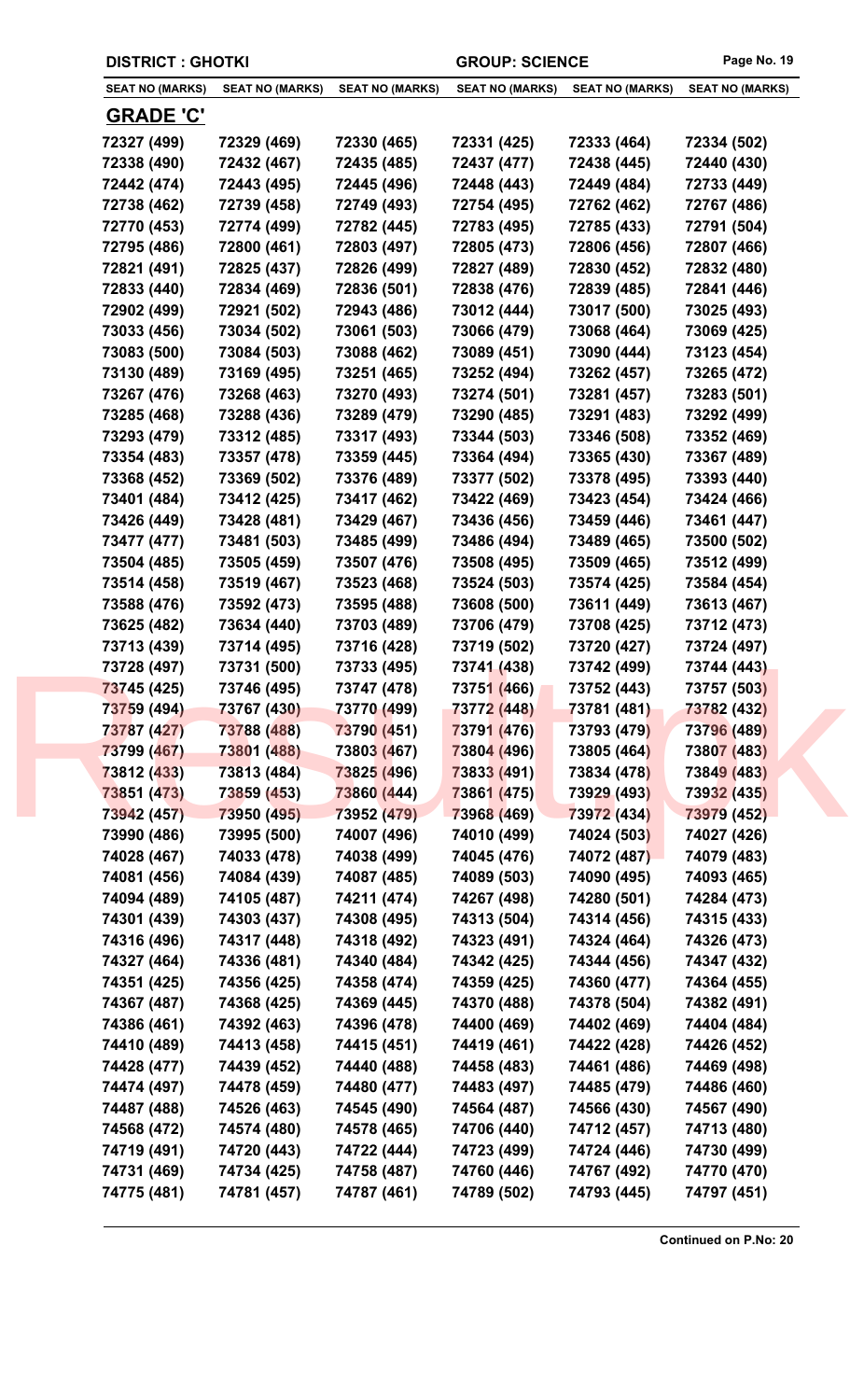| <b>DISTRICT : GHOTKI</b>   |                            |                            | <b>GROUP: SCIENCE</b>      |                            | Page No. 20                |
|----------------------------|----------------------------|----------------------------|----------------------------|----------------------------|----------------------------|
| <b>SEAT NO (MARKS)</b>     | <b>SEAT NO (MARKS)</b>     | <b>SEAT NO (MARKS)</b>     | <b>SEAT NO (MARKS)</b>     | <b>SEAT NO (MARKS)</b>     | <b>SEAT NO (MARKS)</b>     |
| <b>GRADE 'C'</b>           |                            |                            |                            |                            |                            |
| 74804 (488)                | 74805 (478)                | 74809 (428)                | 74815 (483)                | 74819 (471)                | 74825 (478)                |
| 74826 (453)                | 74828 (498)                | 74830 (426)                | 74831 (425)                | 74834 (444)                | 74841 (490)                |
| 74844 (443)                | 74849 (446)                | 74852 (439)                | 74853 (443)                | 74854 (481)                | 74913 (488)                |
| 74915 (428)                | 74916 (475)                | 74917 (425)                | 74923 (483)                | 74926 (490)                | 74937 (479)                |
| 74938 (497)                | 74939 (466)                | 74940 (502)                | 74941 (438)                | 74942 (453)                | 74944 (491)                |
| 74945 (425)                | 74948 (477)                | 74949 (496)                | 74950 (440)                | 74954 (441)                | 74955 (483)                |
| 74958 (454)                | 74967 (479)                | 74968 (502)                | 74969 (433)                | 74973 (494)                | 74976 (433)                |
| 74977 (460)                | 74978 (478)                | 74979 (486)                | 74982 (448)                | 74983 (484)                | 74995 (425)                |
| 75039 (446)                | 75048 (469)                | 75049 (487)                | 75073 (476)                | 75076 (430)                | 75079 (497)                |
| 75082 (431)                | 75084 (490)                | 75091 (434)                | 75092 (463)                | 75093 (435)                | 75095 (495)                |
| 75104 (443)                | 75105 (433)                | 75106 (425)                | 75108 (442)                | 75109 (467)                | 75110 (448)                |
| 75118 (481)                | 75121 (433)                | 75123 (472)                | 75127 (457)                | 75132 (482)                | 75133 (493)                |
| 75134 (481)                | 75142 (431)                | 75146 (449)                | 75147 (425)                | 75149 (437)                | 75150 (471)                |
| 75152 (465)                | 75154 (498)                | 75159 (434)                | 75161 (466)                | 75162 (477)                | 75168 (468)                |
| 75169 (486)                | 75173 (475)                | 75174 (467)                | 75185 (486)                | 75190 (503)                | 75193 (495)                |
| 75195 (476)                | 75196 (494)                | 75201 (472)                | 75205 (459)                | 75208 (497)                | 75210 (504)                |
| 75213 (456)                | 75216 (443)                | 75225 (501)                | 75227 (497)                | 75228 (453)                | 75229 (465)                |
| 75233 (497)                | 75238 (487)                | 75240 (467)                | 75242 (452)                | 75245 (460)                | 75250 (425)                |
| 75251 (425)                | 75252 (443)                | 75258 (448)                | 75260 (469)                | 75267 (499)                | 75269 (489)                |
| 75271 (491)                | 75272 (453)                | 75274 (486)                | 75275 (472)                | 75276 (425)                | 75283 (430)                |
| 75289 (455)                | 75296 (484)                | 75298 (504)                | 75299 (449)                | 75301 (455)                | 75303 (445)                |
| 75304 (498)                | 75305 (426)                | 75312 (469)                | 75315 (471)                | 75319 (446)                | 75324 (425)                |
| 75353 (475)                | 75356 (440)                | 75357 (465)                | 75360 (491)                | 75362 (440)                | 75363 (440)                |
| 75364 (435)                | 75365 (473)                | 75368 (444)                | 75369 (483)                | 75373 (504)                | 75379 (487)                |
| 75386 (465)                | 75387 (441)                | 75389 (452)                | 75391 (464)                | 75392 (461)                | 75393 (474)                |
| 75395 (492)                | 75396 (468)                | 75433 (480)                | 75437 (480)                | 75438 (494)                | 75445 (446)                |
| 75446 (485)                | 75447 (503)                | 75493 (439)                | 75524 (496)                | 75626 (483)                | 75682 (482)                |
| 75710 (483)                | 75713 (485)                | 75714 (440)                | 75716 (491)                | 75733 (430)                | 75749 (502)                |
| 75753 (478)                | 75763 (455)                | 75765 (437)                | 75767 (467)                | 75768 (436)                | 75772 (445)                |
| 75774 (445)                | 75782 (467)                | 75784 (471)                | 75787 (452)                | 75795 (439)                | 75797 (425)                |
| 75798 (428)                | 75799 (425)                | 75802 (439)                | 75803 (429)                | 75810 (453)                | 75811 (436)                |
| 75813 (441)                | 75814 (446)                | 75819 (488)                | 76001 (466)                | 76123 (448)                | 76134 (453)                |
| 76136 (439)                | 76139 (480)                | 76141 (495)                | 76147 (453)                | 76149 (493)                | 76151 (504)                |
| 76153 (452)                | 76156 (467)                | 76158 (480)                | 76159 (425)                | 76160 (483)                | 76162 (504)                |
| 76177 (483)                | 76182 (481)                | 76183 (444)                | 76194 (443)                | 76202 (494)                | 76203 (449)                |
| 76205 (501)                | 76219 (465)                | 76222 (474)                | 76224 (481)                | 76226 (474)                | 76229 (502)                |
| 76239 (468)                | 76253 (487)                | 76255 (464)                | 76256 (450)                | 76267 (465)                | 76268 (497)                |
| 76269 (466)                | 76270 (430)                | 76274 (446)                | 76275 (497)                | 76279 (492)                | 76281 (465)                |
| 76284 (500)                | 76287 (467)                | 76290 (443)                | 76291 (452)                | 76293 (472)                | 76294 (498)                |
| 76296 (481)                | 76297 (473)                | 76352 (482)                | 76390 (448)                | 76415 (501)                | 76432 (438)                |
| 76631 (481)                | 76632 (498)                | 76635 (488)                | 76638 (457)                | 76642 (484)                | 76645 (496)                |
| 76651 (451)                | 76655 (452)                | 76656 (490)                | 76658 (485)                | 76659 (456)                | 76662 (465)                |
| 76676 (490)                | 76685 (480)                | 76690 (501)                | 76694 (502)                | 76697 (426)                | 76704 (462)                |
| 76705 (459)                | 76708 (453)                | 76709 (487)                | 76712 (484)                | 76714 (496)                | 76716 (472)                |
| 76718 (482)                | 76736 (484)                | 76737 (501)                | 76745 (457)                | 76757 (466)                | 76770 (479)                |
| 76771 (471)                | 76772 (472)                | 76777 (469)                | 76779 (462)                | 76785 (442)                | 76786 (458)                |
| 76787 (438)                | 76792 (482)                | 76793 (479)                | 76794 (466)                | 76796 (480)                | 76800 (486)                |
|                            | 76831 (436)                |                            |                            | 76846 (466)                |                            |
| 76801 (455)                |                            | 76832 (462)                | 76833 (487)                |                            | 76902 (504)                |
| 76903 (496)                | 76905 (475)                | 76911 (484)                | 76912 (497)                | 76914 (500)                | 76916 (502)                |
| 76918 (501)<br>76941 (477) | 76922 (494)<br>76948 (474) | 76930 (479)<br>76949 (470) | 76932 (476)<br>76950 (458) | 76939 (426)<br>76953 (455) | 76940 (474)<br>76954 (485) |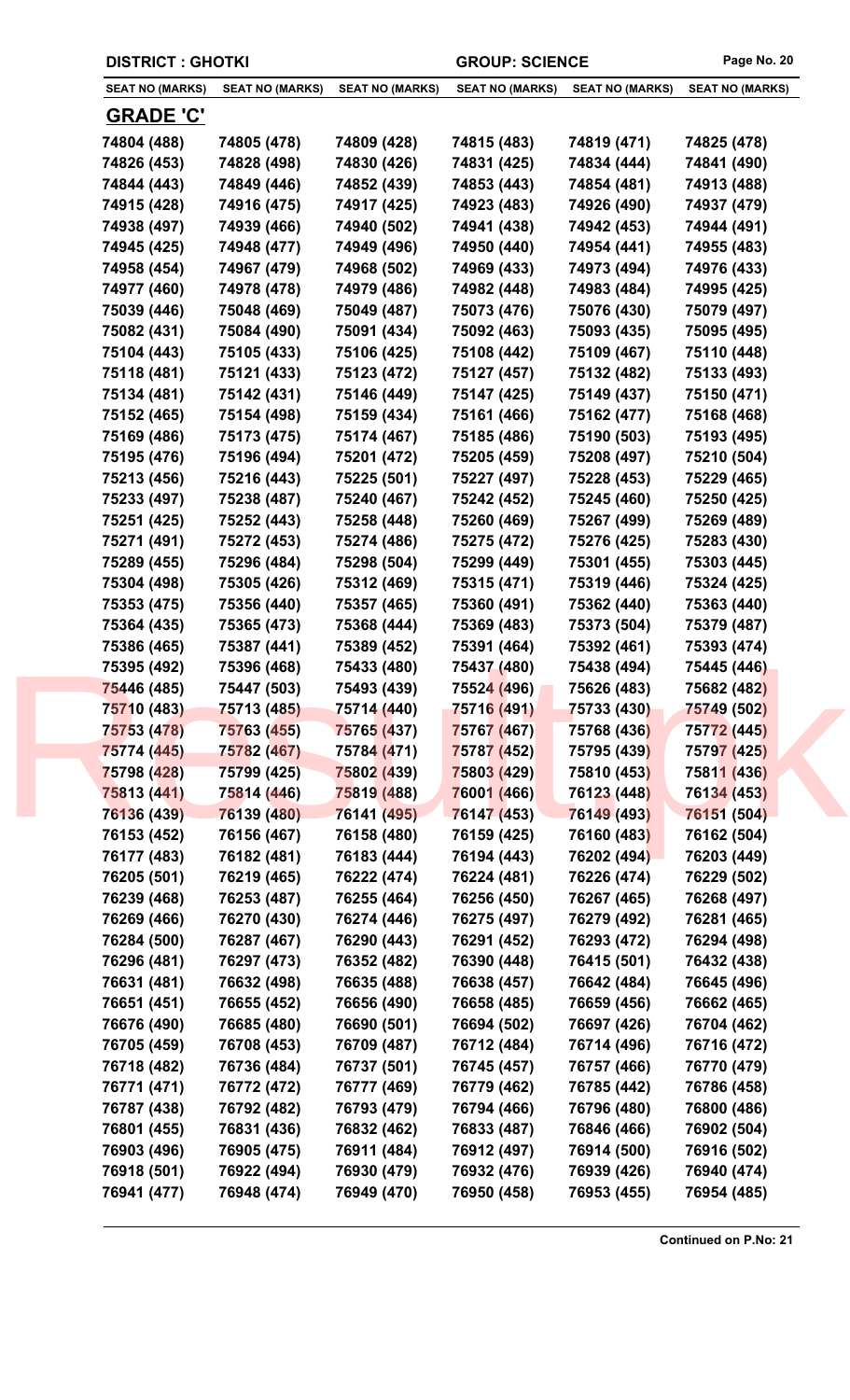| <b>DISTRICT : GHOTKI</b> |                        |                        | <b>GROUP: SCIENCE</b>  |                        | Page No. 21            |
|--------------------------|------------------------|------------------------|------------------------|------------------------|------------------------|
| <b>SEAT NO (MARKS)</b>   | <b>SEAT NO (MARKS)</b> | <b>SEAT NO (MARKS)</b> | <b>SEAT NO (MARKS)</b> | <b>SEAT NO (MARKS)</b> | <b>SEAT NO (MARKS)</b> |
| <b>GRADE 'C'</b>         |                        |                        |                        |                        |                        |
| 76956 (459)              | 76969 (483)            | 76975 (466)            | 76976 (471)            | 76977 (457)            | 76982 (438)            |
| 76988 (432)              | 76989 (426)            | 76997 (496)            | 77016 (457)            | 77021 (471)            | 77024 (432)            |
| 77034 (444)              | 77037 (481)            | 77038 (432)            | 77039 (464)            | 77045 (496)            | 77049 (481)            |
| 77051 (473)              | 77052 (486)            | 77057 (445)            | 77059 (437)            | 77062 (490)            | 77064 (476)            |
| 77079 (481)              | 77084 (473)            | 77087 (445)            | 77089 (460)            | 77093 (487)            | 77105 (425)            |
| 77106 (488)              | 77118 (504)            | 77122 (464)            | 77123 (493)            | 77127 (478)            | 77171 (502)            |
| 77172 (437)              | 77179 (490)            | 77180 (498)            | 77198 (461)            | 77208 (438)            | 77210 (470)            |
| 77212 (502)              | 77218 (450)            | 77219 (497)            | 77222 (486)            | 77226 (490)            | 77227 (480)            |
| 77228 (476)              | 77229 (433)            | 77238 (460)            | 77242 (472)            | 77252 (446)            | 77255 (480)            |
| 77258 (449)              | 77259 (464)            | 77263 (500)            | 77264 (500)            | 77266 (427)            | 77275 (476)            |
| 77283 (502)              | 77288 (491)            | 77290 (473)            | 77293 (483)            | 77300 (447)            | 77303 (448)            |
| 77305 (462)              | 77306 (435)            | 77308 (498)            | 77311 (496)            | 77313 (471)            | 77315 (494)            |
| 77316 (425)              | 77317 (439)            | 77326 (439)            | 77328 (477)            | 77329 (456)            | 77351 (476)            |
| 77358 (434)              | 77361 (425)            | 77370 (464)            | 77371 (465)            | 77373 (455)            | 77377 (495)            |
| 77385 (475)              | 77386 (475)            | 77387 (448)            | 77388 (486)            | 77390 (457)            | 77395 (502)            |
| 77405 (489)              | 77409 (436)            | 77410 (468)            | 77430 (466)            | 77437 (491)            | 77451 (473)            |
| 77452 (485)              | 77461 (451)            | 77463 (486)            | 77464 (503)            | 77466 (503)            | 77471 (502)            |
| 77501 (461)              | 77504 (468)            | 77508 (467)            | 77512 (425)            | 77513 (473)            | 77516 (499)            |
| 77525 (486)              | 77528 (425)            | 77530 (440)            | 77539 (503)            | 77541 (454)            | 77550 (463)            |
| 77553 (494)              | 77554 (444)            | 77564 (454)            | 77588 (425)            | 77593 (445)            | 77594 (450)            |
| 77599 (503)              | 77600 (496)            | 77601 (499)            | 77605 (482)            | 77621 (491)            | 77625 (467)            |
| 77639 (501)              | 77650 (427)            | 77681 (425)            | 77683 (479)            | 77687 (487)            | 77701 (508)            |
| 77704 (502)              | 77705 (460)            | 77715 (469)            | 77762 (431)            | 77764 (447)            | 77780 (471)            |
| 77783 (484)              | 77784 (496)            | 77789 (494)            | 77795 (448)            | 77798 (484)            | 77799 (461)            |
| 77800 (470)              | 77801 (425)            | 77802 (446)            | 77813 (497)            | 77815 (474)            | 77825 (483)            |
| 77828 (493)              | 77829 (443)            | 77851 (497)            | 77853 (478)            | 77854 (472)            | 77857 (453)            |
| 77858 (442)              | 77859 (455)            | 77862 (492)            | 77868 (445)            | 77880 (485)            | 77884 (474)            |
| 77891 (501)              | 77892 (503)            | 77895 (483)            | 77896 (437)            | 77898 (442)            | 77899 (463)            |
| 77904 (435)              | 77906 (503)            | 77907 (452)            | 77910 (485)            | 77912 (498)            | 77917 (503)            |
| 77919 (460)              | 77921 (487)            | 77923 (430)            | 77929 (491)            | 77933 (496)            | 77934 (453)            |
| 77939 (454)              | 77958 (472)            | 77961 (493)            | 78042 (489)            | 78063 (435)            | 78064 (487)            |
| 78066 (483)              | 78068 (496)            | 78077 (473)            | 78079 (485)            | 78080 (444)            | 78081 (463)            |
| 78084 (486)              | 78085 (446)            | 78090 (462)            | 78091 (488)            | 78096 (470)            | 78100 (487)            |
| 78102 (436)              | 78105 (480)            | 129001 (460)           | 129002 (486)           | 129003 (425)           | 129006 (481)           |
| 129034 (432)             | 129035 (455)           | 129044 (457)           | 129045 (480)           | 129046 (480)           | 129047 (427)           |
| 129048 (459)             | 129051 (444)           | 129053 (501)           | 129054 (425)           | 129055 (470)           | 129058 (478)           |
| 129065 (437)             | 129066 (446)           | 129070 (459)           | 129071 (494)           | 129131 (467)           | 129153 (456)           |
| 129154 (451)             | 129156 (448)           | 129159 (469)           | 129165 (478)           | 129168 (488)           | 129172 (442)           |
| 129173 (485)             | 129183 (425)           | 129184 (437)           | 129186 (425)           | 129211 (457)           | 129251 (425)           |
| 129291 (435)             | 129299 (462)           | 129301 (450)           | 129311 (477)           | 129312 (426)           | 129331 (463)           |
| 129332 (476)             | 129333 (481)           | 129338 (446)           | 129352 (481)           | 129361 (443)           | 129362 (469)           |
| 129363 (483)             | 129364 (453)           | 129365 (425)           | 129366 (426)           | 129368 (492)           | 129369 (481)           |
| 129375 (432)             | 129377 (428)           | 129379 (465)           | 129381 (465)           | 129382 (489)           | 129383 (458)           |
| 129384 (435)             | 129441 (425)           | 129443 (478)           | 129445 (447)           | 129482 (493)           | 129484 (481)           |
| 129511 (463)             | 129512 (475)           | 129513 (488)           | 129514 (451)           | 129515 (490)           | 129516 (494)           |
| 129517 (446)             | 129519 (477)           | 129520 (425)           | 129521 (445)           | 129541 (436)           | 129543 (430)           |
| 129562 (451)             | 129564 (441)           | 129565 (430)           | 129566 (466)           | 129567 (443)           | 129570 (500)           |
| 129592 (499)             | 129611 (493)           | 129612 (454)           | 129613 (492)           | 129614 (432)           | 129661 (449)           |
| 129663 (475)             | 129664 (470)           | 129666 (501)           | 129667 (425)           | 129668 (475)           | 129669 (467)           |
| 129670 (499)             | 129671 (430)           | 129681 (434)           | 129691 (496)           | 129694 (425)           | 129716 (483)           |
| 129732 (468)             | 129735 (468)           | 129741 (425)           | 129743 (482)           | 129744 (450)           | 129746 (446)           |
|                          |                        |                        |                        |                        |                        |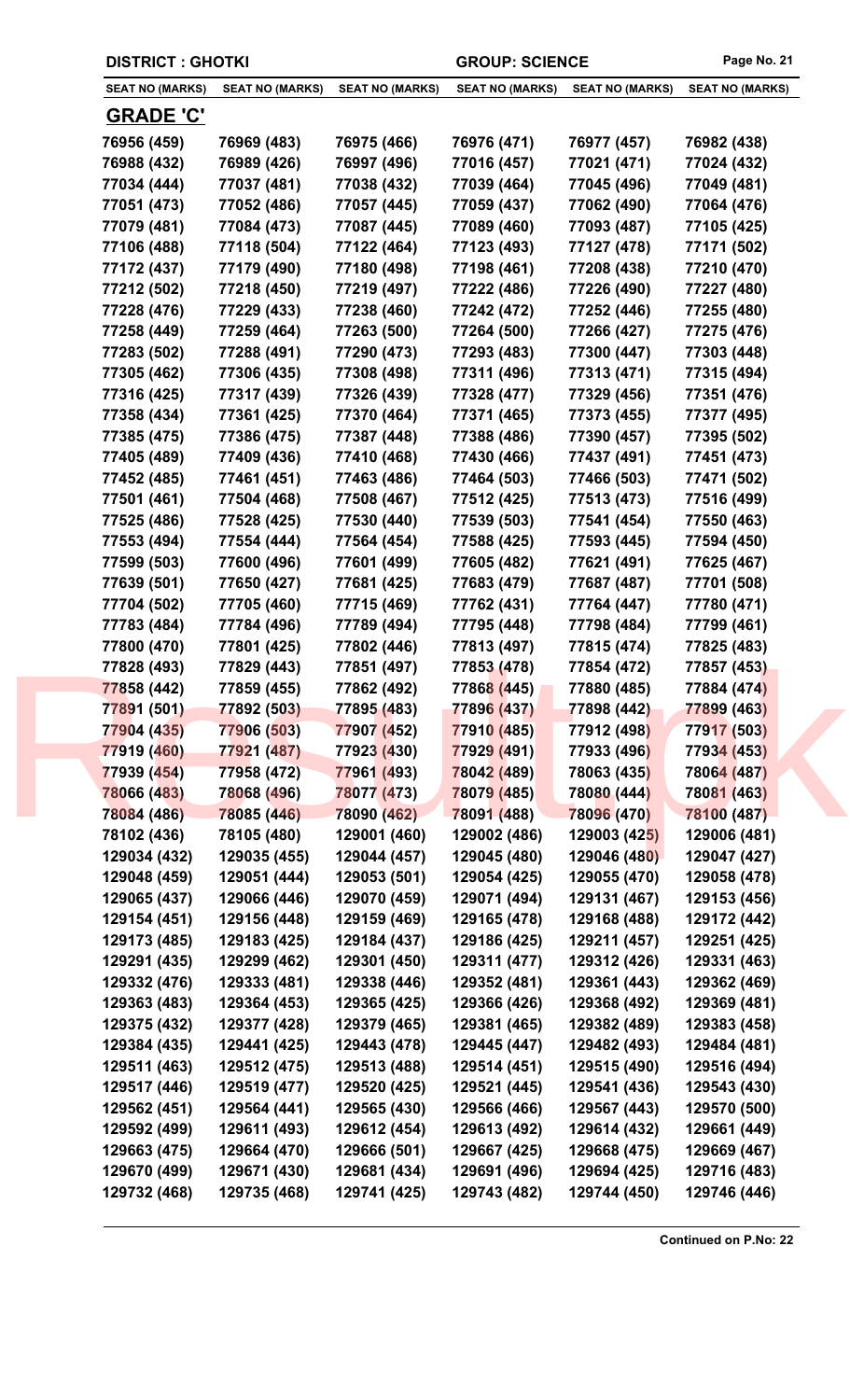| <b>DISTRICT : GHOTKI</b> |                            |                        | <b>GROUP: SCIENCE</b>  |                        | Page No. 22            |
|--------------------------|----------------------------|------------------------|------------------------|------------------------|------------------------|
| <b>SEAT NO (MARKS)</b>   | <b>SEAT NO (MARKS)</b>     | <b>SEAT NO (MARKS)</b> | <b>SEAT NO (MARKS)</b> | <b>SEAT NO (MARKS)</b> | <b>SEAT NO (MARKS)</b> |
| <b>GRADE 'C'</b>         |                            |                        |                        |                        |                        |
| 129747 (432)             | 129750 (436)               | 129752 (448)           | 129771 (492)           | 129772 (463)           | 129775 (436)           |
| 129776 (459)             | 129811 (498)               | 129832 (469)           | 129834 (439)           | 129836 (496)           | 129851 (483)           |
| 129891 (454)             | 129892 (444)               | 129911 (468)           | 129941 (428)           | 129942 (472)           | 129943 (469)           |
| 129961 (482)             | 129963 (464)               | 129966 (455)           | 129967 (442)           | 129969 (471)           | 129970 (467)           |
| 129971 (493)             | 130001 (440)               | 130002 (454)           | 130003 (451)           | 130008 (442)           | 130009 (442)           |
| 130031 (489)             | 130033 (485)               | 130035 (457)           | 130036 (486)           | 130039 (440)           | 130081 (499)           |
| 130101 (439)             | 130102 (476)               | 130104 (445)           | 130122 (498)           | 130124 (436)           | 130125 (425)           |
| 130127 (456)             | 130128 (475)               | 130129 (433)           | 130130 (429)           | 130152 (467)           | 130172 (474)           |
| 130173 (428)             | 130221 (445)               | 130271 (445)           | 130272 (496)           |                        |                        |
| <b>GRADE 'D'</b>         |                            |                        |                        |                        |                        |
| 69020 (398)              | 69047 (370)                | 69283 (415)            | 69298 (417)            | 69303 (407)            | 69325 (373)            |
| 69334 (413)              | 69362 (417)                | 69435 (388)            | 69441 (378)            | 69468 (409)            | 69475 (392)            |
| 69479 (366)              | 69491 (420)                | 69498 (415)            | 69548 (405)            | 69844 (402)            | 69866 (402)            |
| 69869 (391)              | 69878 (419)                | 69890 (392)            | 70067 (373)            | 70089 (390)            | 70116 (391)            |
| 70123 (400)              | 70124 (385)                | 70125 (399)            | 70213 (388)            | 70292 (415)            | 70307 (418)            |
| 70322 (406)              | 70340 (406)                | 70344 (382)            | 70351 (413)            | 70357 (379)            | 70365 (402)            |
| 70378 (417)              | 70397 (385)                | 70408 (415)            | 70418 (418)            | 70419 (414)            | 70437 (408)            |
| 70440 (391)              | 70443 (412)                | 70444 (402)            | 70449 (409)            | 70456 (390)            | 70459 (389)            |
| 70463 (384)              | 70467 (368)                | 70468 (391)            | 70470 (405)            | 70474 (359)            | 70486 (417)            |
| 70488 (408)              | 70498 (388)                | 70499 (371)            | 70531 (405)            | 70551 (416)            | 70562 (410)            |
| 70666 (401)              | 70668 (415)                | 70683 (391)            | 70738 (418)            | 70992 (404)            | 71038 (385)            |
| 71082 (416)              | 71099 (413)                | 71102 (410)            | 71322 (413)            | 71332 (414)            | 71339 (411)            |
| 71366 (388)              | 71498 (415)                | 71512 (417)            | 71568 (416)            | 71602 (393)            | 71652 (406)            |
| 71699 (409)              | 71763 (418)                | 71783 (392)            | 71796 (382)            | 71806 (415)            | 71823 (368)            |
| 71844 (412)              | 71861 (414)                | 71882 (416)            | 71927 (396)            | 71934 (406)            | 71935 (397)            |
| 71937 (354)              | 72018 (416)                | 72032 (422)            | 72039 (417)            | 72049 (378)            | 72080 (377)            |
| 72087 (399)              | 72097 (373)                | 72104 (358)            | 72143 (390)            | 72157 (392)            | 72168 (400)            |
| 72206 (416)              | 72234 (423)                | 72307 (411)            | 72311 (410)            | 72313 (371)            | 72736 (410)            |
| 72828 (389)              | 72831 (410)                | 72835 (410)            | 72837 (391)            | 73062 (407)            | 73737 (394)            |
| 73743 (393)              |                            | 73785 (358)            | 73937 (391)            |                        | 74302 (405)            |
|                          | 73780 (363)<br>74332 (371) | 74354 (397)            |                        | 74266 (396)            |                        |
| 74305 (400)              |                            |                        | 74376 (410)            | 74377 (370)            | 74381 (394)            |
| 74390 (390)              | 74414 (381)                | 74431 (406)            | 74466 (416)            | 74476 (372)            | 74507 (383)            |
| 74527 (414)              | 74565 (382)                | 74709 (396)            | 74718 (417)            | 74755 (378)            | 74761 (355)            |
| 74794 (408)              | 74799 (407)                | 74812 (385)            | 74943 (412)            | 74956 (377)            | 74993 (408)            |
| 74994 (402)              | 75071 (414)                | 75074 (375)            | 75080 (417)            | 75086 (415)            | 75096 (387)            |
| 75101 (419)              | 75111 (411)                | 75112 (406)            | 75124 (394)            | 75125 (396)            | 75126 (377)            |
| 75137 (414)              | 75148 (412)                | 75151 (400)            | 75171 (419)            | 75175 (398)            | 75178 (416)            |
| 75191 (418)              | 75198 (398)                | 75223 (385)            | 75236 (385)            | 75237 (406)            | 75239 (389)            |
| 75291 (404)              | 75292 (380)                | 75321 (374)            | 75355 (411)            | 75361 (399)            | 75376 (392)            |
| 75706 (393)              | 75719 (376)                | 75757 (413)            | 75773 (392)            | 75775 (353)            | 76278 (388)            |
| 76639 (391)              | 76707 (418)                | 76789 (407)            | 76790 (398)            | 76840 (407)            | 76908 (415)            |
| 76925 (400)              | 76936 (409)                | 76942 (372)            | 76952 (386)            | 76993 (395)            | 77000 (356)            |
| 77009 (407)              | 77054 (417)                | 77071 (356)            | 77074 (418)            | 77128 (404)            | 77193 (419)            |
| 77207 (392)              | 77211 (363)                | 77220 (419)            | 77237 (400)            | 77260 (398)            | 77285 (407)            |
| 77302 (413)              | 77526 (409)                | 77543 (398)            | 77551 (372)            | 77559 (414)            | 77573 (414)            |
| 77613 (413)              | 77697 (399)                | 77714 (390)            | 77716 (394)            | 77766 (410)            | 77781 (412)            |
| 77869 (389)              | 77870 (406)                | 77876 (411)            | 77905 (387)            | 77911 (384)            | 77913 (410)            |
| 129004 (409)             | 129008 (409)               | 129031 (408)           | 129033 (411)           | 129037 (408)           | 129039 (391)           |
| 129040 (383)             | 129041 (391)               | 129049 (380)           | 129052 (400)           | 129059 (382)           | 129067 (410)           |
|                          |                            |                        |                        |                        |                        |
| 129069 (400)             | 129091 (395)               | 129151 (408)           | 129155 (368)           | 129167 (417)           | 129171 (422)           |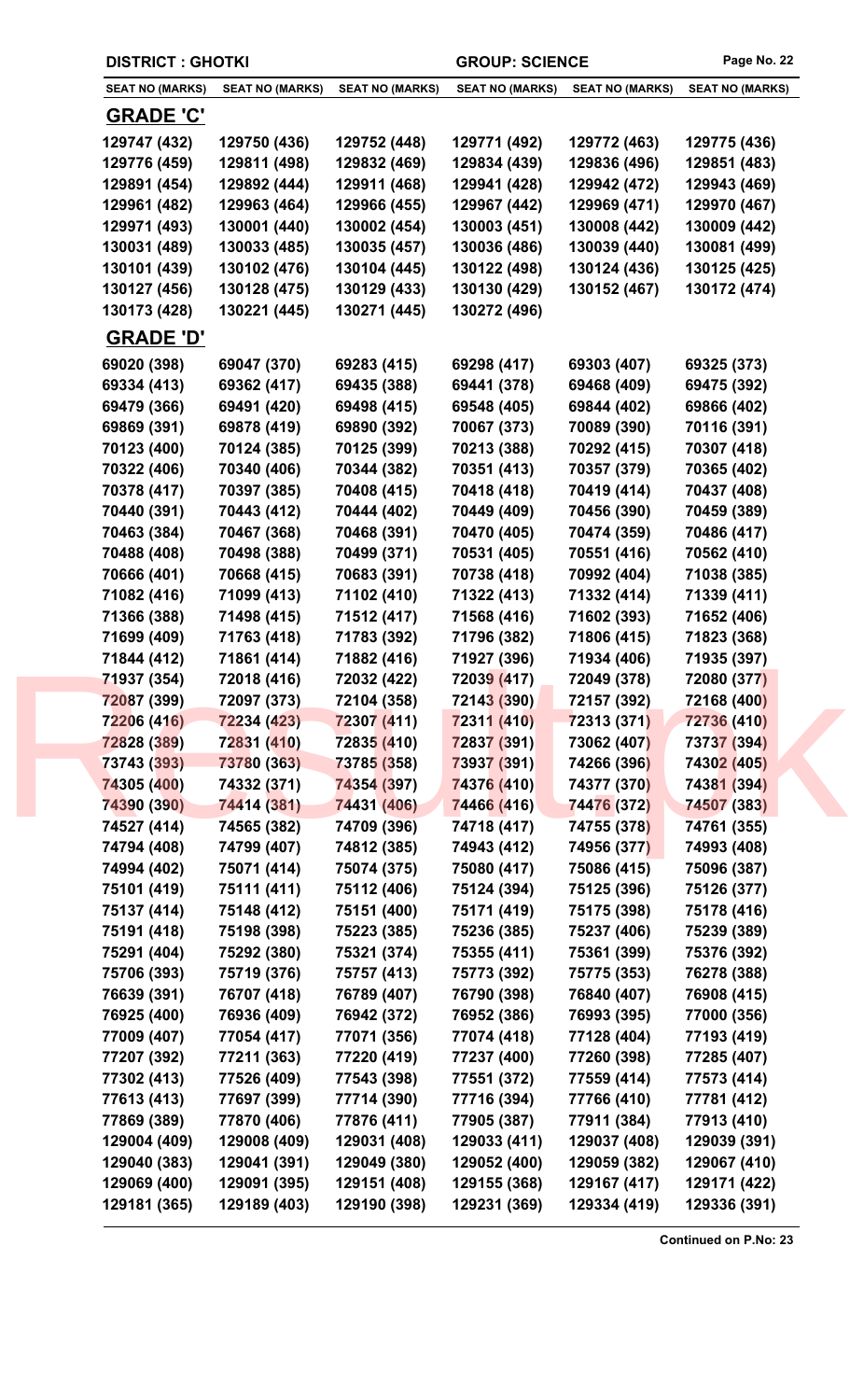| <b>DISTRICT: GHOTKI</b>  |                        |                        |                        | <b>GROUP: SCIENCE</b>  |                        |  |
|--------------------------|------------------------|------------------------|------------------------|------------------------|------------------------|--|
| <b>SEAT NO (MARKS)</b>   | <b>SEAT NO (MARKS)</b> | <b>SEAT NO (MARKS)</b> | <b>SEAT NO (MARKS)</b> | <b>SEAT NO (MARKS)</b> | <b>SEAT NO (MARKS)</b> |  |
| <b>GRADE 'D'</b>         |                        |                        |                        |                        |                        |  |
| 129351 (411)             | 129367 (413)           | 129371 (416)           | 129373 (394)           | 129380 (410)           | 129442 (413)           |  |
| 129444 (401)             | 129446 (415)           | 129518 (407)           | 129569 (406)           | 129665 (401)           | 129672 (375)           |  |
| 129673 (398)             | 129692 (357)           | 129711 (407)           | 129713 (371)           | 129714 (393)           | 129715 (417)           |  |
| 129731 (418)             | 129748 (398)           | 129749 (389)           | 129753 (368)           | 129754 (415)           | 129831 (382)           |  |
| 129835 (341)             | 129837 (382)           | 129972 (374)           | 129981 (401)           | 130004 (399)           | 130005 (407)           |  |
| 130006 (394)             | 130007 (386)           | 130011 (403)           | 130040 (410)           | 130103 (399)           | 130121 (402)           |  |
| 130131 (400)             |                        |                        |                        |                        |                        |  |
| <b>GRADE 'E'  N I L </b> |                        |                        |                        |                        |                        |  |

## **FAILURE CANDIDATES**

| 69057 (394) | 69095 (380) | 69097 (118) | 69138 (491) | 69139 (407) | 69146 (377) |  |
|-------------|-------------|-------------|-------------|-------------|-------------|--|
| 69235 (450) | 69236 (539) | 69237 (433) | 69248 (518) | 69259 (445) | 69270 (374) |  |
| 69271 (373) | 69275 (479) | 69287 (350) | 69322 (487) | 69328 (348) | 69332 (473) |  |
| 69339 (305) | 69341 (358) | 69345 (406) | 69351 (333) | 69368 (429) | 69379 (418) |  |
| 69382 (395) | 69390 (372) | 69391 (375) | 69397 (383) | 69404 (484) | 69407 (341) |  |
| 69419 (370) | 69423 (344) | 69437 (406) | 69450 (546) | 69456 (439) | 69466 (320) |  |
| 69497 (477) | 69509 (369) | 69522 (582) | 69531 (487) | 69549 (420) | 69554 (394) |  |
| 69555 (366) | 69561 (404) | 69568 (420) | 69569 (416) | 69570 (426) | 69665 (372) |  |
| 69783 (396) | 69784 (444) | 69791 (415) | 69808 (394) | 69832 (440) | 69835 (397) |  |
| 69893 (381) | 69894 (441) | 69895 (441) | 69896 (300) | 69897 (397) | 69900 (374) |  |
| 69989 (318) | 70036 (405) | 70087 (300) | 70108 (333) | 70110 (350) | 70115 (394) |  |
| 70137 (351) | 70141 (393) | 70212 (321) | 70285 (494) | 70288 (403) | 70323 (301) |  |
| 70327 (368) | 70330 (386) | 70333 (342) | 70334 (346) | 70337 (416) | 70343 (321) |  |
| 70346 (376) | 70352 (421) | 70372 (373) | 70374 (427) | 70377 (460) | 70379 (318) |  |
| 70398 (446) | 70401 (371) | 70402 (539) | 70409 (461) | 70410 (541) | 70413 (445) |  |
| 70426 (493) | 70438 (407) | 70455 (402) | 70471 (478) | 70472 (354) | 70475 (417) |  |
| 70479 (388) | 70487 (377) | 70502 (502) | 70513 (311) | 70517 (440) | 70523 (408) |  |
| 70526 (437) | 70527 (443) | 70529 (447) | 70530 (518) | 70536 (374) | 70537 (521) |  |
| 70538 (494) | 70539 (339) | 70541 (350) | 70544 (530) | 70550 (339) | 70552 (450) |  |
| 70553 (379) | 70556 (235) | 70557 (464) | 70561 (425) | 70564 (61)  | 70565 (397) |  |
| 70621 (415) | 70626 (598) | 70629 (525) | 70633 (395) | 70638 (453) | 70648 (405) |  |
| 70660 (315) | 70665 (323) | 70675 (158) | 70677 (349) | 70679 (443) | 70684 (554) |  |
| 70691 (323) | 70697 (346) | 70703 (412) | 70705 (368) | 70710 (460) | 70720 (373) |  |
| 70721 (306) | 70727 (502) | 70744 (535) | 70751 (409) | 70754 (295) | 70755 (400) |  |
| 70763 (444) | 70764 (514) | 70827 (628) | 70913 (605) | 71013 (230) | 71015 (397) |  |
| 71061 (498) | 71075 (305) | 71078 (443) | 71091 (401) | 71094 (578) | 71141 (334) |  |
| 71270 (577) | 71302 (417) | 71306 (350) | 71312 (309) | 71313 (339) | 71320 (380) |  |
| 71324 (274) | 71325 (40)  | 71328 (274) | 71357 (375) | 71362 (440) | 71368 (374) |  |
| 71429 (565) | 71457 (410) | 71510 (316) | 71513 (352) | 71561 (459) | 71563 (397) |  |
| 71603 (408) | 71608 (349) | 71620 (497) | 71702 (304) | 71703 (274) | 71809 (388) |  |
| 71811 (359) | 71816 (346) | 71846 (307) | 71850 (376) | 71865 (395) | 71881 (354) |  |
| 71884 (326) | 71922 (183) | 71932 (297) | 71933 (347) | 71940 (366) | 71983 (421) |  |
| 71987 (376) | 71989 (411) | 71995 (406) | 72001 (493) | 72008 (428) | 72009 (386) |  |
| 72047 (348) | 72048 (320) | 72055 (488) | 72057 (415) | 72071 (319) | 72072 (334) |  |
| 72082 (358) | 72089 (422) | 72102 (388) | 72106 (400) | 72111 (490) | 72112 (394) |  |
| 72128 (562) | 72139 (383) | 72147 (432) | 72175 (489) | 72204 (384) | 72223 (386) |  |
| 72225 (356) | 72229 (416) | 72231 (411) | 72233 (442) | 72269 (515) | 72283 (380) |  |
| 72284 (460) | 72288 (471) | 72289 (446) | 72293 (481) | 72309 (364) | 72312 (321) |  |
| 72322 (574) | 72328 (205) | 72332 (377) | 72335 (388) | 72431 (463) | 72446 (344) |  |
| 72447 (412) | 72641 (620) | 72751 (295) | 72779 (207) | 72808 (373) | 73038 (563) |  |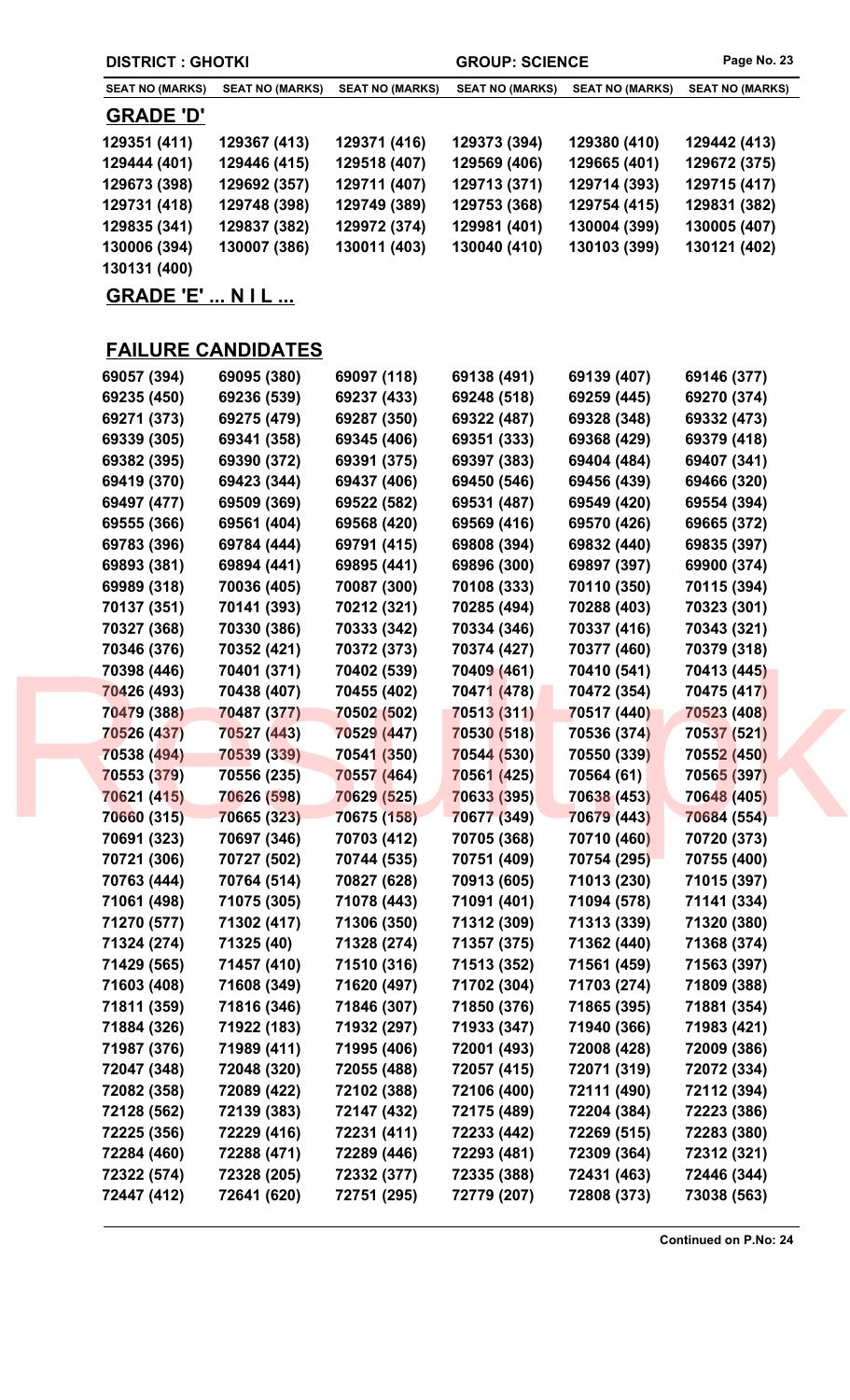| <b>DISTRICT : GHOTKI</b>   |                            | <b>GROUP: SCIENCE</b>      |                            |                            | Page No. 24                |  |
|----------------------------|----------------------------|----------------------------|----------------------------|----------------------------|----------------------------|--|
| <b>SEAT NO (MARKS)</b>     | <b>SEAT NO (MARKS)</b>     | <b>SEAT NO (MARKS)</b>     | <b>SEAT NO (MARKS)</b>     | <b>SEAT NO (MARKS)</b>     | <b>SEAT NO (MARKS)</b>     |  |
|                            | <b>FAILURE CANDIDATES</b>  |                            |                            |                            |                            |  |
| 73171 (501)                | 73187 (261)                | 73279 (419)                | 73316 (330)                | 73375 (415)                | 73385 (457)                |  |
| 73397 (516)                | 73398 (490)                | 73402 (402)                | 73411 (361)                | 73438 (541)                | 73464 (392)                |  |
| 73478 (203)                | 73487 (385)                | 73502 (450)                | 73510 (406)                | 73513 (391)                | 73521 (263)                |  |
| 73590 (588)                | 73598 (505)                | 73630 (440)                | 73631 (403)                | 73632 (388)                | 73633 (385)                |  |
| 73701 (410)                | 73702 (333)                | 73704 (430)                | 73707 (386)                | 73710 (333)                | 73711 (426)                |  |
| 73717 (427)                | 73722 (431)                | 73729 (392)                | 73734 (371)                | 73777 (475)                | 73832 (397)                |  |
| 73855 (413)                | 73967 (523)                | 73996 (403)                | 74022 (474)                | 74076 (459)                | 74086 (416)                |  |
| 74158 (551)                | 74224 (411)                | 74310 (428)                | 74319 (363)                | 74338 (446)                | 74341 (452)                |  |
| 74350 (325)                | 74355 (383)                | 74372 (425)                | 74374 (344)                | 74385 (480)                | 74394 (494)                |  |
| 74407 (427)                | 74452 (521)                | 74456 (486)                | 74470 (524)                | 74488 (379)                | 74550 (538)                |  |
| 74552 (576)                | 74561 (396)                | 74576 (450)                | 74703 (334)                | 74704 (286)                | 74708 (262)                |  |
| 74725 (411)                | 74729 (417)                | 74735 (391)                | 74753 (177)                | 74765 (456)                | 74780 (596)                |  |
| 74798 (387)                | 74808 (369)                | 74814 (380)                | 74818 (417)                | 74837 (380)                | 74857 (516)                |  |
| 74907 (513)                | 74909 (382)                | 74952 (540)                | 74953 (371)                | 74996 (496)                | 74999 (526)                |  |
| 75000 (417)                | 75003 (387)                | 75004 (420)                | 75005 (325)                | 75072 (440)                | 75075 (403)                |  |
| 75077 (330)                | 75088 (301)                | 75094 (377)                | 75102 (375)                | 75115 (490)                | 75129 (459)                |  |
| 75130 (175)                | 75153 (529)                | 75156 (512)                | 75157 (408)                | 75165 (332)                | 75176 (335)                |  |
| 75177 (443)                | 75186 (448)                | 75192 (425)                | 75199 (482)                | 75200 (495)                | 75203 (408)                |  |
| 75206 (492)                | 75207 (447)                | 75209 (459)                | 75211 (398)                | 75217 (500)                | 75222 (282)                |  |
| 75224 (558)                | 75226 (386)                | 75234 (367)                | 75243 (445)                | 75244 (402)                | 75249 (586)                |  |
| 75263 (402)                | 75273 (455)                | 75280 (375)                | 75290 (516)                | 75295 (349)                | 75297 (548)                |  |
| 75300 (378)                | 75314 (424)                | 75317 (329)                | 75320 (325)                | 75323 (450)                | 75326 (501)                |  |
| 75328 (280)                | 75333 (407)                | 75354 (271)                | 75359 (377)                | 75375 (351)                | 75381 (491)                |  |
| 75382 (413)                | 75383 (470)                | 75385 (429)                | 75390 (399)                | 75394 (478)                | 75399 (482)                |  |
| 75434 (444)                | 75522 (404)                | 75552 (470)                | 75566 (571)                | 75687 (446)                | 75694 (458)                |  |
| 75729 (311)                | 75737 (429)                | 75738 (339)                | 75744 (435)                | 75756 (364)                | 75771 (323)                |  |
| 75788 (359)                | 75800 (417)                | 75820 (510)                | 75822 (504)                | 75881 (667)                | 76035 (533)                |  |
| 76065 (555)                | 76124 (396)                | 76243 (274)                | 76245 (511)                | 76276 (434)                | 76337 (489)                |  |
| 76338 (515)                | 76346 (464)                | 76359 (590)                | 76411 (576)                | 76471 (306)                | 76647 (448)                |  |
| 76650 (419)                | 76674 (405)                | 76678 (517)                | 76681 (365)                | 76695 (493)                | 76700 (425)                |  |
| 76746 (502)                | 76775 (523)                | 76788 (313)                | 76797 (400)                | 76798 (428)                | 76802 (262)                |  |
| 76842 (487)                | 76844 (426)                | 76847 (454)                | 76851 (469)                | 76852 (483)                | 76853 (487)                |  |
| 76913 (452)                | 76935 (339)                | 76965 (471)                | 77043 (391)                | 77047 (441)                | 77048 (315)                |  |
| 77060 (358)                | 77065 (353)                | 77081 (490)                | 77083 (439)                | 77092 (502)                | 77108 (477)                |  |
| 77120 (298)                | 77185 (392)                | 77186 (429)                | 77201 (419)                | <b>77223 (530)</b>         | 77224 (528)                |  |
| 77225 (414)                | 77230 (525)                |                            | 77234 (141)                | 77247 (88)                 | 77248 (414)                |  |
|                            | 77250 (151)                | 77233 (395)<br>77254 (447) | 77261 (449)                | 77280 (423)                | 77281 (451)                |  |
| 77249 (509)                |                            |                            |                            |                            |                            |  |
| 77286 (409)                | 77292 (441)<br>77314 (447) | 77295 (265)<br>77327 (419) | 77296 (318)<br>77330 (476) | 77298 (342)<br>77331 (301) | 77299 (376)<br>77332 (509) |  |
| 77309 (379)<br>77364 (526) |                            | 77380 (559)                |                            |                            | 77469 (514)                |  |
|                            | 77372 (586)                |                            | 77422 (520)<br>77571 (308) | 77468 (374)                |                            |  |
| 77470 (357)                | 77515 (378)                | 77552 (363)                |                            | 77583 (501)                | 77619 (377)                |  |
| 77620 (432)                | 77637 (372)                | 77678 (400)                | 77686 (685)                | 77696 (339)                | 77698 (507)                |  |
| 77709 (473)                | 77710 (342)                | 77711 (378)                | 77765 (399)                | 77838 (452)                | 77839 (577)<br>78108 (441) |  |
| 77882 (367)                | 77937 (280)                | 78086 (355)                | 78087 (373)                | 78088 (444)                |                            |  |
| 78110 (358)                | 78118 (210)                | 78205 (373)                | 78223 (380)                | 129032 (370)               | 129036 (425)               |  |
| 129038 (352)               | 129050 (437)               | 129056 (498)               | 129062 (305)               | 129063 (355)               | 129097 (213)               |  |
| 129152 (426)               | 129160 (366)               | 129161 (381)               | 129185 (235)               | 129188 (363)               | 129294 (84)                |  |
| 129295 (293)               | 129296 (403)               | 129297 (356)               | 129298 (483)               | 129300 (391)               | 129314 (356)               |  |
| 129337 (217)               | 129370 (360)               | 129372 (348)               | 129374 (481)               | 129376 (369)               | 129461 (435)               |  |
| 129462 (489)               | 129561 (370)               | 129662 (379)               | 129893 (551)               | 129894 (509)               | 129912 (169)               |  |
| 129913 (404)               | 130010 (390)               | 130034 (407)               | 130038 (183)               | 130041 (124)               | 130123 (340)               |  |
|                            |                            |                            |                            |                            |                            |  |